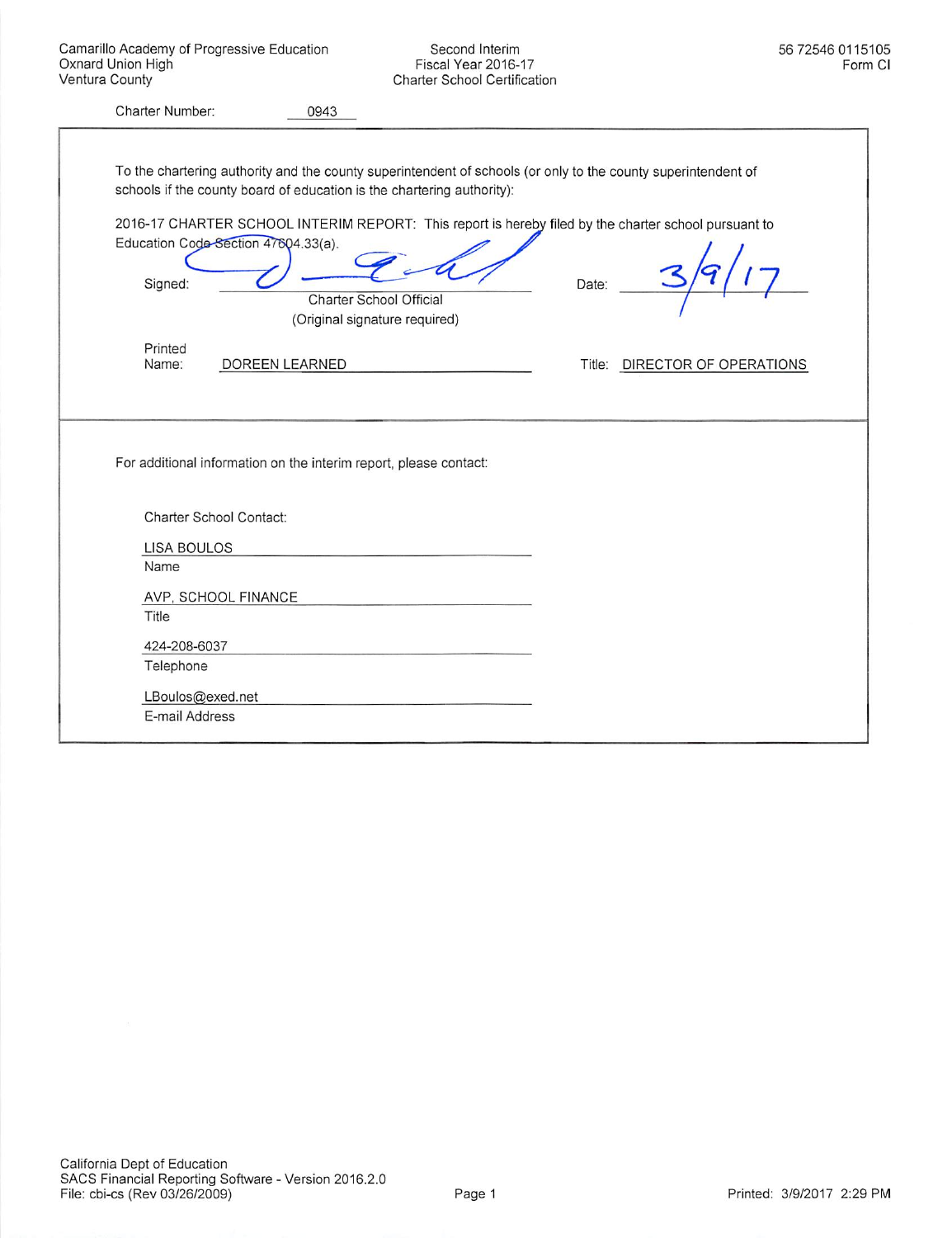#### 2016-17 Second Interim AVERAGE DAILY ATTENDANCE 1999 12546 12546 12546 1399 1300 13105

|                                                                                                                                                       | <b>ESTIMATED</b><br><b>FUNDED ADA</b> | <b>ESTIMATED</b><br><b>FUNDED ADA</b><br>Board<br>Approved | <b>ESTIMATED</b><br><b>P-2 REPORT</b><br><b>ADA</b> | <b>ESTIMATED</b><br><b>FUNDED ADA</b> |                                     | <b>PERCENTAGE</b>               |
|-------------------------------------------------------------------------------------------------------------------------------------------------------|---------------------------------------|------------------------------------------------------------|-----------------------------------------------------|---------------------------------------|-------------------------------------|---------------------------------|
|                                                                                                                                                       | Original<br><b>Budget</b>             | Operating<br><b>Budget</b>                                 | <b>Projected Year</b><br><b>Totals</b>              | Projected<br><b>Year Totals</b>       | <b>DIFFERENCE</b><br>$(Col. D - B)$ | <b>DIFFERENCE</b><br>(Col. E/B) |
| <b>Description</b><br><b>C. CHARTER SCHOOL ADA</b>                                                                                                    | (A)                                   | (B)                                                        | (C)                                                 | (D)                                   | (E)                                 | (F)                             |
| Authorizing LEAs reporting charter school SACS financial data in their Fund 01, 09, or 62 use this worksheet to report ADA for those charter schools. |                                       |                                                            |                                                     |                                       |                                     |                                 |
| Charter schools reporting SACS financial data separately from their authorizing LEAs in Fund 01 or Fund 62 use this worksheet to report their ADA.    |                                       |                                                            |                                                     |                                       |                                     |                                 |
| FUND 01: Charter School ADA corresponding to SACS financial data reported in Fund 01.                                                                 |                                       |                                                            |                                                     |                                       |                                     |                                 |
| 1. Total Charter School Regular ADA                                                                                                                   | 0.00                                  | 0.00                                                       | 0.00                                                | 0.00                                  | 0.00                                | 0%                              |
| 2. Charter School County Program Alternative<br><b>Education ADA</b>                                                                                  |                                       |                                                            |                                                     |                                       |                                     |                                 |
| a. County Group Home and Institution Pupils                                                                                                           | 0.00                                  | 0.00                                                       | 0.00                                                | 0.00                                  | 0.00                                | 0%                              |
| b. Juvenile Halls, Homes, and Camps                                                                                                                   | 0.00                                  | 0.00                                                       | 0.00                                                | 0.00                                  | 0.00                                | $0\%$                           |
| c. Probation Referred, On Probation or Parole,                                                                                                        |                                       |                                                            |                                                     |                                       |                                     |                                 |
| Expelled per EC 48915(a) or (c) [EC 2574(c)(4)(A)]<br>d. Total, Charter School County Program                                                         | 0.00                                  | 0.00                                                       | 0.00                                                | 0.00                                  | 0.00                                | 0%                              |
| <b>Alternative Education ADA</b>                                                                                                                      |                                       |                                                            |                                                     |                                       |                                     |                                 |
| (Sum of Lines C2a through C2c)                                                                                                                        | 0.00                                  | 0.00                                                       | 0.00                                                | 0.00                                  | 0.00                                | 0%                              |
| 3. Charter School Funded County Program ADA                                                                                                           |                                       |                                                            |                                                     |                                       |                                     |                                 |
| a. County Community Schools                                                                                                                           | 0.00                                  | 0.00                                                       | 0.00                                                | 0.00                                  | 0.00                                | 0%                              |
| b. Special Education-Special Day Class<br>c. Special Education-NPS/LCI                                                                                | 0.00<br>0.00                          | 0.00<br>0.00                                               | 0.00<br>0.00                                        | 0.00<br>0.00                          | 0.00<br>0.00                        | $0\%$<br>$0\%$                  |
| d. Special Education Extended Year                                                                                                                    | 0.00                                  | 0.00                                                       | 0.00                                                | 0.00                                  | 0.00                                | 0%                              |
| e. Other County Operated Programs:                                                                                                                    |                                       |                                                            |                                                     |                                       |                                     |                                 |
| Opportunity Schools and Full Day                                                                                                                      |                                       |                                                            |                                                     |                                       |                                     |                                 |
| Opportunity Classes, Specialized Secondary                                                                                                            |                                       |                                                            |                                                     |                                       |                                     |                                 |
| Schools, Technical, Agricultural, and Natural<br><b>Resource Conservation Schools</b>                                                                 | 0.00                                  | 0.00                                                       | 0.00                                                | 0.00                                  | 0.00                                | 0%                              |
| f. Total, Charter School Funded County                                                                                                                |                                       |                                                            |                                                     |                                       |                                     |                                 |
| Program ADA                                                                                                                                           |                                       |                                                            |                                                     |                                       |                                     |                                 |
| (Sum of Lines C3a through C3e)                                                                                                                        | 0.00                                  | 0.00                                                       | 0.00                                                | 0.00                                  | 0.00                                | 0%                              |
| 4. TOTAL CHARTER SCHOOL ADA<br>(Sum of Lines C1, C2d, and C3f)                                                                                        | 0.00                                  | 0.00                                                       | 0.00                                                | 0.00                                  | 0.00                                | 0%                              |
|                                                                                                                                                       |                                       |                                                            |                                                     |                                       |                                     |                                 |
| FUND 09 or 62: Charter School ADA corresponding to SACS financial data reported in Fund 01 or Fund 62.                                                |                                       |                                                            |                                                     |                                       |                                     |                                 |
| 5. Total Charter School Regular ADA                                                                                                                   | 544.35                                | 547.18                                                     | 548.82                                              | 548.82                                | 1.64                                | 0%                              |
| 6. Charter School County Program Alternative                                                                                                          |                                       |                                                            |                                                     |                                       |                                     |                                 |
| <b>Education ADA</b>                                                                                                                                  |                                       |                                                            |                                                     |                                       |                                     |                                 |
| a. County Group Home and Institution Pupils                                                                                                           | 0.00                                  | 0.00                                                       | 0.00                                                | 0.00                                  | 0.00                                | 0%                              |
| b. Juvenile Halls, Homes, and Camps<br>c. Probation Referred, On Probation or Parole,                                                                 | 0.00                                  | 0.00                                                       | 0.00                                                | 0.00                                  | 0.00                                | 0%                              |
| Expelled per EC 48915(a) or (c) [EC 2574(c)(4)(A)]                                                                                                    | 0.00                                  | 0.00                                                       | 0.00                                                | 0.00                                  | 0.00                                | 0%                              |
| d. Total, Charter School County Program                                                                                                               |                                       |                                                            |                                                     |                                       |                                     |                                 |
| <b>Alternative Education ADA</b>                                                                                                                      |                                       |                                                            |                                                     |                                       |                                     |                                 |
| (Sum of Lines C6a through C6c)                                                                                                                        | 0.00                                  | 0.00                                                       | 0.00                                                | 0.00                                  | 0.00                                | 0%                              |
| 7. Charter School Funded County Program ADA                                                                                                           |                                       |                                                            |                                                     |                                       |                                     |                                 |
| a. County Community Schools<br>b. Special Education-Special Day Class                                                                                 | 0.00<br>0.00                          | 0.00<br>0.00                                               | 0.00<br>0.00                                        | 0.00<br>0.00                          | 0.00<br>0.00                        | $0\%$<br>0%                     |
| c. Special Education-NPS/LCI                                                                                                                          | 0.00                                  | 0.00                                                       | 0.00                                                | 0.00                                  | 0.00                                | 0%                              |
| d. Special Education Extended Year                                                                                                                    | 0.00                                  | 0.00                                                       | 0.00                                                | 0.00                                  | 0.00                                | 0%                              |
| e. Other County Operated Programs:                                                                                                                    |                                       |                                                            |                                                     |                                       |                                     |                                 |
| Opportunity Schools and Full Day                                                                                                                      |                                       |                                                            |                                                     |                                       |                                     |                                 |
| Opportunity Classes, Specialized Secondary<br>Schools, Technical, Agricultural, and Natural                                                           |                                       |                                                            |                                                     |                                       |                                     |                                 |
| <b>Resource Conservation Schools</b>                                                                                                                  | 0.00                                  | 0.00                                                       | 0.00                                                | 0.00                                  | 0.00                                | 0%                              |
| f. Total, Charter School Funded County                                                                                                                |                                       |                                                            |                                                     |                                       |                                     |                                 |
| Program ADA                                                                                                                                           |                                       |                                                            |                                                     |                                       |                                     |                                 |
| (Sum of Lines C7a through C7e)<br>8. TOTAL CHARTER SCHOOL ADA                                                                                         | 0.00                                  | 0.00                                                       | 0.00                                                | 0.00                                  | 0.00                                | 0%                              |
| (Sum of Lines C5, C6d, and C7f)                                                                                                                       | 544.35                                | 547.18                                                     | 548.82                                              | 548.82                                | 1.64                                | 0%                              |
| 9. TOTAL CHARTER SCHOOL ADA                                                                                                                           |                                       |                                                            |                                                     |                                       |                                     |                                 |
| Reported in Fund 01, 09, or 62                                                                                                                        |                                       |                                                            |                                                     |                                       |                                     |                                 |
| (Sum of Lines C4 and C8)                                                                                                                              | 544.35                                | 547.18                                                     | 548.82                                              | 548.82                                | 1.64                                | 0%                              |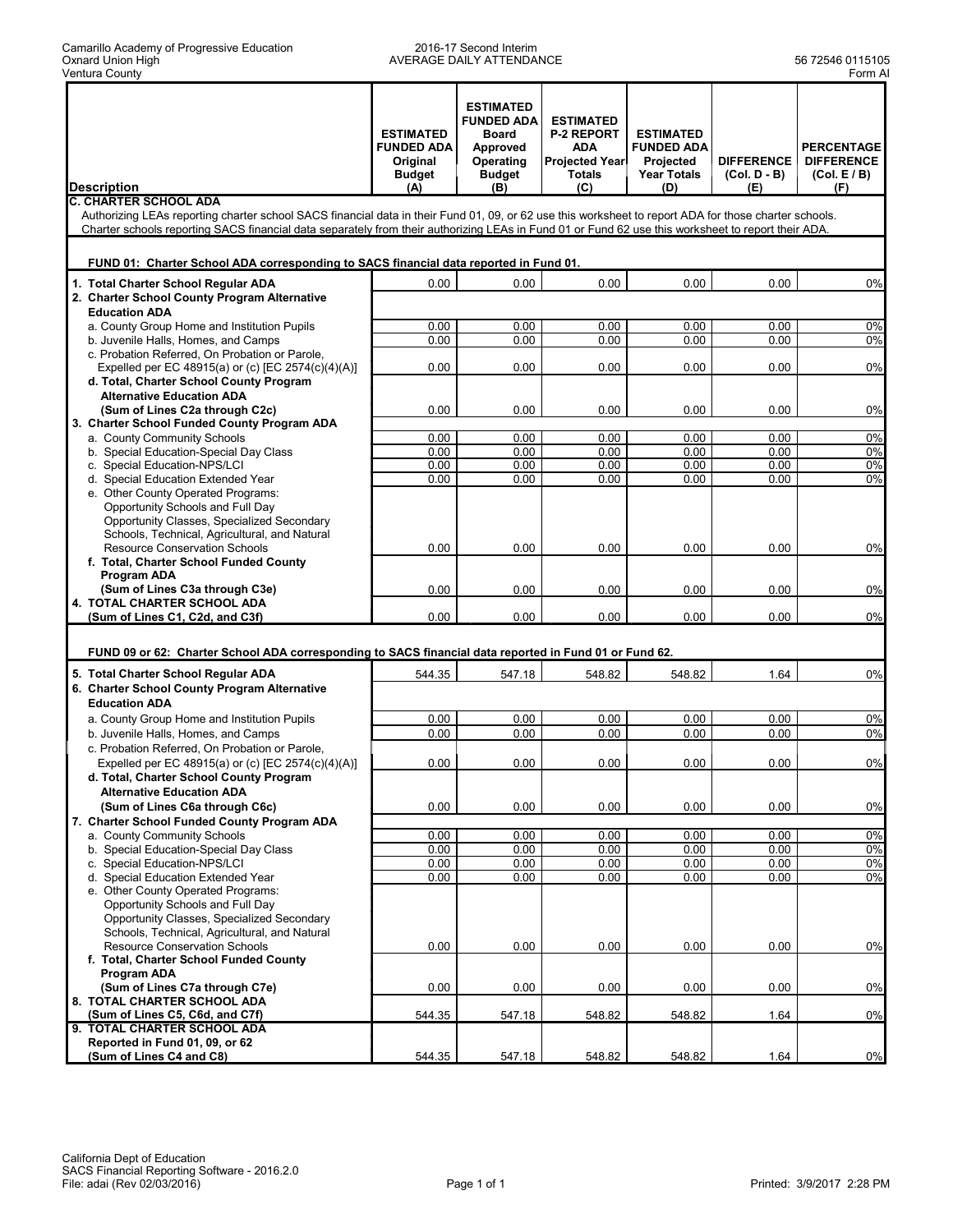| <b>Description</b>                                                                                       | <b>Resource Codes</b> | <b>Object Codes</b>     | <b>Original Budget</b><br>(A) | <b>Board Approved</b><br><b>Operating Budget</b><br>(B) | <b>Actuals To Date</b><br>(C) | <b>Projected Year</b><br><b>Totals</b><br>(D) | <b>Difference</b><br>(Col B & D)<br>(E) | % Diff<br>Column<br><b>B&amp;D</b><br>(F) |
|----------------------------------------------------------------------------------------------------------|-----------------------|-------------------------|-------------------------------|---------------------------------------------------------|-------------------------------|-----------------------------------------------|-----------------------------------------|-------------------------------------------|
| <b>A. REVENUES</b>                                                                                       |                       |                         |                               |                                                         |                               |                                               |                                         |                                           |
|                                                                                                          |                       |                         |                               |                                                         |                               |                                               |                                         |                                           |
| 1) LCFF Sources                                                                                          |                       | 8010-8099               | 4,014,748.82                  | 4,040,866.28                                            | 1,968,224.00                  | 3,964,306.61                                  | (76, 559.67)                            | $-1.9%$                                   |
| 2) Federal Revenue                                                                                       |                       | 8100-8299               | 0.00                          | 0.00                                                    | 0.00                          | 0.00                                          | 0.00                                    | 0.0%                                      |
| 3) Other State Revenue                                                                                   |                       | 8300-8599               | 236,650.14                    | 224,379.00                                              | 65,785.00                     | 228,983.31                                    | 4,604.31                                | 2.1%                                      |
| 4) Other Local Revenue                                                                                   |                       | 8600-8799               | 52,000.00                     | 115,433.16                                              | 271,501.92                    | 376,612.51                                    | 261,179.35                              | 226.3%                                    |
| 5) TOTAL, REVENUES                                                                                       |                       |                         | 4,303,398.96                  | 4,380,678.44                                            | 2,305,510.92                  | 4,569,902.43                                  |                                         |                                           |
| <b>B. EXPENSES</b>                                                                                       |                       |                         |                               |                                                         |                               |                                               |                                         |                                           |
| 1) Certificated Salaries                                                                                 |                       | 1000-1999               | 1,813,883.00                  | 1,811,862.91                                            | 972,241.95                    | 1,795,778.78                                  | 16,084.13                               | 0.9%                                      |
| 2) Classified Salaries                                                                                   |                       | 2000-2999               | 542,706.62                    | 544,057.57                                              | 299,186.61                    | 544,686.51                                    | (628.94)                                | $-0.1%$                                   |
| 3) Employee Benefits                                                                                     |                       | 3000-3999               | 689,376.37                    | 684,295.92                                              | 381,325.09                    | 662,480.82                                    | 21,815.10                               | 3.2%                                      |
| 4) Books and Supplies                                                                                    |                       | 4000-4999               | 350,427.71                    | 393,149.10                                              | 165,811.13                    | 387,824.28                                    | 5,324.82                                | 1.4%                                      |
| 5) Services and Other Operating Expenses                                                                 |                       | 5000-5999               | 696,841.46                    | 718,412.13                                              | 366,986.54                    | 727,640.60                                    | (9, 228.47)                             | $-1.3%$                                   |
| 6) Depreciation                                                                                          |                       | 6000-6999               | 24,124.10                     | 25,841.82                                               | 15,796.06                     | 28,444.20                                     | (2,602.38)                              | $-10.1%$                                  |
| 7) Other Outgo (excluding Transfers of Indirect<br>Costs)                                                |                       | 7100-7299.<br>7400-7499 | 40,147.49                     | 40,408.66                                               | 0.00                          | 40,683.24                                     | (274.58)                                | $-0.7%$                                   |
| 8) Other Outgo - Transfers of Indirect Costs                                                             |                       | 7300-7399               | 0.00                          | 0.00                                                    | 0.00                          | 0.00                                          | 0.00                                    | 0.0%                                      |
| 9) TOTAL, EXPENSES                                                                                       |                       |                         | 4, 157, 506. 75               | 4,218,028.11                                            | 2,201,347.38                  | 4, 187, 538.43                                |                                         |                                           |
| C. EXCESS (DEFICIENCY) OF REVENUES<br>OVER EXPENSES BEFORE OTHER<br>FINANCING SOURCES AND USES (A5 - B9) |                       |                         | 145,892.21                    | 162,650.33                                              |                               | 382,364.00                                    |                                         |                                           |
| <b>D. OTHER FINANCING SOURCES/USES</b>                                                                   |                       |                         |                               |                                                         | 104, 163.54                   |                                               |                                         |                                           |
| 1) Interfund Transfers                                                                                   |                       |                         |                               |                                                         |                               |                                               |                                         |                                           |
| a) Transfers In                                                                                          |                       | 8900-8929               | 0.00                          | 0.00                                                    | 0.00                          | 0.00                                          | 0.00                                    | 0.0%                                      |
| b) Transfers Out                                                                                         |                       | 7600-7629               | 0.00                          | 0.00                                                    | 0.00                          | 0.00                                          | 0.00                                    | 0.0%                                      |
| 2) Other Sources/Uses<br>a) Sources                                                                      |                       | 8930-8979               | 0.00                          | 0.00                                                    | 0.00                          | 0.00                                          | 0.00                                    | 0.0%                                      |
| b) Uses                                                                                                  |                       | 7630-7699               | 0.00                          | 0.00                                                    | 0.00                          | 0.00                                          | 0.00                                    | 0.0%                                      |
| 3) Contributions                                                                                         |                       | 8980-8999               | 0.00                          | 0.00                                                    | 0.00                          | 0.00                                          | 0.00                                    | 0.0%                                      |
| 4) TOTAL, OTHER FINANCING SOURCES/USES                                                                   |                       |                         | 0.00                          | 0.00                                                    | 0.00                          | 0.00                                          |                                         |                                           |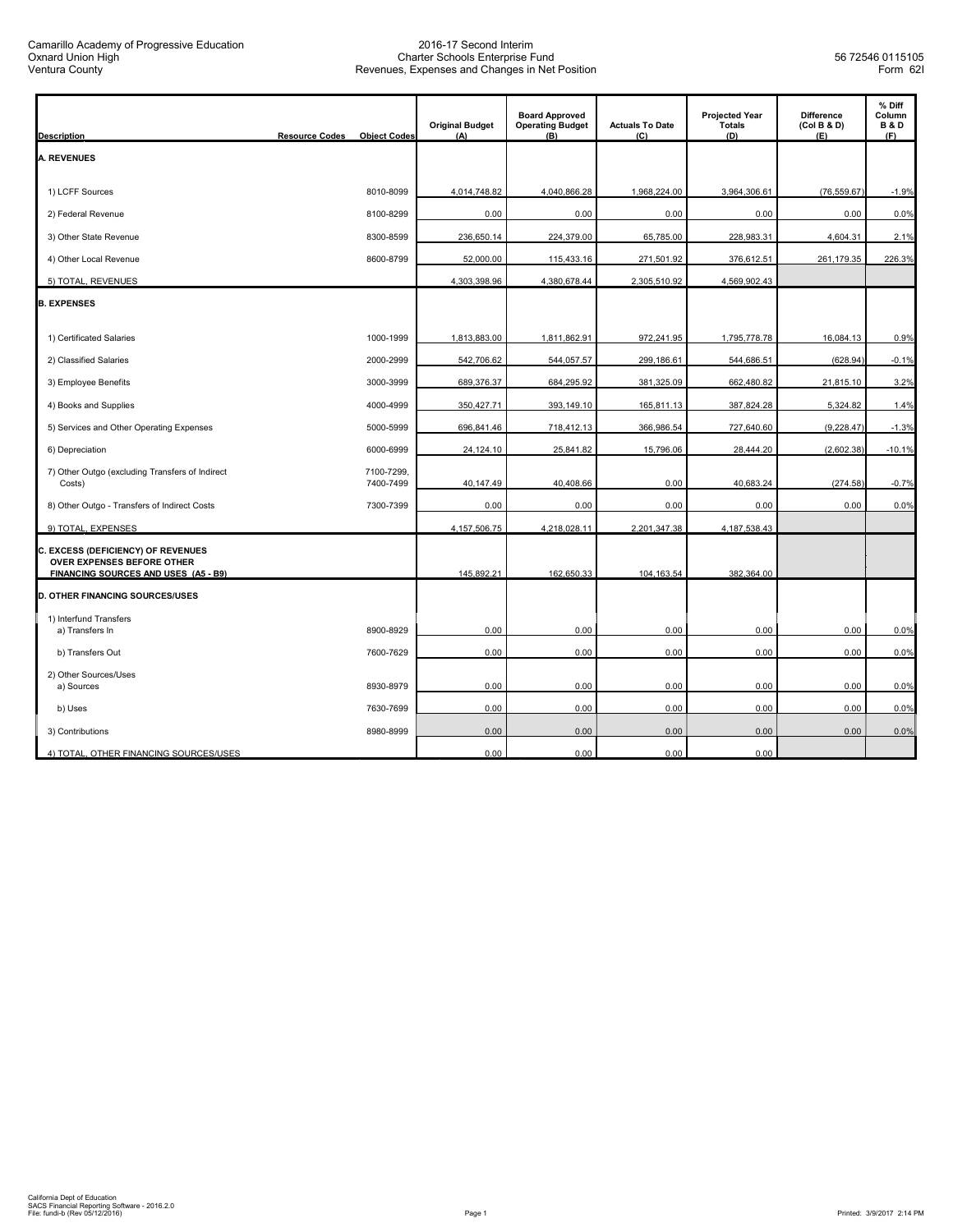| <b>Description</b>                                            | <b>Resource Codes</b> | <b>Object Codes</b> | <b>Original Budget</b><br>(A) | <b>Board Approved</b><br><b>Operating Budget</b><br>(B) | <b>Actuals To Date</b><br>(C) | <b>Projected Year</b><br><b>Totals</b><br>(D) | <b>Difference</b><br>(Col B & D)<br>(E) | % Diff<br>Column<br><b>B&amp;D</b><br>(F) |
|---------------------------------------------------------------|-----------------------|---------------------|-------------------------------|---------------------------------------------------------|-------------------------------|-----------------------------------------------|-----------------------------------------|-------------------------------------------|
| E. NET INCREASE (DECREASE) IN<br><b>NET POSITION (C + D4)</b> |                       |                     | 145,892.21                    | 162,650.33                                              | 104,163.54                    | 382,364.00                                    |                                         |                                           |
| <b>IF. NET POSITION</b>                                       |                       |                     |                               |                                                         |                               |                                               |                                         |                                           |
| 1) Beginning Net Position<br>a) As of July 1 - Unaudited      |                       | 9791                | 3,988,320.86                  | 3,988,320.86                                            |                               | 3,988,320.86                                  | 0.00                                    | 0.0%                                      |
| b) Audit Adjustments                                          |                       | 9793                | 0.00                          | 0.00                                                    |                               | 0.00                                          | 0.00                                    | 0.0%                                      |
| c) As of July 1 - Audited ( $F1a + F1b$ )                     |                       |                     | 3,988,320.86                  | 3,988,320.86                                            |                               | 3,988,320.86                                  |                                         |                                           |
| d) Other Restatements                                         |                       | 9795                | 0.00                          | 0.00                                                    |                               | 0.00                                          | 0.00                                    | 0.0%                                      |
| e) Adjusted Beginning Net Position (F1c + F1d)                |                       |                     | 3,988,320.86                  | 3,988,320.86                                            |                               | 3,988,320.86                                  |                                         |                                           |
| 2) Ending Net Position, June 30 (E + F1e)                     |                       |                     | 4,134,213.07                  | 4,150,971.19                                            |                               | 4,370,684.86                                  |                                         |                                           |
| Components of Ending Net Position                             |                       |                     |                               |                                                         |                               |                                               |                                         |                                           |
| a) Net Investment in Capital Assets                           |                       | 9796                | 84,455.93                     | 84,455.93                                               |                               | 95,211.95                                     |                                         |                                           |
| b) Restricted Net Position                                    |                       | 9797                | 0.00                          | 0.00                                                    |                               | 0.00                                          |                                         |                                           |
| c) Unrestricted Net Position                                  |                       | 9790                | 4,049,757.14                  | 4,066,515.26                                            |                               | 4,275,472.91                                  |                                         |                                           |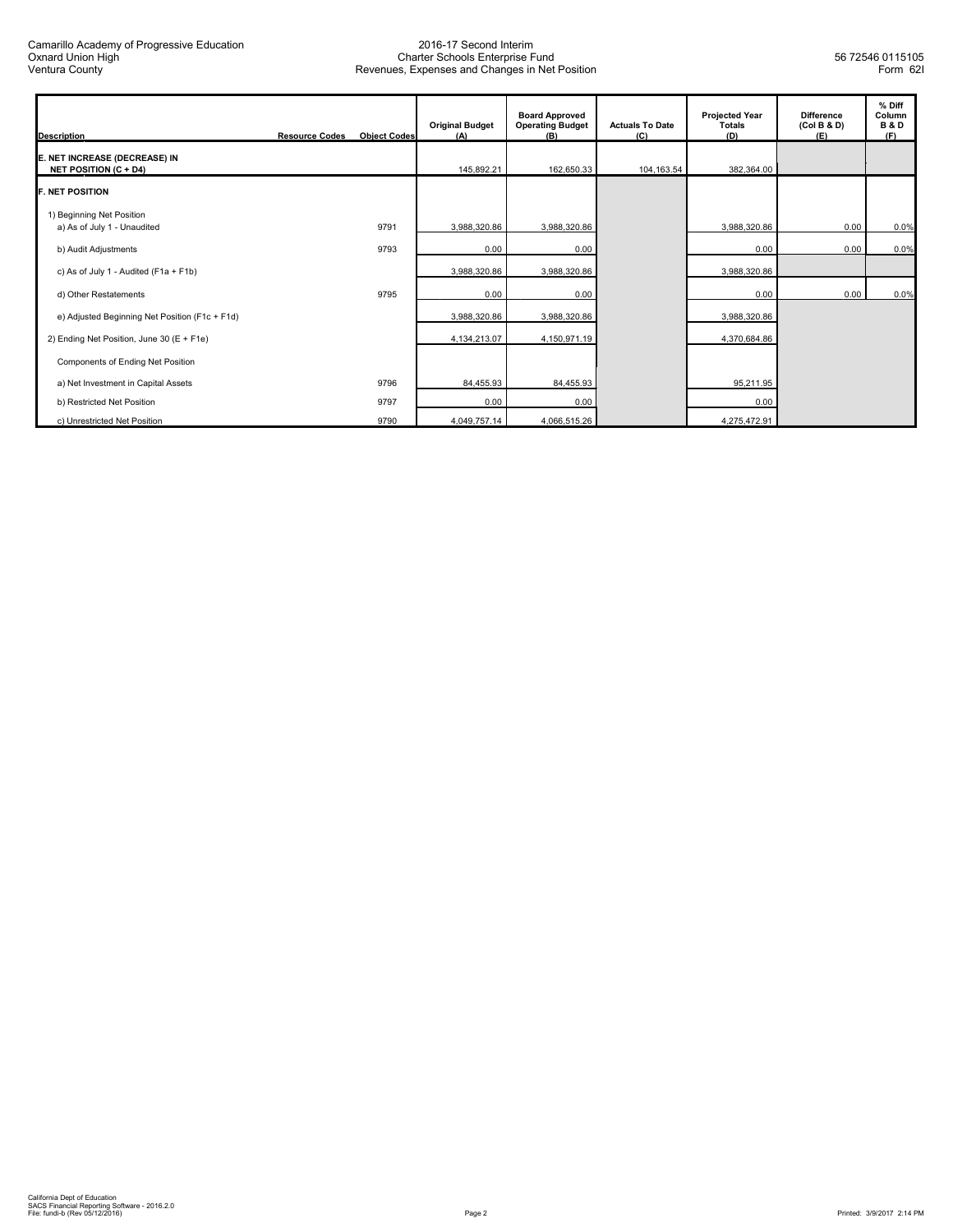| <b>Description</b>                                                   | <b>Resource Codes</b>         | <b>Object Codes</b> | <b>Original Budget</b><br>(A) | <b>Board Approved</b><br><b>Operating Budget</b><br>(B) | <b>Actuals To Date</b><br>(C) | <b>Projected Year</b><br>Totals<br>(D) | <b>Difference</b><br>(Col B & D)<br>(E) | % Diff<br>Column<br><b>B&amp;D</b><br>(F) |
|----------------------------------------------------------------------|-------------------------------|---------------------|-------------------------------|---------------------------------------------------------|-------------------------------|----------------------------------------|-----------------------------------------|-------------------------------------------|
| <b>LCFF SOURCES</b>                                                  |                               |                     |                               |                                                         |                               |                                        |                                         |                                           |
| <b>Principal Apportionment</b><br>State Aid - Current Year           |                               | 8011                | 1,757,697.74                  | 1,759,578.05                                            | 827,464.00                    | 1,781,723.65                           | 22,145.60                               | 1.3%                                      |
| Education Protection Account State Aid - Current Year                |                               | 8012                | 707,983.40                    | 711,664.10                                              | 351,486.00                    | 713,797.09                             | 2,132.99                                | 0.3%                                      |
| State Aid - Prior Years                                              |                               | 8019                | 0.00                          | 0.00                                                    | 0.00                          | (104, 017.00)                          | (104, 017.00)                           | New                                       |
| .CFF Transfers                                                       |                               |                     |                               |                                                         |                               |                                        |                                         |                                           |
| Unrestricted LCFF Transfers - Current Year                           | 0000                          | 8091                | 0.00                          | 0.00                                                    | 0.00                          | 0.00                                   | 0.00                                    | 0.0%                                      |
| All Other LCFF Transfers - Current Year                              | All Other                     | 8091                | 0.00                          | 0.00                                                    | 0.00                          | 0.00                                   | 0.00                                    | 0.0%                                      |
| Transfers to Charter Schools in Lieu of Property Taxes               |                               | 8096                | 1,549,067.68                  | 1,569,624.13                                            | 789,274.00                    | 1,572,802.87                           | 3,178.74                                | 0.2%                                      |
| Property Taxes Transfers                                             |                               | 8097                | 0.00                          | 0.00                                                    | 0.00                          | 0.00                                   | 0.00                                    | 0.0%                                      |
| LCFF/Revenue Limit Transfers - Prior Years                           |                               | 8099                | 0.00                          | 0.00                                                    | 0.00                          | 0.00                                   | 0.00                                    | 0.0%                                      |
| TOTAL, LCFF SOURCES                                                  |                               |                     | 4,014,748.82                  | 4,040,866.28                                            | 1,968,224.00                  | 3,964,306.61                           | (76, 559.67)                            | $-1.9%$                                   |
| <b>FEDERAL REVENUE</b>                                               |                               |                     |                               |                                                         |                               |                                        |                                         |                                           |
| Maintenance and Operations                                           |                               | 8110                | 0.00                          | 0.00                                                    | 0.00                          | 0.00                                   | 0.00                                    | 0.0%                                      |
| Special Education Entitlement                                        |                               | 8181                | 0.00                          | 0.00                                                    | 0.00                          | 0.00                                   | 0.00                                    | 0.0%                                      |
| Special Education Discretionary Grants                               |                               | 8182                | 0.00                          | 0.00                                                    | 0.00                          | 0.00                                   | 0.00                                    | 0.0%                                      |
| <b>Child Nutrition Programs</b>                                      |                               | 8220                | 0.00                          | 0.00                                                    | 0.00                          | 0.00                                   | 0.00                                    | 0.0%                                      |
| Donated Food Commodities                                             |                               | 8221                | 0.00                          | 0.00                                                    | 0.00                          | 0.00                                   | 0.00                                    | 0.0%                                      |
| Interagency Contracts Between LEAs                                   |                               | 8285                | 0.00                          | 0.00                                                    | 0.00                          | 0.00                                   | 0.00                                    | 0.0%                                      |
| NCLB: Title I, Part A, Basic Grants Low-Income<br>and Neglected      | 3010                          | 8290                | 0.00                          | 0.00                                                    | 0.00                          | 0.00                                   | 0.00                                    | 0.0%                                      |
| NCLB: Title I, Part D, Local Delinquent Program                      | 3025                          | 8290                | 0.00                          | 0.00                                                    | 0.00                          | 0.00                                   | 0.00                                    | 0.0%                                      |
| NCLB: Title II, Part A, Teacher Quality                              | 4035                          | 8290                | 0.00                          | 0.00                                                    | 0.00                          | 0.00                                   | 0.00                                    | 0.0%                                      |
| NCLB: Title III, Immigrant Education Program                         | 4201                          | 8290                | 0.00                          | 0.00                                                    | 0.00                          | 0.00                                   | 0.00                                    | 0.0%                                      |
| NCLB: Title III, Limited English Proficient (LEP)<br>Student Program | 4203                          | 8290                | 0.00                          | 0.00                                                    | 0.00                          | 0.00                                   | 0.00                                    | 0.0%                                      |
| NCLB: Title V, Part B, Public Charter Schools                        |                               |                     |                               |                                                         |                               |                                        |                                         |                                           |
| Grant Program (PCSGP)                                                | 4610<br>3012-3020, 3030-3199, | 8290                | 0.00                          | 0.00                                                    | 0.00                          | 0.00                                   | 0.00                                    | 0.0%                                      |
| Other No Child Left Behind                                           | 4036-4126, 5510               | 8290                | 0.00                          | 0.00                                                    | 0.00                          | 0.00                                   | 0.00                                    | 0.0%                                      |
| Vocational and Applied Technology Education                          | 3500-3699                     | 8290                | 0.00                          | 0.00                                                    | 0.00                          | 0.00                                   | 0.00                                    | 0.0%                                      |
| Safe and Drug Free Schools                                           | 3700-3799                     | 8290<br>8290        | 0.00                          | 0.00                                                    | 0.00                          | 0.00                                   | 0.00                                    | 0.0%<br>0.0%                              |
| All Other Federal Revenue<br>TOTAL, FEDERAL REVENUE                  | All Other                     |                     | 0.00<br>0.00                  | 0.00<br>0.00                                            | 0.00<br>0.00                  | 0.00<br>0.00                           | 0.00<br>0.00                            | 0.0%                                      |
| <b>OTHER STATE REVENUE</b>                                           |                               |                     |                               |                                                         |                               |                                        |                                         |                                           |
| Other State Apportionments                                           |                               |                     |                               |                                                         |                               |                                        |                                         |                                           |
| Special Education Master Plan                                        |                               |                     |                               |                                                         |                               |                                        |                                         |                                           |
| <b>Current Year</b>                                                  | 6500                          | 8311                | 0.00                          | 0.00                                                    | 0.00                          | 0.00                                   | 0.00                                    | 0.0%                                      |
| Prior Years                                                          | 6500                          | 8319                | 0.00                          | 0.00                                                    | 0.00                          | 0.00                                   | 0.00                                    | 0.0%                                      |
| All Other State Apportionments - Current Year                        | All Other                     | 8311                | 0.00                          | 0.00                                                    | 0.00                          | 0.00                                   | 0.00                                    | 0.0%                                      |
| All Other State Apportionments - Prior Years                         | All Other                     | 8319                | 0.00                          | 0.00                                                    | 0.00                          | 0.00                                   | 0.00                                    | 0.0%                                      |
| <b>Child Nutrition Programs</b>                                      |                               | 8520                | 0.00                          | 0.00                                                    | 0.00                          | 0.00                                   | 0.00                                    | 0.0%                                      |
| Mandated Costs Reimbursements                                        |                               | 8550                | 138,122.79                    | 125,466.12                                              | 65,785.00                     | 125,466.12                             | 0.00                                    | 0.0%                                      |
| Lottery - Unrestricted and Instructional Materials                   |                               | 8560                | 98,527.35                     | 98,912.88                                               | 0.00                          | 103,517.19                             | 4,604.31                                | 4.7%                                      |
| After School Education and Safety (ASES)                             | 6010                          | 8590                | 0.00                          | 0.00                                                    | 0.00                          | 0.00                                   | 0.00                                    | 0.0%                                      |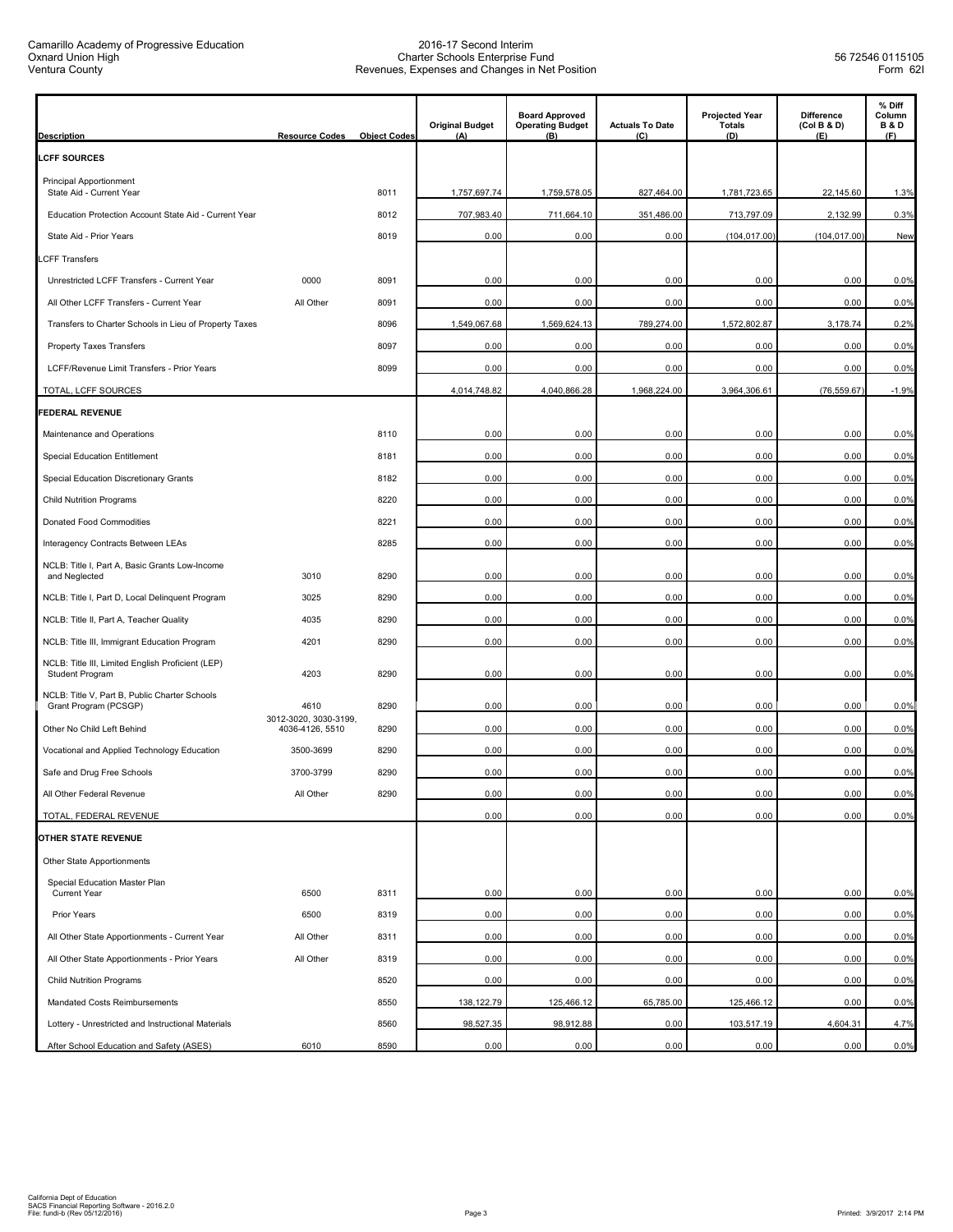Camarillo Academy of Progressive Education Oxnard Union High Ventura County

| <b>Description</b>                                                                                    | <b>Resource Codes</b> | <b>Object Codes</b> | <b>Original Budget</b><br>(A) | <b>Board Approved</b><br><b>Operating Budget</b><br>(B) | <b>Actuals To Date</b><br>(C) | <b>Projected Year</b><br><b>Totals</b><br>(D) | <b>Difference</b><br>(Col B & D)<br>(E) | % Diff<br>Column<br><b>B&amp;D</b><br>(F) |
|-------------------------------------------------------------------------------------------------------|-----------------------|---------------------|-------------------------------|---------------------------------------------------------|-------------------------------|-----------------------------------------------|-----------------------------------------|-------------------------------------------|
| Charter School Facility Grant                                                                         | 6030                  | 8590                | 0.00                          | 0.00                                                    | 0.00                          | 0.00                                          | 0.00                                    | 0.0%                                      |
| Drug/Alcohol/Tobacco Funds                                                                            | 6690                  | 8590                | 0.00                          | 0.00                                                    | 0.00                          | 0.00                                          | 0.00                                    | 0.0%                                      |
| California Clean Energy Jobs Act                                                                      | 6230                  | 8590                | 0.00                          | 0.00                                                    | 0.00                          | 0.00                                          | 0.00                                    | 0.0%                                      |
| Career Technical Education Incentive<br>Grant Program                                                 | 6387                  | 8590                | 0.00                          | 0.00                                                    | 0.00                          | 0.00                                          | 0.00                                    | 0.0%                                      |
| Specialized Secondary                                                                                 | 7370                  | 8590                | 0.00                          | 0.00                                                    | 0.00                          | 0.00                                          | 0.00                                    | 0.0%                                      |
| Quality Education Investment Act                                                                      | 7400                  | 8590                | 0.00                          | 0.00                                                    | 0.00                          | 0.00                                          | 0.00                                    | 0.0%                                      |
| Common Core State Standards Implementation                                                            | 7405                  | 8590                | 0.00                          | 0.00                                                    | 0.00                          | 0.00                                          | 0.00                                    | 0.0%                                      |
| All Other State Revenue                                                                               | All Other             | 8590                | 0.00                          | 0.00                                                    | 0.00                          | 0.00                                          | 0.00                                    | 0.0%                                      |
| TOTAL, OTHER STATE REVENUE                                                                            |                       |                     | 236,650.14                    | 224,379.00                                              | 65,785.00                     | 228,983.31                                    | 4,604.31                                | 2.1%                                      |
| <b>OTHER LOCAL REVENUE</b>                                                                            |                       |                     |                               |                                                         |                               |                                               |                                         |                                           |
| Sales                                                                                                 |                       |                     |                               |                                                         |                               |                                               |                                         |                                           |
| Sale of Equipment/Supplies                                                                            |                       | 8631                | 0.00                          | 0.00                                                    | 0.00                          | 0.00                                          | 0.00                                    | 0.0%                                      |
| Sale of Publications                                                                                  |                       | 8632                | 0.00                          | 0.00                                                    | 0.00                          | 0.00                                          | 0.00                                    | 0.0%                                      |
| <b>Food Service Sales</b>                                                                             |                       | 8634                | 0.00                          | 0.00                                                    | 0.00                          | 0.00                                          | 0.00                                    | 0.0%                                      |
| All Other Sales                                                                                       |                       | 8639                | 0.00                          | 0.00                                                    | 0.00                          | 0.00                                          | 0.00                                    | 0.0%                                      |
| Leases and Rentals                                                                                    |                       | 8650                | 0.00                          | 0.00                                                    | 0.00                          | 0.00                                          | 0.00                                    | 0.0%                                      |
| Interest                                                                                              |                       | 8660                | 2,000.00                      | 2,552.58                                                | 1,531.02                      | 2,624.61                                      | 72.03                                   | 2.8%                                      |
| Net Increase (Decrease) in the Fair Value of Investments                                              |                       | 8662                | 0.00                          | 0.00                                                    | 0.00                          | 0.00                                          | 0.00                                    | 0.0%                                      |
| Fees and Contracts                                                                                    |                       |                     |                               |                                                         |                               |                                               |                                         |                                           |
| Child Development Parent Fees                                                                         |                       | 8673                | 0.00                          | 0.00                                                    | 0.00                          | 0.00                                          | 0.00                                    | 0.0%                                      |
| Transportation Fees From Individuals                                                                  |                       | 8675                | 0.00                          | 0.00                                                    | 0.00                          | 0.00                                          | 0.00                                    | 0.0%                                      |
| <b>Interagency Services</b>                                                                           |                       | 8677                | 0.00                          | 0.00                                                    | 0.00                          | 0.00                                          | 0.00                                    | 0.0%                                      |
| All Other Fees and Contracts                                                                          |                       | 8689                | 0.00                          | 0.00                                                    | 0.00                          | 0.00                                          | 0.00                                    | 0.0%                                      |
| Other Local Revenue                                                                                   |                       |                     |                               |                                                         |                               |                                               |                                         |                                           |
| All Other Local Revenue                                                                               |                       | 8699                | 50,000.00                     | 112,880.58                                              | 269,970.90                    | 373,987.90                                    | 261,107.32                              | 231.3%                                    |
| Tuition                                                                                               |                       | 8710                | 0.00                          | 0.00                                                    | 0.00                          | 0.00                                          | 0.00                                    | 0.0%                                      |
| All Other Transfers In                                                                                |                       | 8781-8783           | 0.00                          | 0.00                                                    | 0.00                          | 0.00                                          | 0.00                                    | 0.0%                                      |
| Transfers of Apportionments<br>Special Education SELPA Transfers<br>From Districts or Charter Schools | 6500                  | 8791                | 0.00                          | 0.00                                                    | 0.00                          | 0.00                                          | 0.00                                    | 0.0%                                      |
|                                                                                                       |                       |                     |                               |                                                         |                               |                                               |                                         |                                           |
| From County Offices                                                                                   | 6500                  | 8792                | 0.00                          | 0.00                                                    | 0.00                          | 0.00                                          | 0.00                                    | 0.0%                                      |
| From JPAs                                                                                             | 6500                  | 8793                | 0.00                          | 0.00                                                    | 0.00                          | 0.00                                          | 0.00                                    | 0.0%                                      |
| Other Transfers of Apportionments<br>From Districts or Charter Schools                                | All Other             | 8791                | 0.00                          | 0.00                                                    | 0.00                          | 0.00                                          | 0.00                                    | 0.0%                                      |
| From County Offices                                                                                   | All Other             | 8792                | 0.00                          | 0.00                                                    | 0.00                          | 0.00                                          | 0.00                                    | 0.0%                                      |
| From JPAs                                                                                             | All Other             | 8793                | 0.00                          | 0.00                                                    | 0.00                          | 0.00                                          | 0.00                                    | 0.0%                                      |
| All Other Transfers In from All Others                                                                |                       | 8799                | 0.00                          | 0.00                                                    | 0.00                          | 0.00                                          | 0.00                                    | 0.0%                                      |
| TOTAL, OTHER LOCAL REVENUE                                                                            |                       |                     | 52,000.00                     | 115,433.16                                              | 271,501.92                    | 376,612.51                                    | 261,179.35                              | 226.3%                                    |
| TOTAL, REVENUES                                                                                       |                       |                     | 4,303,398.96                  | 4,380,678.44                                            | 2,305,510.92                  | 4,569,902.43                                  |                                         |                                           |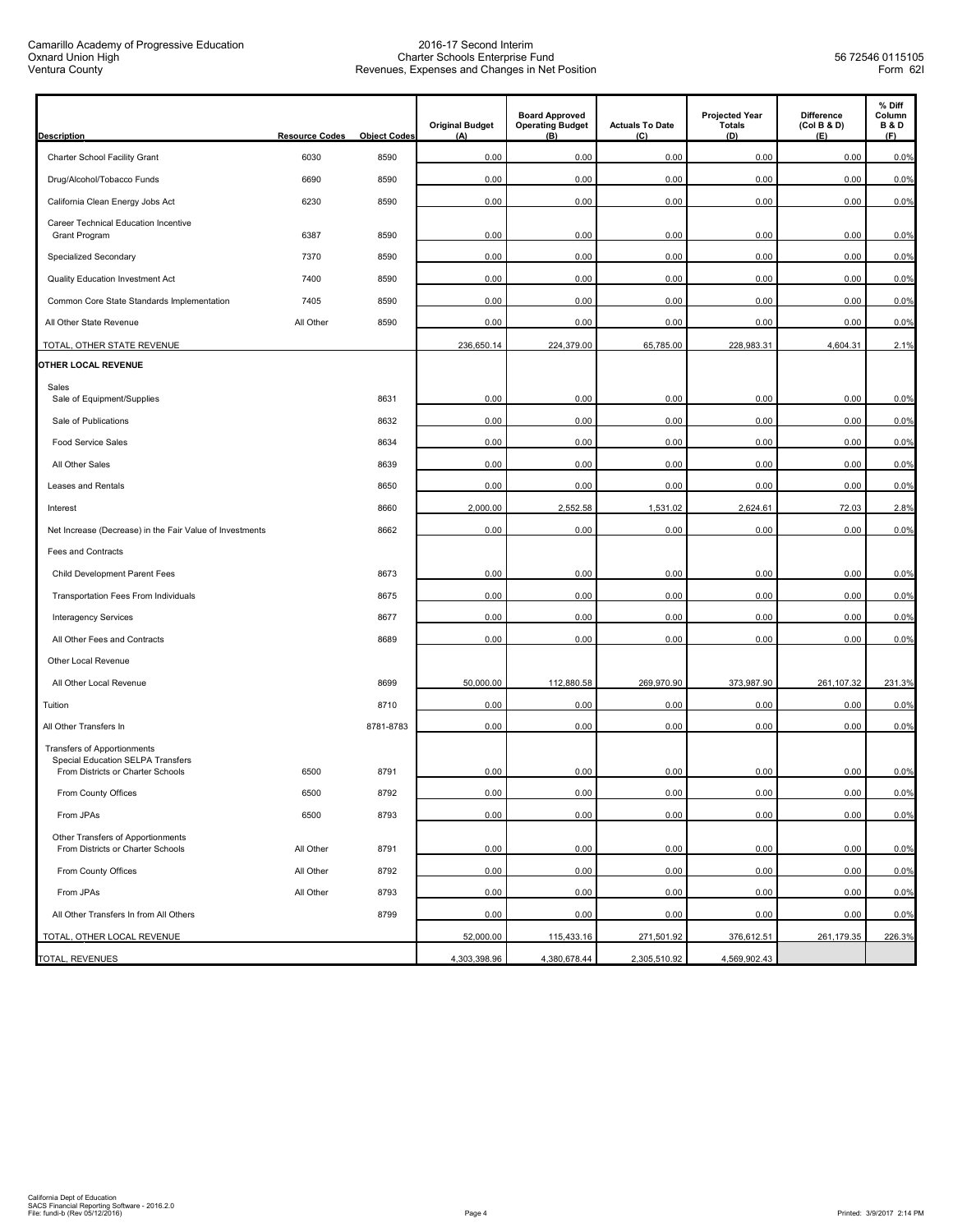| <b>Description</b>                                                    | <b>Resource Codes</b> | <b>Object Codes</b> | <b>Original Budget</b><br>(A) | <b>Board Approved</b><br><b>Operating Budget</b><br>(B) | <b>Actuals To Date</b><br>(C) | <b>Projected Year</b><br><b>Totals</b><br>(D) | Difference<br>(Col B & D)<br>(E) | % Diff<br>Column<br><b>B&amp;D</b><br>(F) |
|-----------------------------------------------------------------------|-----------------------|---------------------|-------------------------------|---------------------------------------------------------|-------------------------------|-----------------------------------------------|----------------------------------|-------------------------------------------|
| <b>CERTIFICATED SALARIES</b>                                          |                       |                     |                               |                                                         |                               |                                               |                                  |                                           |
| Certificated Teachers' Salaries                                       |                       | 1100                | 1,672,422.00                  | 1,673,601.87                                            | 897,189.63                    | 1,667,117.71                                  | 6,484.16                         | 0.4%                                      |
| Certificated Pupil Support Salaries                                   |                       | 1200                | 12,800.00                     | 9,600.00                                                | 0.00                          | 0.00                                          | 9,600.00                         | 100.0%                                    |
| Certificated Supervisors' and Administrators' Salaries                |                       | 1300                | 128,661.00                    | 128,661.04                                              | 75,052.32                     | 128,661.07                                    | (0.03)                           | 0.0%                                      |
| Other Certificated Salaries                                           |                       | 1900                | 0.00                          | 0.00                                                    | 0.00                          | 0.00                                          | 0.00                             | 0.0%                                      |
| TOTAL, CERTIFICATED SALARIES                                          |                       |                     | 1,813,883.00                  | 1,811,862.91                                            | 972,241.95                    | 1,795,778.78                                  | 16,084.13                        | 0.9%                                      |
| CLASSIFIED SALARIES                                                   |                       |                     |                               |                                                         |                               |                                               |                                  |                                           |
| Classified Instructional Salaries                                     |                       | 2100                | 43,927.92                     | 44,942.84                                               | 25,660.95                     | 52,085.95                                     | (7, 143.11)                      | $-15.9%$                                  |
| <b>Classified Support Salaries</b>                                    |                       | 2200                | 100,498.35                    | 99,968.70                                               | 54,355.28                     | 97,283.69                                     | 2,685.01                         | 2.7%                                      |
| Classified Supervisors' and Administrators' Salaries                  |                       | 2300                | 128,661.00                    | 128,661.04                                              | 75,052.32                     | 128,661.07                                    | (0.03)                           | 0.0%                                      |
| Clerical, Technical and Office Salaries                               |                       | 2400                | 218,460.07                    | 219,325.71                                              | 125,318.77                    | 215,496.52                                    | 3.829.19                         | 1.7%                                      |
| Other Classified Salaries                                             |                       | 2900                | 51,159.28                     | 51,159.28                                               | 18,799.29                     | 51,159.28                                     | 0.00                             | 0.0%                                      |
| TOTAL, CLASSIFIED SALARIES                                            |                       |                     | 542,706.62                    | 544,057.57                                              | 299,186.61                    | 544,686.51                                    | (628.94)                         | $-0.1%$                                   |
| <b>EMPLOYEE BENEFITS</b>                                              |                       |                     |                               |                                                         |                               |                                               |                                  |                                           |
| <b>STRS</b>                                                           |                       | 3101-3102           | 228,186.47                    | 225,273.07                                              | 116,788.54                    | 220,389.47                                    | 4,883.60                         | 2.2%                                      |
| <b>PERS</b>                                                           |                       | 3201-3202           | 75,371.09                     | 72,693.21                                               | 36,873.12                     | 70,968.15                                     | 1,725.06                         | 2.4%                                      |
| OASDI/Medicare/Alternative                                            |                       | 3301-3302           | 67,818.34                     | 68,487.03                                               | 37,577.13                     | 68,299.16                                     | 187.87                           | 0.3%                                      |
| Health and Welfare Benefits                                           |                       | 3401-3402           | 260,795.92                    | 260,795.91                                              | 161,074.33                    | 248,358.32                                    | 12,437.59                        | 4.8%                                      |
| Unemployment Insurance                                                |                       | 3501-3502           | 1,178.29                      | 1,166.50                                                | 609.24                        | 1,143.74                                      | 22.76                            | 2.0%                                      |
| Workers' Compensation                                                 |                       | 3601-3602           | 56,026.26                     | 55,880.20                                               | 28,402.73                     | 53,321.98                                     | 2,558.22                         | 4.6%                                      |
| OPEB, Allocated                                                       |                       | 3701-3702           | 0.00                          | 0.00                                                    | 0.00                          | 0.00                                          | 0.00                             | 0.0%                                      |
| OPEB, Active Employees                                                |                       | 3751-3752           | 0.00                          | 0.00                                                    | 0.00                          | 0.00                                          | 0.00                             | 0.0%                                      |
| Other Employee Benefits                                               |                       | 3901-3902           | 0.00                          | 0.00                                                    | 0.00                          | 0.00                                          | 0.00                             | 0.0%                                      |
| TOTAL, EMPLOYEE BENEFITS                                              |                       |                     | 689,376.37                    | 684,295.92                                              | 381,325.09                    | 662,480.82                                    | 21,815.10                        | 3.2%                                      |
| <b>BOOKS AND SUPPLIES</b>                                             |                       |                     |                               |                                                         |                               |                                               |                                  |                                           |
| Approved Textbooks and Core Curricula Materials                       |                       | 4100                | 20,600.00                     | 58,033.74                                               | 55,753.20                     | 58,553.20                                     | (519.46)                         | $-0.9%$                                   |
| Books and Other Reference Materials                                   |                       | 4200                | 13,200.00                     | 13,200.00                                               | 5,759.17                      | 13,200.00                                     | 0.00                             | 0.0%                                      |
| <b>Materials and Supplies</b>                                         |                       | 4300                | <u>106,627.71</u>             | 111,915.36                                              | 54,280.27                     | 106,071.08                                    | 5,844.28                         | 5.2%                                      |
| Noncapitalized Equipment                                              |                       | 4400                | 210,000.00                    | 210,000.00                                              | 50,018.49                     | 210,000.00                                    | 0.00                             | 0.0%                                      |
| Food                                                                  |                       | 4700                | 0.00                          | 0.00                                                    | 0.00                          | 0.00                                          | 0.00                             | 0.0%                                      |
| TOTAL, BOOKS AND SUPPLIES                                             |                       |                     | 350,427.71                    | 393,149.10                                              | 165,811.13                    | 387,824.28                                    | 5,324.82                         | 1.4%                                      |
| <b>SERVICES AND OTHER OPERATING EXPENSES</b>                          |                       |                     |                               |                                                         |                               |                                               |                                  |                                           |
| Subagreements for Services                                            |                       | 5100                | 0.00                          | 0.00                                                    | 0.00                          | 0.00                                          | 0.00                             | 0.0%                                      |
| <b>Travel and Conferences</b>                                         |                       | 5200                | 51,536.00                     | 51,536.00                                               | 12,537.17                     | 51,536.00                                     | 0.00                             | 0.0%                                      |
| Dues and Memberships                                                  |                       | 5300                | 12,137.28                     | 8,842.88                                                | 5,020.00                      | 8,842.88                                      | 0.00                             | 0.0%                                      |
| Insurance                                                             |                       | 5400-5450           | 24,038.04                     | 25,192.09                                               | 25,192.09                     | 25,192.09                                     | 0.00                             | 0.0%                                      |
| Operations and Housekeeping Services                                  |                       | 5500                | 93,970.47                     | 95,180.13                                               | 62,183.73                     | 99,504.70                                     | (4,324.57)                       | $-4.5%$                                   |
| Rentals, Leases, Repairs, and Noncapitalized Improvements             |                       | 5600                | 88,478.51                     | 94,939.45                                               | 67,775.25                     | 95,161.70                                     | (222.25)                         | $-0.2%$                                   |
| <b>Transfers of Direct Costs</b>                                      |                       | 5710                | 0.00                          | 0.00                                                    | 0.00                          | 0.00                                          | 0.00                             | 0.0%                                      |
| Transfers of Direct Costs - Interfund                                 |                       | 5750                | 0.00                          | 0.00                                                    | 0.00                          | 0.00                                          | 0.00                             | 0.0%                                      |
| Professional/Consulting Services and<br><b>Operating Expenditures</b> |                       | 5800                | 411,103.62                    | 427,636.97                                              | 192,683.94                    | 432,318.62                                    | (4,681.65)                       | $-1.1%$                                   |
| Communications                                                        |                       | 5900                | 15,577.54                     | 15,084.61                                               | 1,594.36                      | 15,084.61                                     | 0.00                             | 0.0%                                      |
| TOTAL, SERVICES AND OTHER OPERATING EXPENSES                          |                       |                     | 696,841.46                    | 718,412.13                                              | 366,986.54                    | 727,640.60                                    | (9, 228.47)                      | $-1.3%$                                   |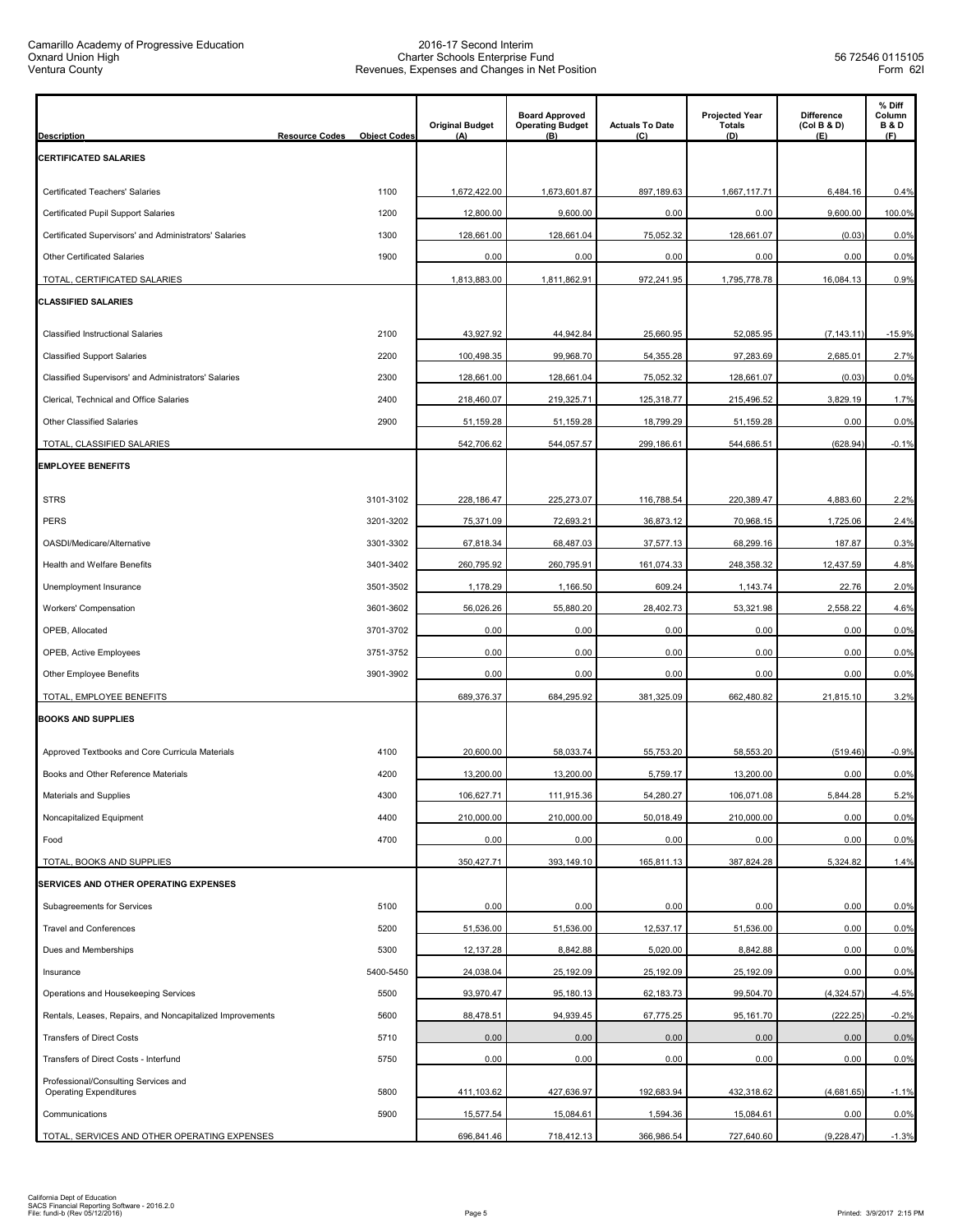| <b>Description</b>                                                                         | <b>Resource Codes</b> | <b>Object Codes</b> | <b>Original Budget</b><br>(A) | <b>Board Approved</b><br><b>Operating Budget</b><br>(B) | <b>Actuals To Date</b><br>(C) | <b>Projected Year</b><br><b>Totals</b><br>(D) | <b>Difference</b><br>(Col B & D)<br>(E) | % Diff<br>Column<br><b>B&amp;D</b><br>(F) |
|--------------------------------------------------------------------------------------------|-----------------------|---------------------|-------------------------------|---------------------------------------------------------|-------------------------------|-----------------------------------------------|-----------------------------------------|-------------------------------------------|
| <b>DEPRECIATION</b>                                                                        |                       |                     |                               |                                                         |                               |                                               |                                         |                                           |
| <b>Depreciation Expense</b>                                                                |                       | 6900                | 24,124.10                     | 25,841.82                                               | 15,796.06                     | 28,444.20                                     | (2,602.38)                              | $-10.1%$                                  |
| TOTAL, DEPRECIATION                                                                        |                       |                     | 24,124.10                     | 25,841.82                                               | 15,796.06                     | 28,444.20                                     | (2,602.38)                              | $-10.1%$                                  |
| OTHER OUTGO (excluding Transfers of Indirect Costs)                                        |                       |                     |                               |                                                         |                               |                                               |                                         |                                           |
| Tuition                                                                                    |                       |                     |                               |                                                         |                               |                                               |                                         |                                           |
| Tuition for Instruction Under Interdistrict Attendance Agreements                          |                       | 7110                | 0.00                          | 0.00                                                    | 0.00                          | 0.00                                          | 0.00                                    | 0.0%                                      |
| Tuition, Excess Costs, and/or Deficit Payments<br>Payments to Districts or Charter Schools |                       | 7141                | 0.00                          | 0.00                                                    | 0.00                          | 0.00                                          | 0.00                                    | 0.0%                                      |
| Payments to County Offices                                                                 |                       | 7142                | 0.00                          | 0.00                                                    | 0.00                          | 0.00                                          | 0.00                                    | 0.0%                                      |
| Payments to JPAs                                                                           |                       | 7143                | 0.00                          | 0.00                                                    | 0.00                          | 0.00                                          | 0.00                                    | 0.0%                                      |
| Other Transfers Out                                                                        |                       |                     |                               |                                                         |                               |                                               |                                         |                                           |
| All Other Transfers                                                                        |                       | 7281-7283           | 0.00                          | 0.00                                                    | 0.00                          | 0.00                                          | 0.00                                    | 0.0%                                      |
| All Other Transfers Out to All Others                                                      |                       | 7299                | 40.147.49                     | 40,408.66                                               | 0.00                          | 40,683.24                                     | (274.58)                                | $-0.7%$                                   |
| Debt Service                                                                               |                       |                     |                               |                                                         |                               |                                               |                                         |                                           |
| Debt Service - Interest                                                                    |                       | 7438                | 0.00                          | 0.00                                                    | 0.00                          | 0.00                                          | 0.00                                    | 0.0%                                      |
| TOTAL, OTHER OUTGO (excluding Transfers of Indirect Costs)                                 |                       |                     | 40,147.49                     | 40,408.66                                               | 0.00                          | 40,683.24                                     | (274.58)                                | $-0.7%$                                   |
| OTHER OUTGO - TRANSFERS OF INDIRECT COSTS                                                  |                       |                     |                               |                                                         |                               |                                               |                                         |                                           |
| <b>Transfers of Indirect Costs</b>                                                         |                       | 7310                | 0.00                          | 0.00                                                    | 0.00                          | 0.00                                          | 0.00                                    | 0.0%                                      |
| Transfers of Indirect Costs - Interfund                                                    |                       | 7350                | 0.00                          | 0.00                                                    | 0.00                          | 0.00                                          | 0.00                                    | 0.0%                                      |
| TOTAL, OTHER OUTGO - TRANSFERS OF INDIRECT COSTS                                           |                       |                     | 0.00                          | 0.00                                                    | 0.00                          | 0.00                                          | 0.00                                    | 0.0%                                      |
| TOTAL, EXPENSES                                                                            |                       |                     | 4.157.506.75                  | 4,218,028.11                                            | 2,201,347.38                  | 4, 187, 538. 43                               |                                         |                                           |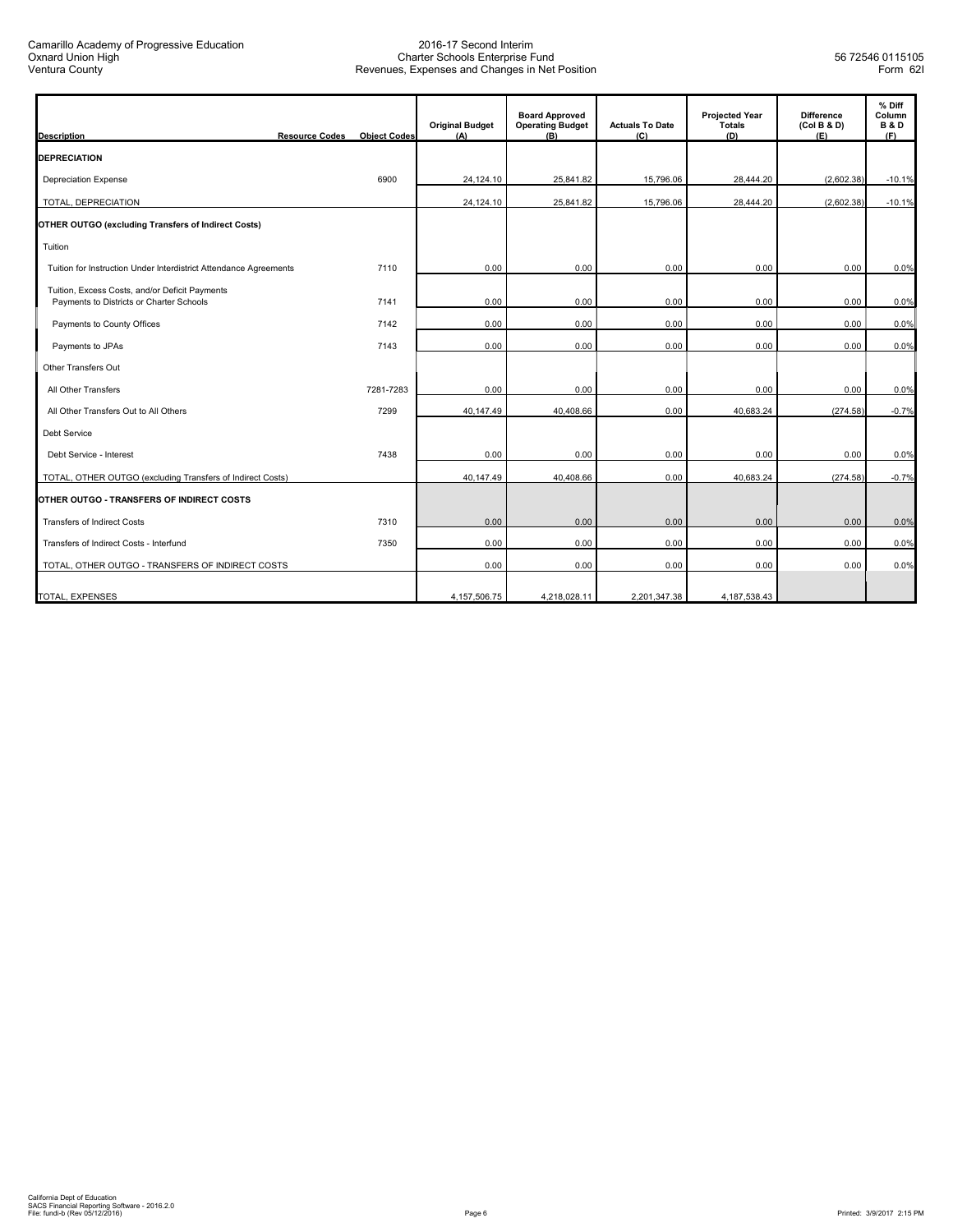| <b>Description</b>                                           | <b>Resource Codes</b> | <b>Object Codes</b> | <b>Original Budget</b><br>(A) | <b>Board Approved</b><br><b>Operating Budget</b><br>(B) | <b>Actuals To Date</b><br>(C) | <b>Projected Year</b><br><b>Totals</b><br>(D) | <b>Difference</b><br>(Col B & D)<br>(E) | % Diff<br>Column<br><b>B&amp;D</b><br>(F) |
|--------------------------------------------------------------|-----------------------|---------------------|-------------------------------|---------------------------------------------------------|-------------------------------|-----------------------------------------------|-----------------------------------------|-------------------------------------------|
| <b>INTERFUND TRANSFERS</b>                                   |                       |                     |                               |                                                         |                               |                                               |                                         |                                           |
| <b>INTERFUND TRANSFERS IN</b>                                |                       |                     |                               |                                                         |                               |                                               |                                         |                                           |
| Other Authorized Interfund Transfers In                      |                       | 8919                | 0.00                          | 0.00                                                    | 0.00                          | 0.00                                          | 0.00                                    | 0.0%                                      |
| (a) TOTAL, INTERFUND TRANSFERS IN                            |                       |                     | 0.00                          | 0.00                                                    | 0.00                          | 0.00                                          | 0.00                                    | 0.0%                                      |
| <b>INTERFUND TRANSFERS OUT</b>                               |                       |                     |                               |                                                         |                               |                                               |                                         |                                           |
| Other Authorized Interfund Transfers Out                     |                       | 7619                | 0.00                          | 0.00                                                    | 0.00                          | 0.00                                          | 0.00                                    | 0.0%                                      |
| (b) TOTAL, INTERFUND TRANSFERS OUT                           |                       |                     | 0.00                          | 0.00                                                    | 0.00                          | 0.00                                          | 0.00                                    | 0.0%                                      |
| OTHER SOURCES/USES                                           |                       |                     |                               |                                                         |                               |                                               |                                         |                                           |
| <b>SOURCES</b>                                               |                       |                     |                               |                                                         |                               |                                               |                                         |                                           |
| Other Sources                                                |                       |                     |                               |                                                         |                               |                                               |                                         |                                           |
| Transfers from Funds of Lapsed/Reorganized LEAs              |                       | 8965                | 0.00                          | 0.00                                                    | 0.00                          | 0.00                                          | 0.00                                    | 0.0%                                      |
| All Other Financing Sources                                  |                       | 8979                | 0.00                          | 0.00                                                    | 0.00                          | 0.00                                          | 0.00                                    | 0.0%                                      |
| (c) TOTAL, SOURCES                                           |                       |                     | 0.00                          | 0.00                                                    | 0.00                          | 0.00                                          | 0.00                                    | 0.0%                                      |
| <b>USES</b>                                                  |                       |                     |                               |                                                         |                               |                                               |                                         |                                           |
| Transfers of Funds from Lapsed/Reorganized LEAs              |                       | 7651                | 0.00                          | 0.00                                                    | 0.00                          | 0.00                                          | 0.00                                    | 0.0%                                      |
| All Other Financing Uses                                     |                       | 7699                | 0.00                          | 0.00                                                    | 0.00                          | 0.00                                          | 0.00                                    | 0.0%                                      |
| (d) TOTAL, USES                                              |                       |                     | 0.00                          | 0.00                                                    | 0.00                          | 0.00                                          | 0.00                                    | 0.0%                                      |
| <b>CONTRIBUTIONS</b>                                         |                       |                     |                               |                                                         |                               |                                               |                                         |                                           |
| Contributions from Unrestricted Revenues                     |                       | 8980                | 0.00                          | 0.00                                                    | 0.00                          | 0.00                                          | 0.00                                    | 0.0%                                      |
| Contributions from Restricted Revenues                       |                       | 8990                | 0.00                          | 0.00                                                    | 0.00                          | 0.00                                          | 0.00                                    | 0.0%                                      |
| (e) TOTAL, CONTRIBUTIONS                                     |                       |                     | 0.00                          | 0.00                                                    | 0.00                          | 0.00                                          | 0.00                                    | 0.0%                                      |
| TOTAL, OTHER FINANCING SOURCES/USES<br>$(a - b + c - d + e)$ |                       |                     | 0.00                          | 0.00                                                    | 0.00                          | 0.00                                          |                                         |                                           |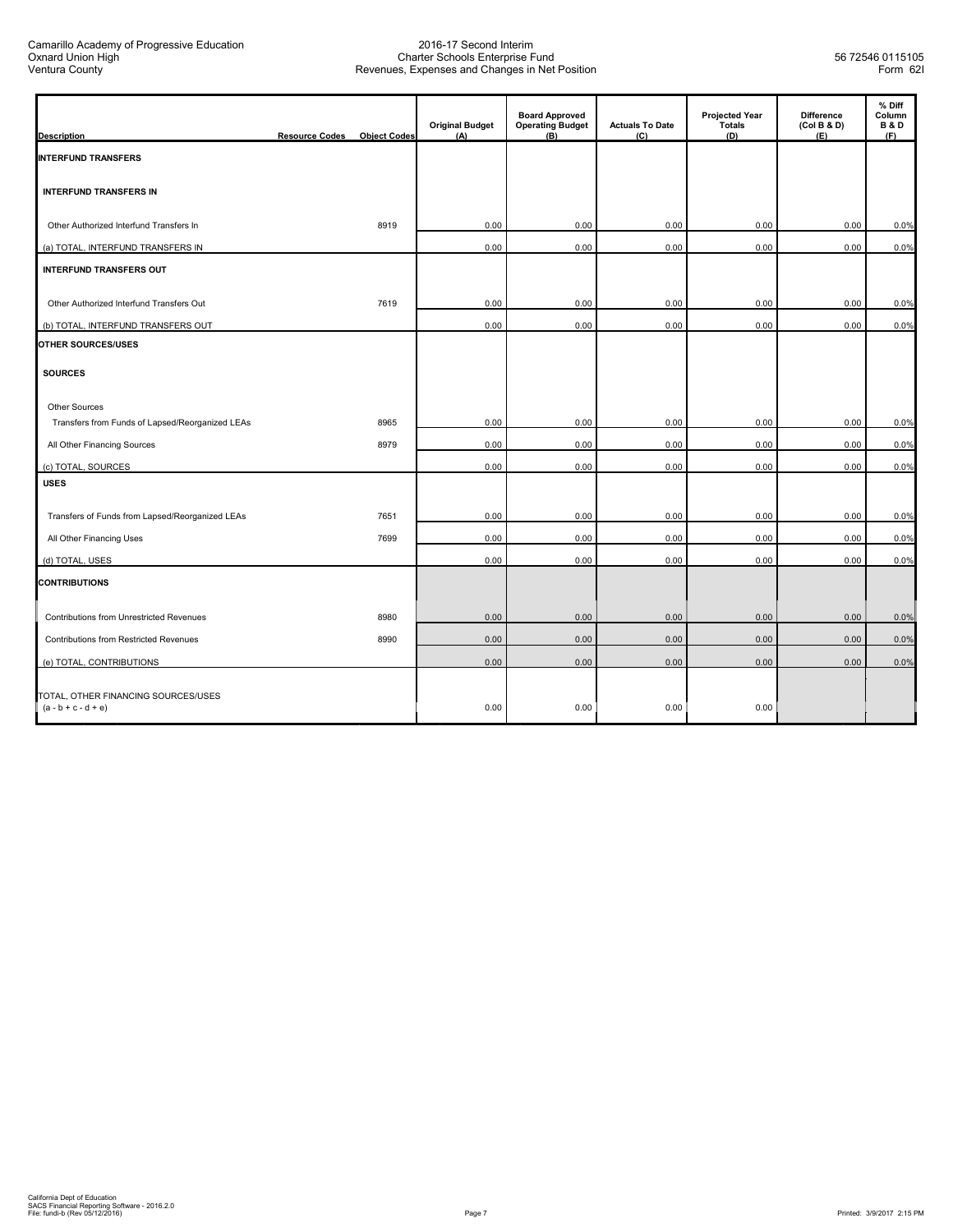#### **CAMARILLO ACADEMY OF PROGRESSIVE EDUCATION**

*2016‐17 Cash FlowForecast* 3 4 5 6 7 8 9 10 11 12 13 14

#### **Prepared by ExED. For use by ExED and ExED clients only. ©2016 ExED** 3 4 5 6 7 8 9 10 11 12 13 14

*# of months remaining in FY* 12 11 10 9 8 7 6 5 4 3 2 1 P‐2 P‐2 P‐2 P‐2 P‐2 P‐2 P‐2 P‐2 P‐1 P‐1 P‐1 P‐1 P‐2 P‐2 P‐2 P‐2 P‐2 P‐2 P‐2 P‐1 P‐1 P‐1 P‐1 P‐1

**Actuals as of** 1/31/2017

|                                                    | 2016-17       | <b>ACTUAL</b> | <b>ACTUAL</b> | <b>ACTUAL</b> | <b>ACTUAL</b> | <b>ACTUAL</b> | <b>ACTUAL</b> | <b>ACTUAL</b> |               |               |           |               |               |                          | <b>FORECAST</b>          |
|----------------------------------------------------|---------------|---------------|---------------|---------------|---------------|---------------|---------------|---------------|---------------|---------------|-----------|---------------|---------------|--------------------------|--------------------------|
|                                                    | <b>Budget</b> | $Jul-16$      | <b>Aug-16</b> | $Sep-16$      | Oct-16        | <b>Nov-16</b> | <b>Dec-16</b> | $Jan-17$      | <b>Feb-17</b> | <b>Mar-17</b> | Apr-17    | <b>May-17</b> | <b>Jun-17</b> | Accrual                  | Jul-16 - Jun-17          |
|                                                    |               |               |               |               |               |               |               |               |               |               |           |               |               |                          |                          |
| oportionment Schedule, No Deferrals, Paid on a Lag |               | 0%            | 5%            | 5%            | 9%            | 9%            | 9%            | 9%            | 9%            | 20%           | 20%       | 20%           | 20%           | 20%                      |                          |
| 1 - District Apportionment Schedule, Paid on Time  |               | 6%            | 12%           | 8%            | 8%            | 8%            | 8%            | 8%            | 1/3           | 1/6           | 1/6       | 1/6           | 1/6           | $\Omega$                 |                          |
| # of School Days in Month                          | 180           | $\Omega$      | 6             | 21            | 21            | 16            | 12            | 20            | 17            | 22            | 14        | 22            | 9             |                          | 180                      |
| Enrollment                                         | 570           |               |               |               |               |               |               |               |               |               |           |               |               |                          | 570                      |
| nduplicated Count of Low Income, EL, Foster Youth  | 35            |               |               |               |               |               |               |               |               |               |           |               |               |                          | 59                       |
| ADA                                                | 544.35        |               |               |               |               |               |               |               |               |               |           |               |               |                          | 548.82                   |
| Income                                             |               |               |               |               |               |               |               |               |               |               |           |               |               |                          |                          |
| 8011-8096 · Local Control Funding Formula Revenue  |               |               |               |               |               |               |               |               |               |               |           |               |               |                          |                          |
| 8011 Local Control Funding Formula                 | 1,757,698     |               |               | 179,884       | 161,895       | 161,895       | 161,895       | 161,895       | 161,895       | 160,996       | 160,996   | 160,996       | 160,996       | 148,381                  | 1,781,724                |
| 8012 Education Protection Account                  | 707,983       |               |               |               | 175,743       |               |               | 175,743       |               |               | 188,310   |               | ÷,            | 174,001                  | 713,797                  |
| 8019 Local Control Funding Formula - Prior Y       |               |               |               |               |               |               |               |               |               | (20, 803)     | (20, 803) | (20, 803)     | (20, 803)     | (20, 803)                | (104, 017)               |
| 8096 In Lieu of Property Taxes                     | 1,549,068     |               |               | 94,713        | 189,425       | 126,284       | 252,568       | 126,284       | 126,284       | 126,284       | 132,766   | 132,766       | 132,766       | 132,662                  | 1,572,803                |
| Total 8011-8096 · Local Control Funding Forn       | 4,014,749     |               |               | 274,597       | 527,063       | 288,179       | 414,463       | 463,922       | 288,179       | 266,477       | 461,269   | 272,959       | 272,959       | 434,241                  | 3,964,307                |
| 8100-8299 · Other Federal Income                   |               |               |               |               |               |               |               |               |               |               |           |               |               |                          |                          |
| 8181 Federal Special Education (IDEA)              |               |               |               |               |               |               |               |               |               |               |           |               |               |                          |                          |
| 8220 Child Nutrition Programs - Federal            |               |               |               |               |               |               |               |               |               |               |           |               |               | ۰.                       | $\sim$                   |
| 8291 Title I, A Basic Grants Low-Income            |               |               |               |               |               |               |               |               |               |               |           |               |               |                          |                          |
| 8292 Title II, A Teacher Quality                   |               |               |               |               |               |               |               |               |               |               |           |               |               |                          |                          |
| 8294 Title III, Limited English Proficiency        |               |               |               |               |               |               |               |               |               |               |           |               |               |                          | $\overline{\phantom{a}}$ |
| 8296 Title V, B Charter Schools Grants             |               |               |               |               |               |               |               |               |               |               |           |               |               |                          | ÷.                       |
| 8297 All Other Federal Revenue                     |               |               |               |               |               |               |               |               |               |               |           |               |               |                          |                          |
| Total 8100-8299 · Other Federal Income             |               |               |               |               |               |               |               |               |               |               | $\sim$    |               |               | $\overline{\phantom{a}}$ | ÷.                       |
| 8300-8599 · Other State Income                     |               |               |               |               |               |               |               |               |               |               |           |               |               |                          |                          |
| 8311 Special Ed - AB602                            |               |               |               |               |               |               |               |               |               |               |           |               |               | ÷                        | $\sim$                   |
| 8312 Supplemental Hourly Programs                  |               |               |               |               |               |               |               |               |               |               |           |               |               | ÷,                       | ÷.                       |
| 8434 Class Size Reduction - Grades K-3             |               |               |               |               |               |               |               |               |               |               |           |               |               |                          |                          |
| 8520 Child Nutrition - State                       |               |               |               |               |               |               |               |               |               |               |           |               |               |                          |                          |
| 8550 Mandate Block Grant                           | 138,123       |               |               |               |               |               | 7,820         | 57,965        |               | 39,254        |           |               |               | 20,427                   | 125,466                  |
| 8560 State Lottery Revenue                         | 98,527        |               |               |               |               |               |               |               | 24,790        |               | 25,879    |               |               | 52,848                   | 103,517                  |
| 8590 Charter School Categorical Block Grant        |               |               |               |               |               |               |               |               |               |               |           |               |               |                          |                          |
| 8591 SB740                                         |               |               |               |               |               |               |               |               |               |               |           |               |               |                          | ÷.                       |
| 8593 Art and Music Block Grant                     |               |               |               |               |               |               |               |               |               |               |           |               |               |                          | $\sim$                   |
| 8595 Secondary School Counselor                    |               |               |               |               |               |               |               |               |               |               |           |               |               |                          |                          |
| 8599 All Other State Revenues                      |               |               |               |               |               |               |               |               |               |               |           |               | $\sim$        |                          |                          |
| Total 8300-8599 · Other State Income               | 236,650       |               |               |               |               |               | 7,820         | 57,965        | 24,790        | 39,254        | 25,879    |               |               | 73,275                   | 228,983                  |
| 8600-8799 · Other Income-Local                     |               |               |               |               |               |               |               |               |               |               |           |               |               |                          |                          |
| 8634 Food Service Sales                            |               |               |               | $\sim$        |               |               |               | ÷,            |               |               | $\sim$    |               | $\sim$        | $\sim$                   |                          |
| 8660 Interest / Dividend Income                    | 2,000         | 163           | 262           | 254           | 172           | 241           | 250           | 189           | 219           | 219           | 219       | 219           | 219           |                          | 2,625                    |
| 8662 Net Increase (Decrease) in Fair Value of      |               |               |               |               |               |               |               |               |               |               |           |               |               |                          |                          |
| 8670 In Kind Donation                              |               |               |               |               |               |               |               |               |               |               |           |               |               |                          |                          |
| 8690 All Other Local Revenue                       |               |               | 575           |               | 289           | 128,694       | 743           | 50            |               |               |           |               |               | $\overline{\phantom{a}}$ | 130,351                  |
| 8698 Grants                                        |               |               |               |               |               |               |               |               |               |               |           |               |               |                          |                          |
| 8699 Fundraising                                   | 50,000        |               | 2,104         | 8,840         | 12,802        | 5,979         | 2,818         | 35,598        |               |               |           |               |               | ÷.                       | 68,141                   |
| 8792 Transfers of Apportionments - Special I       |               |               |               |               |               |               |               |               |               |               |           |               |               |                          |                          |
| Total 8600-8799 · Other Income-Local               | 52,000        | 163           | 2,940         | 9,094         | 13,263        | 134,914       | 3,811         | 35,837        | 219           | 219           | 219       | 219           | 219           | $\sim$                   | 201,116                  |
| 8999 Prior Year Adjustment                         |               |               |               | 62,016        |               | 9,324         | 138           |               |               |               |           |               |               | 104,017                  | 175,496                  |
| <b>TOTAL INCOME</b>                                | 4,303,399     | 163           | 2,940         | 345,708       | 540,326       | 432,417       | 426,232       | 557,724       | 313,188       | 305,949       | 487,367   | 273,177       | 273,177       | 611,533                  | 4,569,902                |
| <b>Expense</b>                                     |               |               |               |               |               |               |               |               |               |               |           |               |               |                          |                          |
| 1000 · Certificated Salaries                       |               |               |               |               |               |               |               |               |               |               |           |               |               |                          |                          |
| 1110 Teachers' Salaries                            | 1,597,622     |               | 78,189        | 159,730       | 160,317       | 159,000       | 158,859       | 159,564       | 160,177       | 160,177       | 160,017   | 160,417       | 80,289        |                          | 1,596,738                |
| 1120 Teachers' Hourly                              |               | $\sim$        |               |               |               |               |               |               |               |               | $\sim$    |               |               |                          |                          |
|                                                    |               |               |               |               |               |               |               |               |               |               |           |               |               |                          |                          |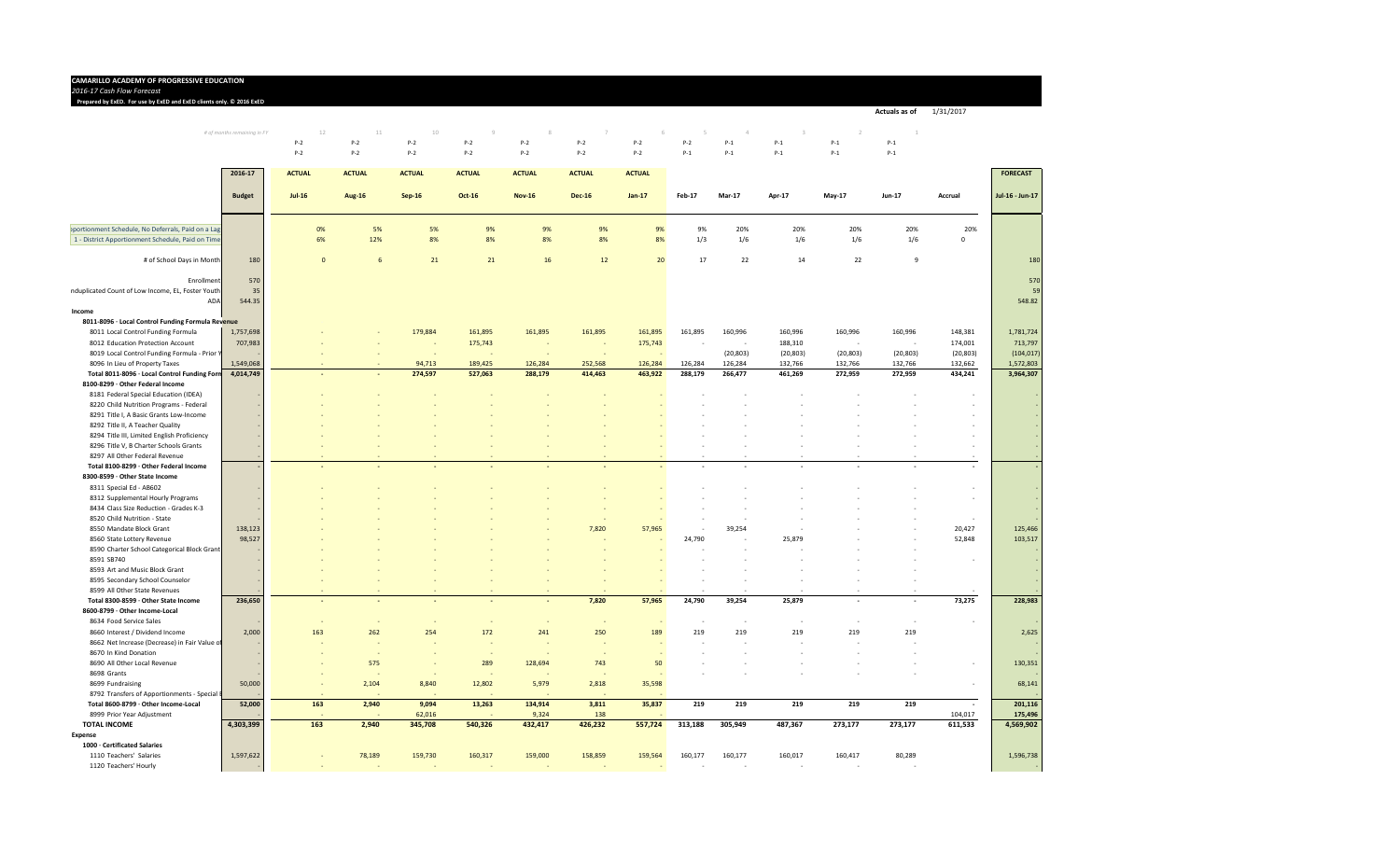#### **CAMARILLO ACADEMY OF PROGRESSIVE EDUCATION**

*2016‐17 Cash FlowForecast* 3 4 5 6 7 8 9 10 11 12 13 14

**Prepared by ExED. For use by ExED and ExED clients only. ©2016 ExED** 3 4 5 6 7 8 9 10 11 12 13 14

*# of months remaining in FY* 12 11 10 9 8 7 6 5 4 3 2 1 P‐2 P‐2 P‐2 P‐2 P‐2 P‐2 P‐2 P‐2 P‐1 P‐1 P‐1 P‐1 P‐2 P‐2 P‐2 P‐2 P‐2 P‐2 P‐2 P‐1 P‐1 P‐1 P‐1 P‐1

**Actuals as of** 1/31/2017

|                                                | 2016-17          | <b>ACTUAL</b> | <b>ACTUAL</b> | <b>ACTUAL</b>    | <b>ACTUAL</b> | <b>ACTUAL</b> | <b>ACTUAL</b> | <b>ACTUAL</b> |         |               |         |                          |                |         | <b>FORECAST</b>  |
|------------------------------------------------|------------------|---------------|---------------|------------------|---------------|---------------|---------------|---------------|---------|---------------|---------|--------------------------|----------------|---------|------------------|
|                                                | <b>Budget</b>    | $Jul-16$      | <b>Aug-16</b> | <b>Sep-16</b>    | Oct-16        | <b>Nov-16</b> | <b>Dec-16</b> | $Jan-17$      | Feb-17  | <b>Mar-17</b> | Apr-17  | May-17                   | Jun-17         | Accrual | Jul-16 - Jun-17  |
| 1170 Teacher Salaries - Substitute             | 39,000           |               | 195           | 4,090            | 5,460         | 2,530         | 2,550         | 2,205         | 3,900   | 3,900         | 3,900   | 3,900                    | 1,950          |         | 34,580           |
| 1175 Teachers' Salaries - Stipend/Extra Duty   | 35,800           |               |               |                  | 4,500         |               |               |               | 6,260   | 6,260         | 6,260   | 6,260                    | 6,260          |         | 35,800           |
| 1200 Certificated Pupil Support Salaries       | 12,800           |               |               |                  |               |               |               |               |         |               |         |                          |                |         |                  |
| 1300 Certificated Supervisor and Administrat   | 128,661          | 10,722        | 10,722        | 10,722           | 10,722        | 10,722        | 10,722        | 10,722        | 10,722  | 10,722        | 10,722  | 10,722                   | 10,722         |         | 128,661          |
| 1900 Other Certificated Salaries               |                  |               |               |                  |               |               |               |               |         |               |         |                          |                |         |                  |
| Total 1000 · Certificated Salaries             | 1,813,883        | 10,722        | 89,106        | 174,542          | 180,999       | 172,252       | 172,131       | 172,491       | 181,059 | 181,059       | 180,899 | 181,299                  | 99,220         | $\sim$  | 1,795,779        |
| 2000 · Classified Salaries                     |                  |               |               |                  |               |               |               |               |         |               |         |                          |                |         |                  |
| 2100 Instructional Aide Salaries               | 43,928           | .             | 129           | 5,787            | 6,568         | 5,988         | 3,679         | 3,509         | 5,348   | 6,921         | 4,404   | 6,921                    | 2,831          |         | 52,086           |
| 2200 Classified Support Salaries (Maintenan    | 100,498          | 7,181         | 8,652         | 8,348            | 7,603         | 8,026         | 7,364         | 7,181         | 8,704   | 8,704         | 8,573   | 8,902                    | 8,045          |         | 97,284           |
| 2300 Classified Supervisor and Administrato    | 128,661          | 10,722        | 10,722        | 10,722           | 10,722        | 10,722        | 10,722        | 10,722        | 10,722  | 10,722        | 10,722  | 10,722                   | 10,722         |         | 128,661          |
| 2400 Clerical/Technical/Office Staff Salaries  | 218,460          | 9,430         | 19,270        | 20,562           | 19,589        | 19,525        | 18,369        | 18,574        | 18,250  | 23,618        | 15,030  | 23,618                   | 9,662          |         | 215,497          |
| 2900 Other Classified Salaries (Supervision, A | 51,159           |               | 152           | 4,416            | 4,500         | 3,185         | 3,238         | 3,308         | 5,358   | 5,358         | 4,874   | 6,085                    | 10,685         |         | 51,159           |
| Total 2000 · Classified Salaries               | 542,707          | 27,332        | 38,925        | 49,836           | 48,982        | 47,447        | 43,372        | 43,294        | 48,382  | 55,323        | 43,602  | 56,247                   | 41,945         | $\sim$  | 544,687          |
| 3000 · Employee Benefits                       |                  |               |               |                  |               |               |               |               |         |               |         |                          |                |         |                  |
| 3111 STRS - State Teachers Retirement Syste    | 228,186          | 1,349         | 10,815        | 20,858           | 21,604        | 20,725        | 20,453        | 20,985        | 22,777  | 22,777        | 22,757  | 22,807                   | 12,482         |         | 220,389          |
| 3212 PERS - Public Employee Retirement Syst    | 75,371           | 3,380         | 4,996         | 5,927            | 5,757         | 5,682         | 5,505         | 5,626         | 6,719   | 7,683         | 6,055   | 7,812                    | 5,825          |         | 70,968           |
| 3213 PARS - Public Agency Retirement Syster    |                  |               |               |                  |               |               |               |               |         |               |         |                          |                |         |                  |
| 3311 OASDI - Social Security                   | 33,648           | 1,695         | 2,503         | 3,500            | 3,464         | 3,264         | 2,504         | 2,981         | 3,000   | 3,430         | 2,703   | 3,487                    | 2,601          |         | 35,131           |
| 3331 MED - Medicare                            | 34,171           | 552           | 1,780         | 3,130            | 3,202         | 3,040         | 2,979         | 2,983         | 3,327   | 3,428         | 3,255   | 3,444                    | 2,047          |         | 33,168           |
| 3401 H&W - Health & Welfare                    | 260,796          | 28,563        | 44,328        | 14,356           | 2,688         | 33,304        | 16,977        | 20,858        | 19,946  | 19,946        | 19,946  | 19,946                   | 7,500          |         | 248,358          |
| 3501 SUI - State Unemployment Insurance        | 1,178            | 19            | 61            | 108              | 110           | 105           | 103           | 103           | 115     | 118           | 112     | 119                      | 71             |         | 1,144            |
| 3601 Workers' Compensation                     | 56,026           |               | 3,748         |                  | 5,032         | 5,148         | 9,679         | 4,796         | 5,348   | 5,510         | 5,233   | 5,537                    | 3,291          |         | 53,322           |
| 3901 403B                                      |                  |               |               |                  |               |               |               |               |         |               |         | $\overline{a}$           |                |         |                  |
| 3902 Other Benefits                            |                  |               |               |                  |               |               |               |               |         |               |         |                          |                |         |                  |
| Total 3000 · Employee Benefits                 | 689,376          | 35,557        | 68,231        | 47,879           | 41,859        | 71,267        | 58,200        | 58,331        | 61,232  | 62,892        | 60,062  | 63,153                   | 33,816         | $\sim$  | 662,481          |
| 4000 · Supplies                                |                  |               |               |                  |               |               |               |               |         |               |         |                          |                |         |                  |
| 4110 Approved Textbooks and Core Curricul      | 20,600           |               | 3,520         | 50,034           | $\sim$        | 2,199         |               |               | 560     | 560           | 560     | 560                      | 560            |         | 58,553           |
| 4210 Books and Other Reference Materials       | 13,200           |               | 2,947         | 281              | 1,733         | 446           |               | 353           | 1,488   | 1,488         | 1,488   | 1,488                    | 1,488          |         | 13,200           |
| 4310 Student Materials                         | 62,418           | 1,990         | 17,236        | 6,460            | 536           | 2,997         | 199           | (1,865)       | 7,439   | 7,439         | 7,439   | 7,439                    | 7,439          |         | 64,747           |
| 4350 Office Supplies                           | 7,559            |               | 68            | 1,201            | 789           | 587           | 467           | 814           | 619     | 619           | 619     | 619                      | 619            |         | 7,020            |
| 4370 Custodial Supplies                        | 14,837           |               | 916           | 525              | 2,835         | 955           | 132           | 1,981         | 1,029   | 1,029         | 1,029   | 1,029                    | 1,029          |         | 12,490           |
| 4390 Other Supplies                            | 21,814           |               | 2,873         | 6,100            | 1,965         | 3,156         | 825           | 538           | 1,271   | 1,271         | 1,271   | 1,271                    | 1,271          |         | 21,814           |
| 4400 Non Capitalized Equipment                 | 210,000          |               | 44,266        | 1,504            | 1,783         | 1,620         |               | 847           | 31,996  | 31,996        | 31,996  | 31,996                   | 31,996         |         | 210,000          |
| 4700 Food and Food Supplies                    |                  |               |               |                  |               |               |               |               |         |               |         |                          |                |         |                  |
| Total 4000 · Supplies                          | 350,428          | 1,990         | 71,825        | 66,103           | 9,641         | 11,961        | 1,624         | 2,667         | 44,403  | 44,403        | 44,403  | 44,403                   | 44,403         | $\sim$  | 387,824          |
| 5000 Operating Services                        |                  |               |               |                  |               |               |               |               |         |               |         |                          |                |         |                  |
|                                                |                  |               | 6,943         | 1,054            |               | 3,602         |               | 341           | 7,800   | 7,800         |         | 7,800                    | 7,800          |         | 51,536           |
| 5200 Travel and Conferences                    | 51,536           |               |               |                  | 598           |               |               |               |         |               | 7,800   |                          |                |         |                  |
| 5300 Dues and Memberships                      | 12,137           |               | 3,590         | 1,875            |               | (445)         |               |               | 765     | 765           | 765     | 765                      | 765            |         | 8,843            |
| 5450 General Insurance                         | 24,038           |               | 25,192        |                  |               |               |               |               |         |               |         |                          |                |         | 25,192           |
| 5500 Operation and Housekeeping Services       | 93,970<br>34,665 | (1,750)       | 9,676         | 22,115<br>33,493 | 8,485         | 10,548        | 7,045         | 6,065         | 4,892   | 4,606         | 7,683   | 7,273                    | 7,300<br>1,172 | 5,566   | 99,505<br>34,665 |
| 5610 Rent - Facilities / Buildings / Space     |                  |               |               |                  |               |               |               |               | 4,243   | 4,243         | 4,243   | 4,243                    | 4,243          |         |                  |
| 5620 Equipment Lease                           | 40,552           |               | 5,500         | 3,692            | 3,605         | 3,378         | 1,119         | 2,996         |         |               |         |                          |                |         | 41,505           |
| 5630 Vendor Repairs                            | 13,261           | 6,000         | 3,000         | 4,802            | 140           | 50            |               |               | 1,000   | 1,000         | 1,000   | 1,000                    | 1,000          |         | 18,992           |
| 5812 Field Trips/Pupil Transportation          | 50,000           |               | 2,640         | 5,804            | 17,120        | 107           | 528           | 36            | 4,753   | 4,753         | 4,753   | 4,753                    | 4,753          |         | 50,000           |
| 5820 Legal / Audit Fees                        | 25,000           |               |               |                  | 5,002         | 76            | 126           | 2,275         | 3,504   | 3,504         | 3,504   | 3,504                    | 3,504          |         | 25,000           |
| 5830 Advertisement / Recruitment               | 1,500            |               |               |                  |               | 1,704         |               |               | 825     |               |         |                          |                |         | 2,529            |
| 5850 Non Instructional Consultants             | 16,000           | (2,500)       | 13,039        | 5,981            | 2,414         | 1,597         | 175           | 4,131         | 750     | 3,000         | 750     | 3,000                    | 750            | 2,500   | 35,586           |
| 5851 Instructional Consultants                 | 201,827          | (2,800)       | 2,040         | 6,375            | 16,964        | 15,284        | 14,945        | 12,335        | 27,337  | 27,337        | 27,337  | 27,337                   | 27,337         |         | 201,827          |
| 5853 ExED                                      | 113,004          | 9,417         | 9,417         | 9,417            | 9,417         | 9,417         | 9,417         | 9,417         | 9,417   | 9,417         | 9,417   | 9,417                    | 9,417          |         | 113,004          |
| 5890 Other Fees / Bank Charges / Credit Card   | 3,773            | 25            | 158           | 200              | 517           | 30            | 70            | 369           | 601     | 601           | 601     | 601                      | 601            |         | 4,373            |
| 5891 CSC Factoring Fees                        |                  |               |               |                  |               |               |               |               |         |               |         |                          |                |         |                  |
| 5896 Special Ed Fair Share (LAUSD)             |                  |               |               |                  |               |               |               |               |         |               |         | $\overline{\phantom{a}}$ |                |         |                  |
| 5897 Fundraising Cost                          |                  |               |               |                  |               |               |               |               |         |               |         |                          |                |         |                  |
| 5900 Communications                            | 15,578           | (1,979)       | 1,741         | 368              | 599           | 21            | 306           | 538           | 2,698   | 2,698         | 2,698   | 2,698                    | 2,698          |         | 15,085           |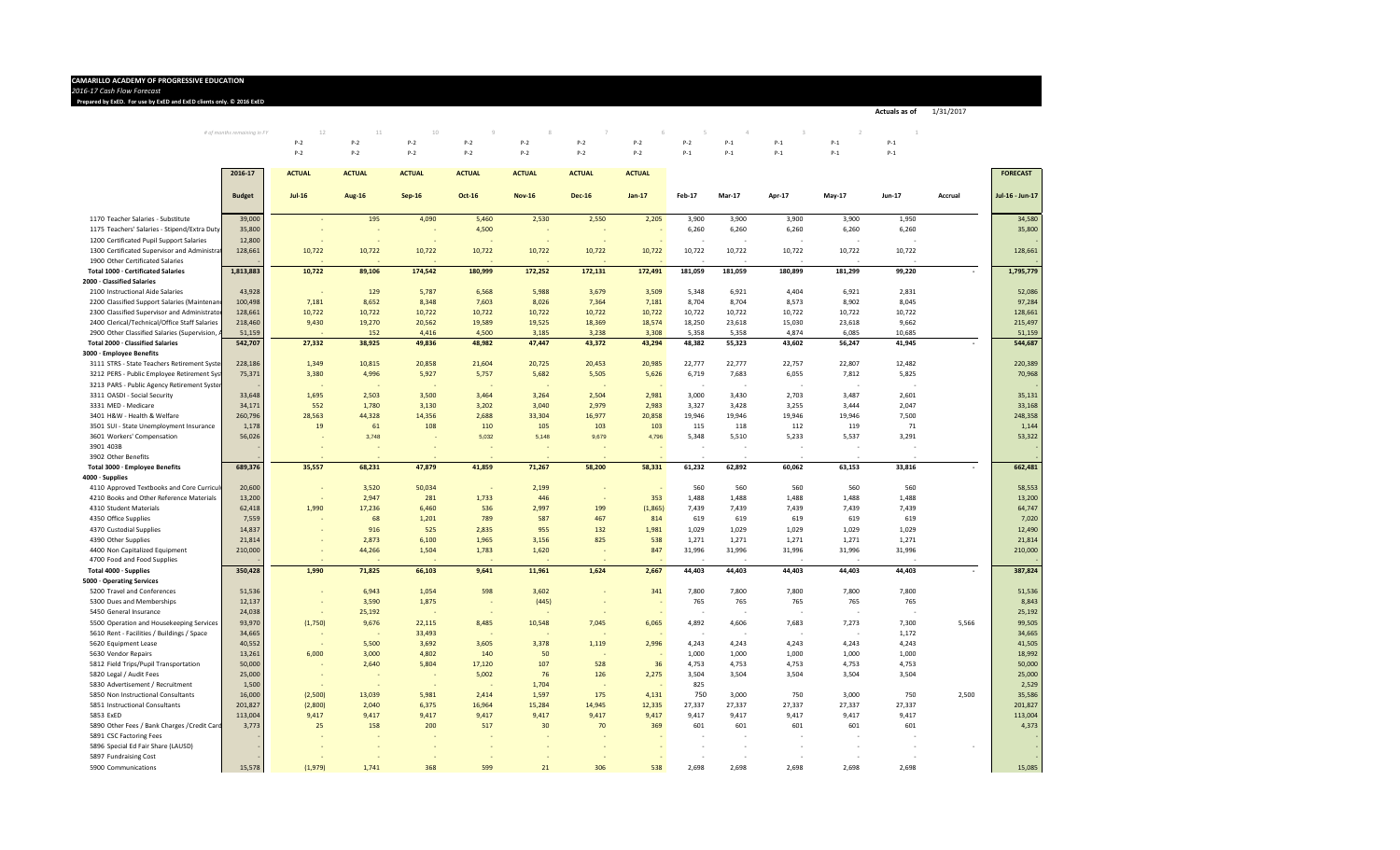#### **CAMARILLO ACADEMY OF PROGRESSIVE EDUCATION**

*2016‐17 Cash FlowForecast* 3 4 5 6 7 8 9 10 11 12 13 14

**Prepared by ExED. For use by ExED and ExED clients only. ©2016 ExED** 3 4 5 6 7 8 9 10 11 12 13 14

*# of months remaining in FY* 12 11 10 9 8 7 6 5 4 3 2 1 P‐2 P‐2 P‐2 P‐2 P‐2 P‐2 P‐2 P‐2 P‐1 P‐1 P‐1 P‐1 P‐2 P‐2 P‐2 P‐2 P‐2 P‐2 P‐2 P‐1 P‐1 P‐1 P‐1 P‐1

**Actuals as of** 1/31/2017

|                                                                    | 2016-17       | <b>ACTUAL</b>                         | <b>ACTUAL</b> | <b>ACTUAL</b> | <b>ACTUAL</b>            | <b>ACTUAL</b> | <b>ACTUAL</b> | <b>ACTUAL</b>  |           |               |           |            |               |                 | <b>FORECAST</b>       |
|--------------------------------------------------------------------|---------------|---------------------------------------|---------------|---------------|--------------------------|---------------|---------------|----------------|-----------|---------------|-----------|------------|---------------|-----------------|-----------------------|
|                                                                    | <b>Budget</b> | $Jul-16$                              | <b>Aug-16</b> | $Sep-16$      | Oct-16                   | <b>Nov-16</b> | <b>Dec-16</b> | $Jan-17$       | Feb-17    | <b>Mar-17</b> | Apr-17    | $May-17$   | <b>Jun-17</b> | Accrual         | Jul-16 - Jun-17       |
| Total 5000 · Operating Services                                    | 696,841       | 6,413                                 | 82,937        | 95,175        | 64,860                   | 45,368        | 33,731        | 38,503         | 68,584    | 69,723        | 70,551    | 72,390     | 71,339        | 8,066           | 727,641               |
| 6000 · Capital Outlay                                              |               |                                       |               |               |                          |               |               |                |           |               |           |            |               |                 |                       |
| 6900 Depreciation Expense                                          | 24,124        | 2,086                                 | 2.067         | 2,173         | 2,173                    | 2,220         | 2,538         | 2,538          | 2,538     | 2,538         | 2,538     | 2,538      | 2,494         |                 | 28,444                |
| Total 6000 · Capital Outlay                                        | 24,124        | 2,086                                 | 2,067         | 2,173         | 2,173                    | 2,220         | 2,538         | 2,538          | 2,538     | 2,538         | 2,538     | 2,538      | 2,494         | $\sim$          | 28,444                |
| 7000 · Other Outgo                                                 |               |                                       |               |               |                          |               |               |                |           |               |           |            |               |                 |                       |
| 7221 Transfers to District                                         |               |                                       |               |               |                          |               |               |                |           |               |           |            |               |                 |                       |
| 7299 District Oversight Fee                                        | 40,147        |                                       |               |               |                          |               |               |                |           |               |           |            | 40,683        |                 | 40,683                |
| 7311 Indirect Costs                                                |               |                                       |               |               |                          |               |               |                |           |               |           |            |               |                 |                       |
| 7438 Debt Service - Interest                                       |               |                                       |               |               |                          |               |               |                |           |               |           |            |               |                 |                       |
| Total 7000 · Other Outgo                                           | 40,147        |                                       |               |               |                          |               |               |                |           |               |           |            | 40,683        |                 | 40,683                |
| <b>TOTAL EXPENSE</b>                                               | 4,157,507     | 84,100                                | 353,091       | 435,708       | 348,515                  | 350,514       | 311,596       | 317,824        | 406,199   | 415,939       | 402,055   | 420,031    | 333,901       | 8,066           | 4,187,538             |
| <b>NET INCOME</b>                                                  | 145,892       | (83,937)                              | (350, 150)    | (90,001)      | 191,812                  | 81,903        | 114,637       | 239,900        | (93, 011) | (109, 990)    | 85,312    | (146, 853) | (60, 724)     | 603,467         | 382,364               |
|                                                                    |               |                                       |               |               |                          |               |               |                |           |               |           |            |               |                 |                       |
| <b>Beginning Cash Balance</b>                                      | 3,846,755     | 3,936,982                             | 3,755,871     | 3,830,299     | 3,750,963                | 3,944,371     | 4,090,361     | 4,155,986      | 4,392,677 | 4,302,204     | 4,194,753 | 4,282,604  | 4,138,289     | 4,080,059       | 3,936,982             |
| <b>Cash Flow from Operating Activities</b>                         |               |                                       |               |               |                          |               |               |                |           |               |           |            |               |                 |                       |
| Net Income                                                         | 145,892       | (83,937)                              | (350, 150)    | (90,001)      | 191,812                  | 81,903        | 114,637       | 239,900        | (93, 011) | (109, 990)    | 85,312    | (146, 853) | (60, 724)     | 603,467         | 382,364               |
| Change in Accounts Receivable                                      |               |                                       |               |               |                          |               |               |                |           |               |           |            |               |                 |                       |
| Prior Year Accounts Receivable<br>Current Year Accounts Receivable | 463,258       |                                       | 421,405       | 38,826        | $\sim$                   | 19,850        |               |                |           |               |           |            |               | (632, 336)      | 480,081<br>(632, 336) |
| Change in Due from                                                 | (382, 343)    |                                       |               |               |                          | 77            |               |                |           |               |           |            |               |                 |                       |
| Change in Accounts Payable                                         | (23, 162)     |                                       | (8,400)       |               | (77)<br>(459)            | (491)         | (80)<br>5,694 | 16<br>(5, 185) |           |               |           |            |               | 8,066           | (64)                  |
| Change in Due to                                                   | 3,331         | (98, 650)<br>$\overline{\phantom{a}}$ | (2,678)       | (20, 186)     | $\sim$                   |               |               |                |           |               |           |            |               | 20,803          | (119, 611)<br>18,125  |
| Change in Accrued Vacation                                         |               |                                       |               |               |                          |               |               |                |           |               |           |            |               |                 |                       |
| Change in Payroll Liabilities                                      |               | (86)                                  | (113)         | 1,336         | (41)                     | 45,889        | (46, 584)     | (578)          |           |               |           |            |               |                 | (177)                 |
| Change in Prepaid Expenditures                                     |               | (524)                                 | 20,847        | (5, 114)      |                          | (680)         |               |                |           |               |           |            |               |                 | 14,530                |
| Change in Deposits                                                 |               |                                       |               |               |                          |               |               |                |           |               |           |            |               |                 |                       |
| Change in Deferred Revenue                                         |               |                                       |               |               |                          |               |               |                |           |               |           |            |               |                 |                       |
| <b>Depreciation Expense</b>                                        | 24,124        | 2,086                                 | 2,067         | 2,173         | 2,173                    | 2,220         | 2,538         | 2,538          | 2,538     | 2,538         | 2,538     | 2,538      | 2,494         |                 | 28,444                |
| <b>Cash Flow from Investing Activities</b>                         |               |                                       |               |               |                          |               |               |                |           |               |           |            |               |                 |                       |
| Capital Expenditures                                               |               |                                       | (8,550)       | (6, 370)      | $\overline{\phantom{a}}$ | (2,778)       | (10, 580)     |                |           |               |           |            |               |                 | (28, 279)             |
| <b>Cash Flow from Financing Activities</b>                         |               |                                       |               |               |                          |               |               |                |           |               |           |            |               |                 |                       |
| Source - Sale of Receivables                                       |               |                                       |               |               |                          |               |               |                |           |               |           |            |               |                 |                       |
| Use - Sale of Receivables                                          |               |                                       |               |               |                          |               |               |                |           |               |           |            |               |                 |                       |
| Source - Loans                                                     |               |                                       |               |               |                          |               |               |                |           |               |           |            |               |                 |                       |
| Use - Loans                                                        |               |                                       |               |               |                          |               |               |                |           |               |           |            |               |                 |                       |
| <b>Ending Cash Balance</b>                                         | 4,077,855     | 3,755,871                             | 3,830,299     | 3,750,963     | 3,944,371                | 4,090,361     | 4,155,986     | 4,392,677      | 4,302,204 | 4,194,753     | 4,282,604 | 4,138,289  | 4,080,059     | 4,080,059       | 4,080,059             |
|                                                                    |               |                                       |               |               |                          |               |               |                |           |               |           |            |               | 5% Reserve Goal | 209.377               |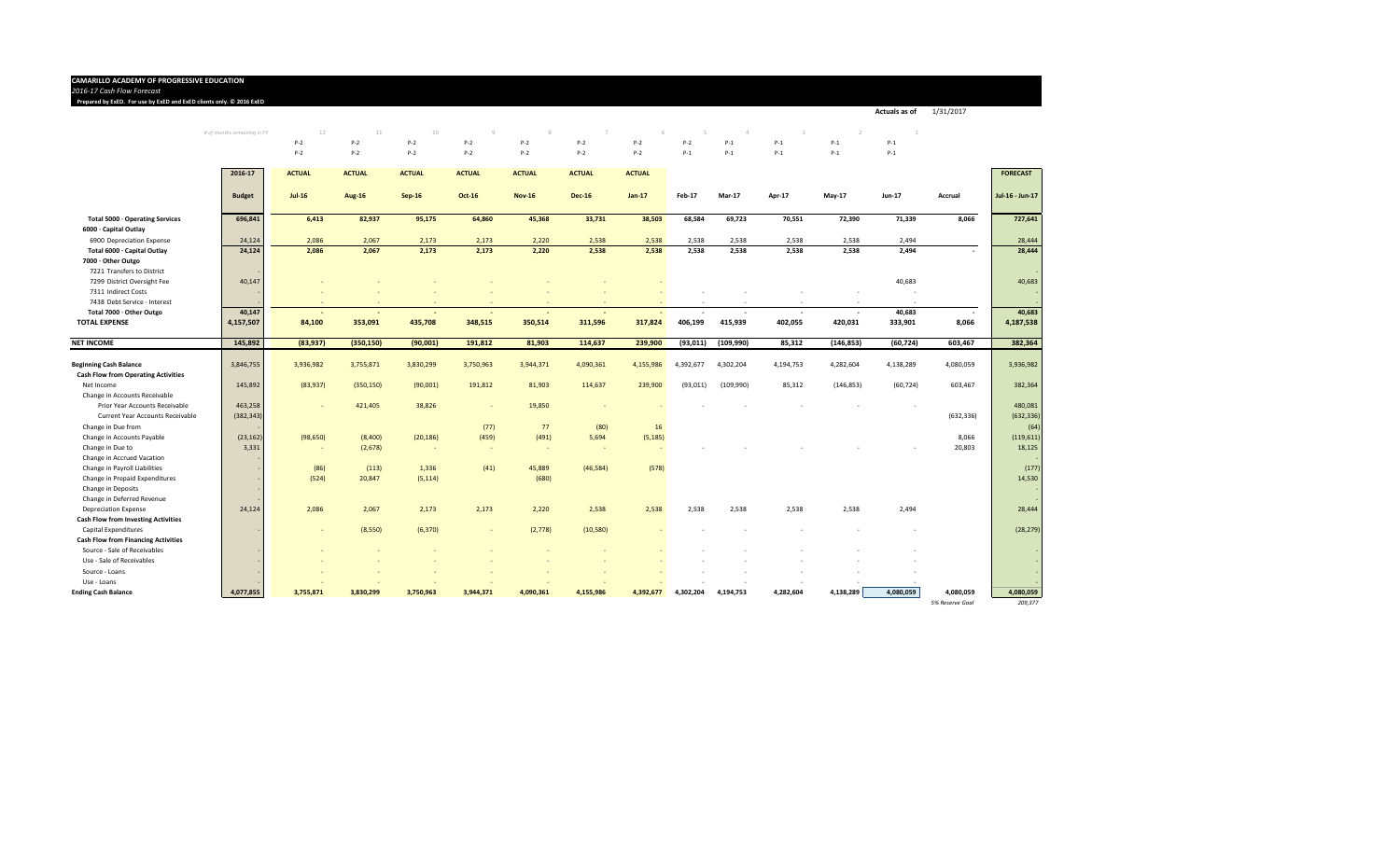**SACS2016ALL Financial Reporting Software - 2016.2.0 3/8/2017 3:11:10 PM 56-72546-0115105**

**Second Interim 2016-17 Original Budget Technical Review Checks**

**Camarillo Academy of Progressive Education Oxnard Union High Ventura County**

Following is a chart of the various types of technical review checks and related requirements:

- F Fatal (Data must be corrected; an explanation is not allowed) W/WC - Warning/Warning with Calculation (If data are not correct, correct the data; if data are correct an explanation is required)
- O Informational (If data are not correct, correct the data; if data are correct an explanation is optional, but encouraged)

#### **IMPORT CHECKS**

**CHECKFUND - (F) - All FUND codes must be valid. PASSED CHK-FUND09-ACTIVITY - (F) - There is no activity in Fund 09. PASSED CHECKRESOURCE - (W) - All RESOURCE codes must be valid. PASSED CHK-RS-LOCAL-DEFINED - (F) - All locally defined resource codes must roll up to a CDE defined resource code. PASSED CHECKGOAL - (F) - All GOAL codes must be valid. PASSED CHECKFUNCTION - (F) - All FUNCTION codes must be valid. PASSED CHECKOBJECT - (F) - All OBJECT codes must be valid. PASSED CHK-FUNDxOBJECT - (F) - All FUND and OBJECT account code combinations must be valid. PASSED CHK-FDxRS7690x8590 - (F) - Funds 19, 57, 63, 66, 67, and 73 with Object 8590, All Other State Revenue, must be used in combination with Resource 7690, STRS-On Behalf Pension Contributions. PASSED CHK-FUNDxRESOURCE - (W) - All FUND and RESOURCE account code combinations should be valid. PASSED CHK-FUNDxGOAL - (W) - All FUND and GOAL account code combinations should be valid. PASSED CHK-FUNDxFUNCTION-A - (W) - All FUND (funds 01 through 12, 19, 57, 62, and 73) and FUNCTION account code combinations should be valid. PASSED CHK-FUNDxFUNCTION-B - (F) - All FUND (all funds except for 01 through 12, 19, 57, 62, and 73) and FUNCTION account code combinations must be valid. PASSED CHK-RESOURCExOBJECTA - (W) - All RESOURCE and OBJECT (objects 8000 through 9999, except for 9791, 9793, and 9795) account code combinations should be**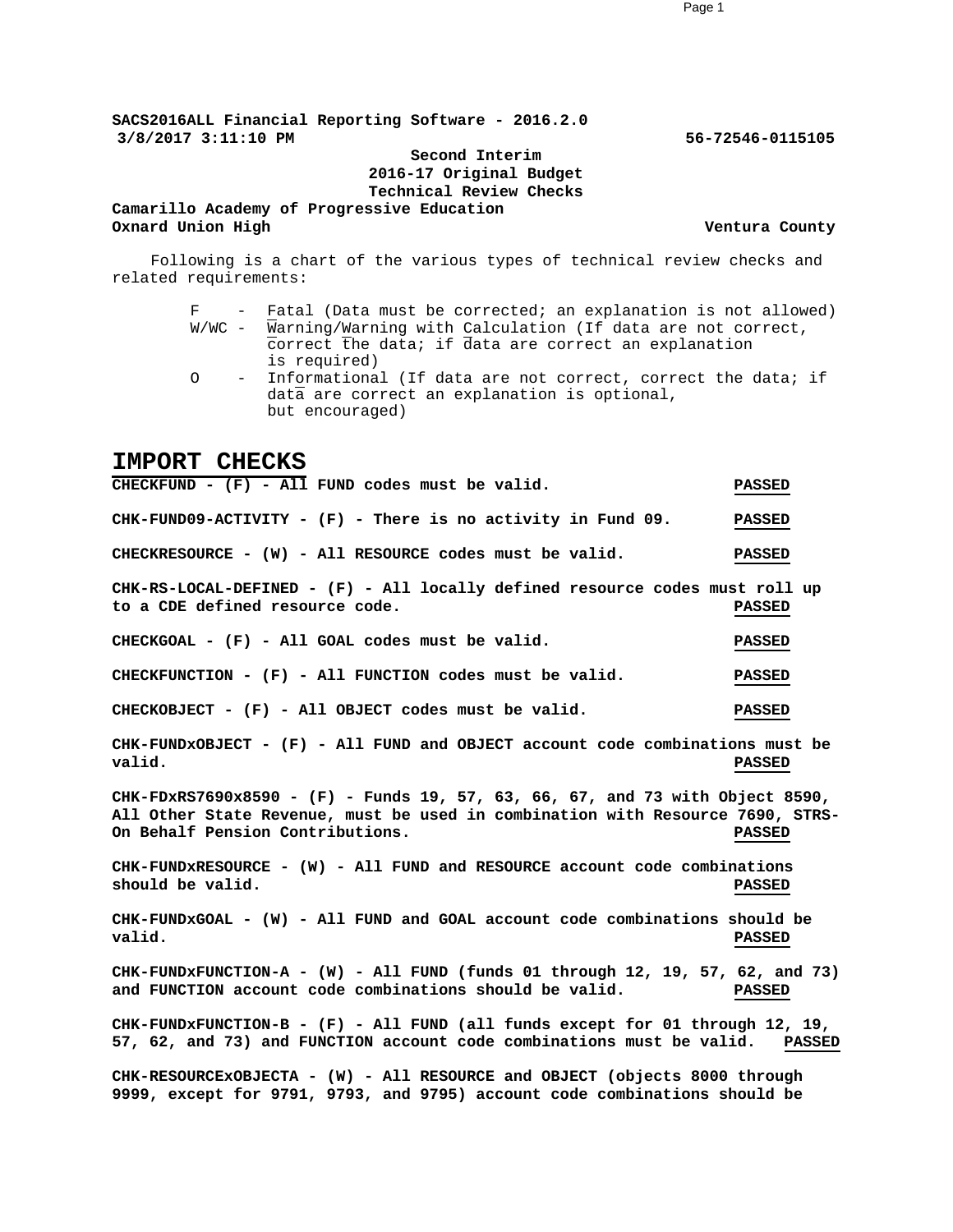SACS2016ALL Financial Reporting Software - 2016.2.0 56-72546-0115105-Camarillo Academy of Progressive Education-Second Interim 2016-17 Original Budget 3/8/2017 3:11:10 PM

#### **valid. PASSED**

**CHK-RESOURCExOBJECTB - (O) - All RESOURCE and OBJECT (objects 9791, 9793, and 9795) account code combinations should be valid. PASSED**

**CHK-RES6500xOBJ8091 - (F) - There is no activity in Resource 6500 (Special Education) with Object 8091 (LCFF Transfers-Current Year) or 8099 (LCFF/Revenue Limit Transfers-Prior Years). PASSED**

**CHK-FUNCTIONxOBJECT - (F) - All FUNCTION and OBJECT account code combinations must be valid. PASSED**

**CHK-GOALxFUNCTION-A - (F) - Goal and function account code combinations (all goals with expenditure objects 1000-7999 in functions 1000-1999 and 4000-5999) must be valid. NOTE: Functions not included in the GOALxFUNCTION table (0000, 2000-3999, 6000-6999, 7100-7199, 7210, 8000-8999) are not checked and will pass the TRC. PASSED**

**CHK-GOALxFUNCTION-B - (F) - General administration costs (functions 7200-7999, except 7210) must be direct-charged to an Undistributed, Nonagency, or County Services to Districts goal (Goal 0000, 7100-7199, or 8600-8699). PASSED**

**SPECIAL-ED-GOAL - (F) - Special Education revenue and expenditure transactions (resources 3300-3405, 6500-6540, and 7240, objects 1000-8999) must be coded to a Special Education 5000 goal or to Goal 7110, Nonagency-Educational. This technical review check excludes Early Intervening Services resources 3312, 3318, 3322, 3329, 3332, and 3334. PASSED**

#### **GENERAL LEDGER CHECKS**

**INTERFD-DIR-COST - (W) - Transfers of Direct Costs - Interfund (Object 5750) must net to zero for all funds. PASSED INTERFD-INDIRECT - (W) - Transfers of Indirect Costs - Interfund (Object 7350) must net to zero for all funds. PASSED INTERFD-INDIRECT-FN - (W) - Transfers of Indirect Costs - Interfund (Object 7350) must net to zero by function. PASSED INTERFD-IN-OUT - (W) - Interfund Transfers In (objects 8910-8929) must equal Interfund Transfers Out (objects 7610-7629). PASSED LCFF-TRANSFER - (W) - LCFF Transfers (objects 8091 and 8099) must net to zero, individually. PASSED INTRAFD-DIR-COST - (F) - Transfers of Direct Costs (Object 5710) must net to zero by fund. PASSED INTRAFD-INDIRECT - (F) - Transfers of Indirect Costs (Object 7310) must net to zero by fund. PASSED INTRAFD-INDIRECT-FN - (F) - Transfers of Indirect Costs (Object 7310) must net to zero by function. PASSED CONTRIB-UNREST-REV - (F) - Contributions from Unrestricted Revenues (Object**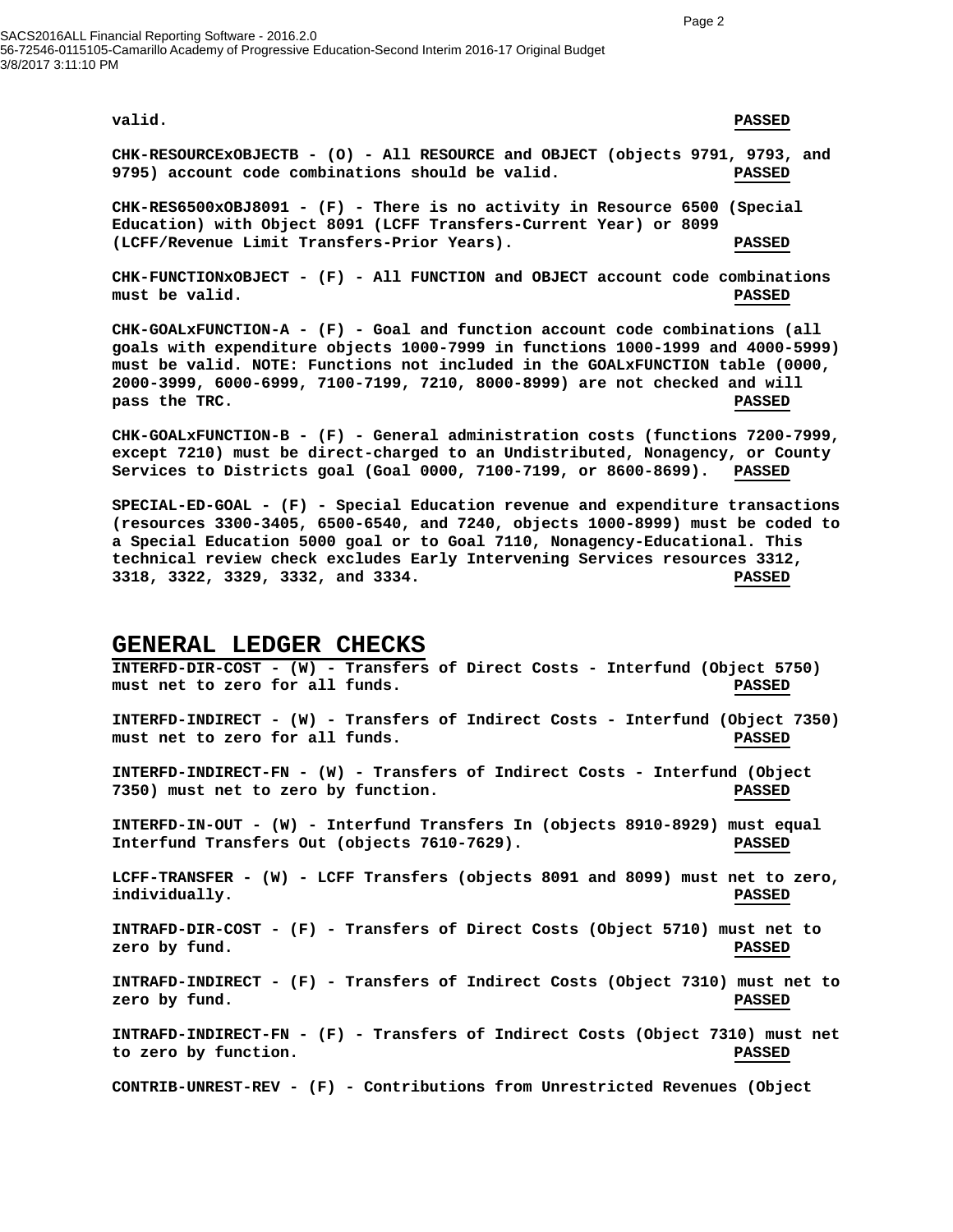**8980) must net to zero by fund. PASSED CONTRIB-RESTR-REV - (F) - Contributions from Restricted Revenues (Object 8990) must net to zero by fund. PASSED EPA-CONTRIB - (F) - There should be no contributions (objects 8980-8999) to the Education Protection Account (Resource 1400). PASSED LOTTERY-CONTRIB - (F) - There should be no contributions (objects 8980-8999) to the lottery (resources 1100 and 6300) or from the Lottery: Instructional Materials (Resource 6300). PASSED PASS-THRU-REV=EXP - (W) - Pass-through revenues from all sources (objects 8287, 8587, and 8697) should equal transfers of pass-through revenues to other agencies (objects 7211 through 7213, plus 7299 for resources 3327 and 3328), by resource.** PASSED **SE-PASS-THRU-REVENUE - (W) - Transfers of special education pass-through revenues are not reported in the general fund for the Administrative Unit of a Special Education Local Plan Area. PASSED EXCESS-ASSIGN-REU - (F) - Amounts reported in Other Assignments (Object 9780) and/or Reserve for Economic Uncertainties (REU) (Object 9789) should not create a negative amount in Unassigned/Unappropriated (Object 9790) by fund and resource (for all funds except funds 61 through 73). PASSED UNASSIGNED-NEGATIVE - (F) - Unassigned/Unappropriated balance (Object 9790) must be zero or negative, by resource, in all funds except the general fund and funds 61 through 73. PASSED UNR-NET-POSITION-NEG - (F) - Unrestricted Net Position (Object 9790), in restricted resources, must be zero or negative, by resource, in funds 61 through 73. PASSED RS-NET-POSITION-ZERO - (F) - Restricted Net Position (Object 9797), in unrestricted resources, must be zero, by resource, in funds 61 through 73. PASSED EFB-POSITIVE - (W) - All ending fund balances (Object 979Z) should be positive by resource, by fund. PASSED OBJ-POSITIVE - (W) - All applicable objects should have a positive balance by resource, by fund. PASSED REV-POSITIVE - (W) - Revenue amounts exclusive of contributions (objects 8000- 8979) should be positive by resource, by fund. PASSED EXP-POSITIVE - (W) - Expenditure amounts (objects 1000-7999) should be positive by function, resource, and fund. PASSED CEFB-POSITIVE - (F) - Components of Ending Fund Balance/Net Position (objects 9700-9789, 9796, and 9797) must be positive individually by resource, by fund. PASSED**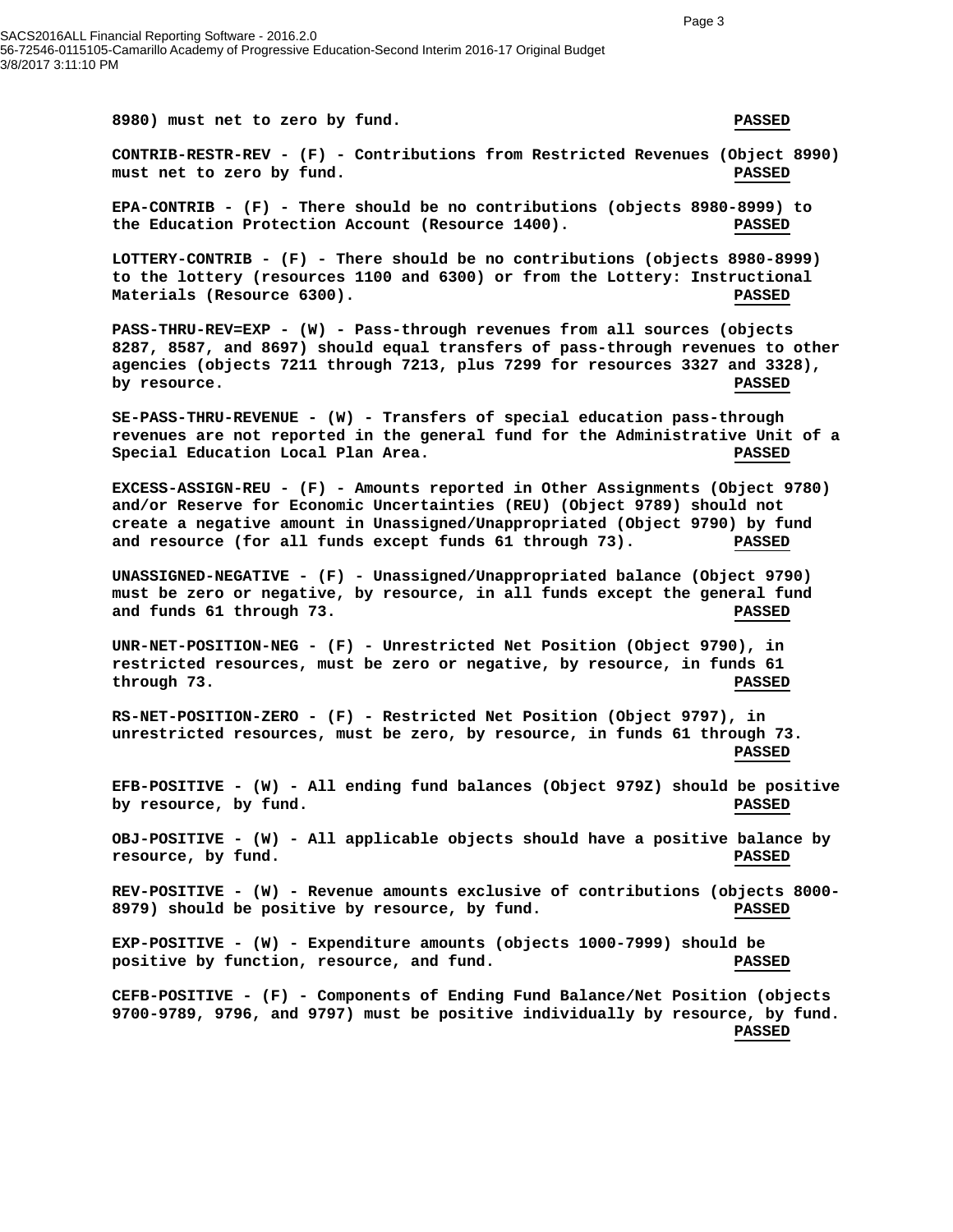### **SUPPLEMENTAL CHECKS**

#### **EXPORT CHECKS**

**CHK-DEPENDENCY - (F) - If data have changed that affect other forms, the**  affected forms must be opened and saved.

Checks Completed.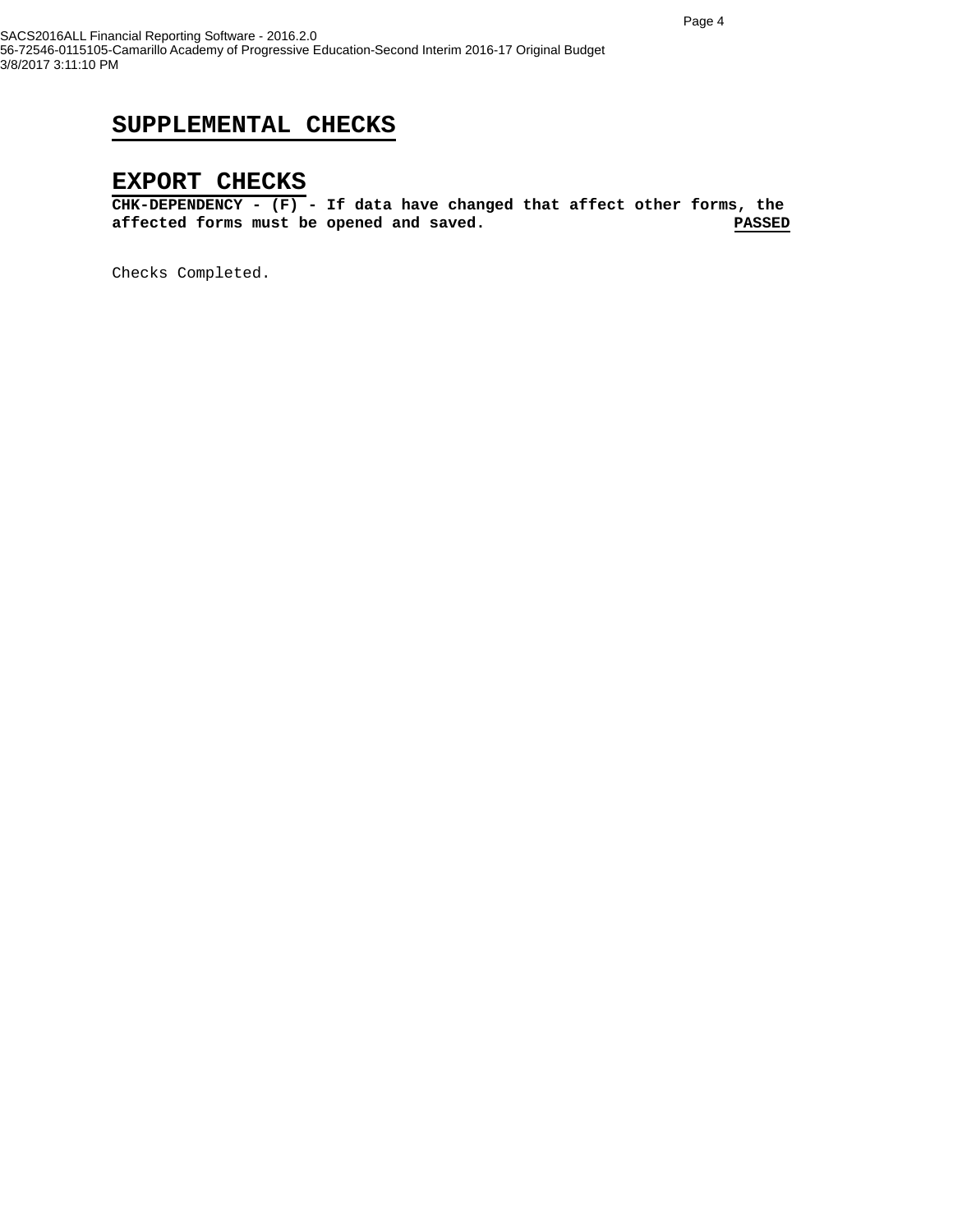**SACS2016ALL Financial Reporting Software - 2016.2.0 3/8/2017 3:14:20 PM 56-72546-0115105**

> **Second Interim 2016-17 Board Approved Operating Budget Technical Review Checks**

**Camarillo Academy of Progressive Education Oxnard Union High Ventura County**

Following is a chart of the various types of technical review checks and related requirements:

- F Fatal (Data must be corrected; an explanation is not allowed) W/WC - Warning/Warning with Calculation (If data are not correct, correct the data; if data are correct an explanation is required)
- O Informational (If data are not correct, correct the data; if data are correct an explanation is optional, but encouraged)

#### **IMPORT CHECKS**

**CHECKFUND - (F) - All FUND codes must be valid. PASSED CHK-FUND09-ACTIVITY - (F) - There is no activity in Fund 09. PASSED CHECKRESOURCE - (W) - All RESOURCE codes must be valid. PASSED CHK-RS-LOCAL-DEFINED - (F) - All locally defined resource codes must roll up to a CDE defined resource code. PASSED CHECKGOAL - (F) - All GOAL codes must be valid. PASSED CHECKFUNCTION - (F) - All FUNCTION codes must be valid. PASSED CHECKOBJECT - (F) - All OBJECT codes must be valid. PASSED CHK-FUNDxOBJECT - (F) - All FUND and OBJECT account code combinations must be valid. PASSED CHK-FDxRS7690x8590 - (F) - Funds 19, 57, 63, 66, 67, and 73 with Object 8590, All Other State Revenue, must be used in combination with Resource 7690, STRS-On Behalf Pension Contributions. PASSED CHK-FUNDxRESOURCE - (W) - All FUND and RESOURCE account code combinations should be valid. PASSED CHK-FUNDxGOAL - (W) - All FUND and GOAL account code combinations should be valid. PASSED CHK-FUNDxFUNCTION-A - (W) - All FUND (funds 01 through 12, 19, 57, 62, and 73) and FUNCTION account code combinations should be valid. PASSED CHK-FUNDxFUNCTION-B - (F) - All FUND (all funds except for 01 through 12, 19, 57, 62, and 73) and FUNCTION account code combinations must be valid. PASSED CHK-RESOURCExOBJECTA - (W) - All RESOURCE and OBJECT (objects 8000 through 9999, except for 9791, 9793, and 9795) account code combinations should be**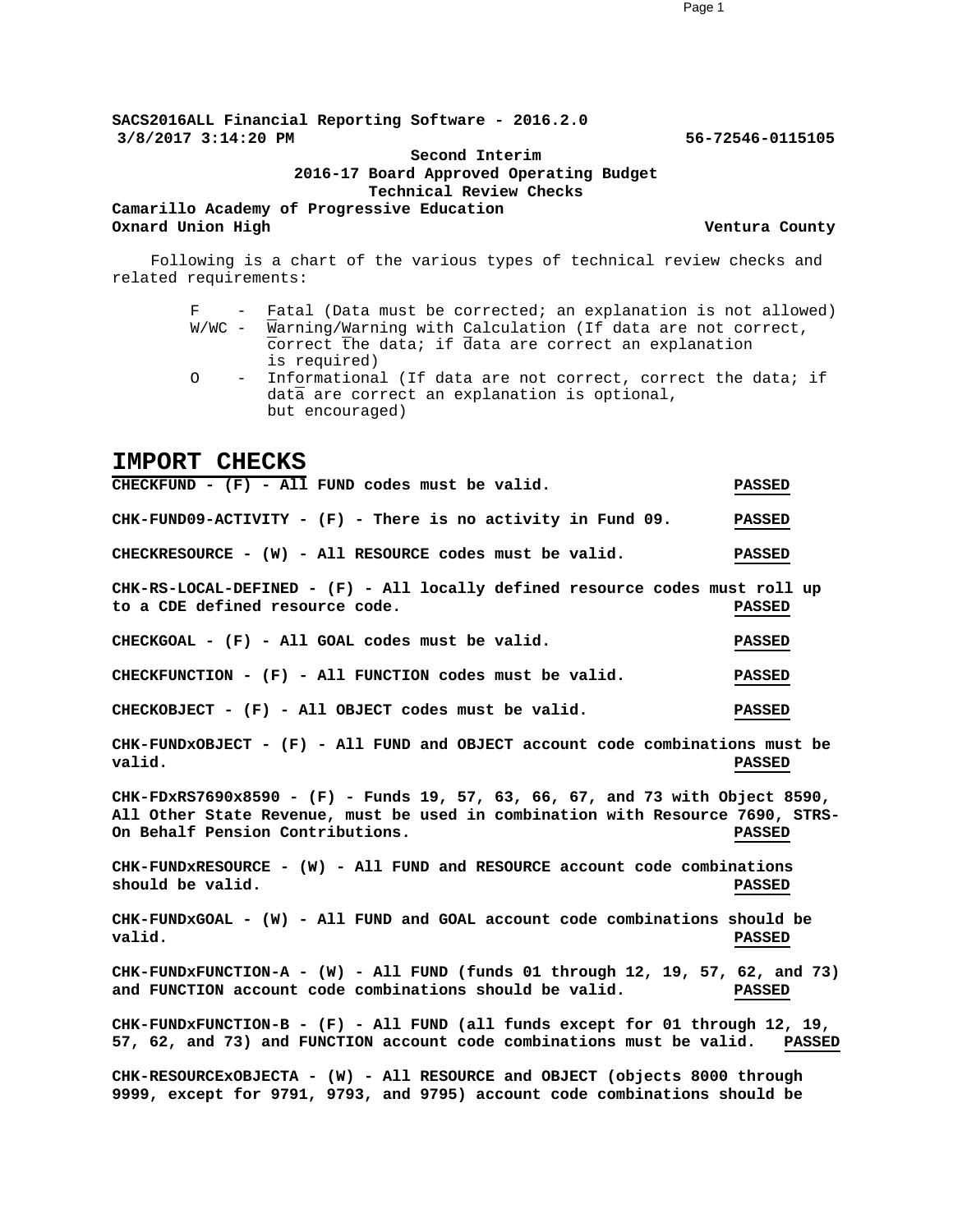SACS2016ALL Financial Reporting Software - 2016.2.0 56-72546-0115105-Camarillo Academy of Progressive Education-Second Interim 2016-17 Board Approved Operating Budget 3/8/2017 3:14:20 PM

**valid. PASSED**

**CHK-RESOURCExOBJECTB - (O) - All RESOURCE and OBJECT (objects 9791, 9793, and 9795) account code combinations should be valid. PASSED**

**CHK-RES6500xOBJ8091 - (F) - There is no activity in Resource 6500 (Special Education) with Object 8091 (LCFF Transfers-Current Year) or 8099 (LCFF/Revenue Limit Transfers-Prior Years). PASSED**

**CHK-FUNCTIONxOBJECT - (F) - All FUNCTION and OBJECT account code combinations must be valid. PASSED**

**CHK-GOALxFUNCTION-A - (F) - Goal and function account code combinations (all goals with expenditure objects 1000-7999 in functions 1000-1999 and 4000-5999) must be valid. NOTE: Functions not included in the GOALxFUNCTION table (0000, 2000-3999, 6000-6999, 7100-7199, 7210, 8000-8999) are not checked and will pass the TRC. PASSED**

**CHK-GOALxFUNCTION-B - (F) - General administration costs (functions 7200-7999, except 7210) must be direct-charged to an Undistributed, Nonagency, or County Services to Districts goal (Goal 0000, 7100-7199, or 8600-8699). PASSED**

**SPECIAL-ED-GOAL - (F) - Special Education revenue and expenditure transactions (resources 3300-3405, 6500-6540, and 7240, objects 1000-8999) must be coded to a Special Education 5000 goal or to Goal 7110, Nonagency-Educational. This technical review check excludes Early Intervening Services resources 3312, 3318, 3322, 3329, 3332, and 3334. PASSED**

#### **GENERAL LEDGER CHECKS**

**INTERFD-DIR-COST - (W) - Transfers of Direct Costs - Interfund (Object 5750) must net to zero for all funds. PASSED INTERFD-INDIRECT - (W) - Transfers of Indirect Costs - Interfund (Object 7350) must net to zero for all funds. PASSED INTERFD-INDIRECT-FN - (W) - Transfers of Indirect Costs - Interfund (Object 7350) must net to zero by function. PASSED INTERFD-IN-OUT - (W) - Interfund Transfers In (objects 8910-8929) must equal Interfund Transfers Out (objects 7610-7629). PASSED LCFF-TRANSFER - (W) - LCFF Transfers (objects 8091 and 8099) must net to zero, individually. PASSED INTRAFD-DIR-COST - (W) - Transfers of Direct Costs (Object 5710) must net to zero by fund. PASSED INTRAFD-INDIRECT - (W) - Transfers of Indirect Costs (Object 7310) must net to zero by fund. PASSED INTRAFD-INDIRECT-FN - (W) - Transfers of Indirect Costs (Object 7310) must net to zero by function. PASSED CONTRIB-UNREST-REV - (W) - Contributions from Unrestricted Revenues (Object**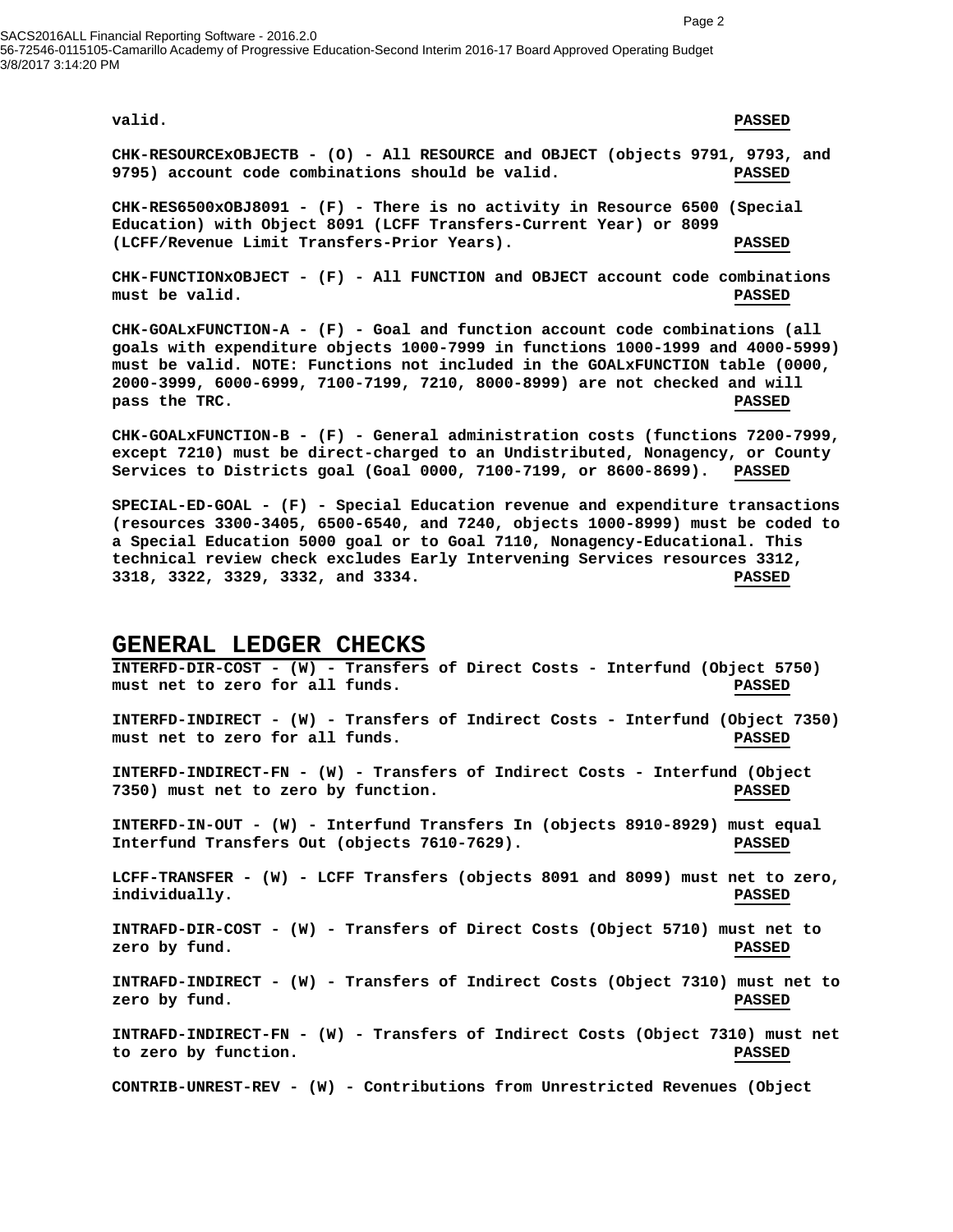56-72546-0115105-Camarillo Academy of Progressive Education-Second Interim 2016-17 Board Approved Operating Budget 3/8/2017 3:14:20 PM

SACS2016ALL Financial Reporting Software - 2016.2.0 **8980) must net to zero by fund. PASSED CONTRIB-RESTR-REV - (W) - Contributions from Restricted Revenues (Object 8990) must net to zero by fund. PASSED EPA-CONTRIB - (W) - There should be no contributions (objects 8980-8999) to the Education Protection Account (Resource 1400). PASSED LOTTERY-CONTRIB - (W) - There should be no contributions (objects 8980-8999) to the lottery (resources 1100 and 6300) or from the Lottery: Instructional Materials (Resource 6300). PASSED PASS-THRU-REV=EXP - (W) - Pass-through revenues from all sources (objects 8287, 8587, and 8697) should equal transfers of pass-through revenues to other agencies (objects 7211 through 7213, plus 7299 for resources 3327 and 3328), by resource. PASSED SE-PASS-THRU-REVENUE - (W) - Transfers of special education pass-through revenues are not reported in the general fund for the Administrative Unit of a Special Education Local Plan Area. PASSED EXCESS-ASSIGN-REU - (W) - Amounts reported in Other Assignments (Object 9780) and/or Reserve for Economic Uncertainties (REU) (Object 9789) should not create a negative amount in Unassigned/Unappropriated (Object 9790) by fund and resource (for all funds except funds 61 through 73). PASSED UNASSIGNED-NEGATIVE - (F) - Unassigned/Unappropriated balance (Object 9790) must be zero or negative, by resource, in all funds except the general fund and funds 61 through 73. PASSED UNR-NET-POSITION-NEG - (F) - Unrestricted Net Position (Object 9790), in restricted resources, must be zero or negative, by resource, in funds 61 through 73. PASSED RS-NET-POSITION-ZERO - (F) - Restricted Net Position (Object 9797), in unrestricted resources, must be zero, by resource, in funds 61 through 73. PASSED EFB-POSITIVE - (W) - All ending fund balances (Object 979Z) should be positive by resource, by fund. PASSED OBJ-POSITIVE - (W) - All applicable objects should have a positive balance by resource, by fund. PASSED REV-POSITIVE - (W) - Revenue amounts exclusive of contributions (objects 8000- 8979) should be positive by resource, by fund. PASSED**

> **EXP-POSITIVE - (W) - Expenditure amounts (objects 1000-7999) should be positive by function, resource, and fund. PASSED**

**CEFB-POSITIVE - (W) - Components of Ending Fund Balance/Net Position (objects 9700-9789, 9796, and 9797) must be positive individually by resource, by fund. PASSED**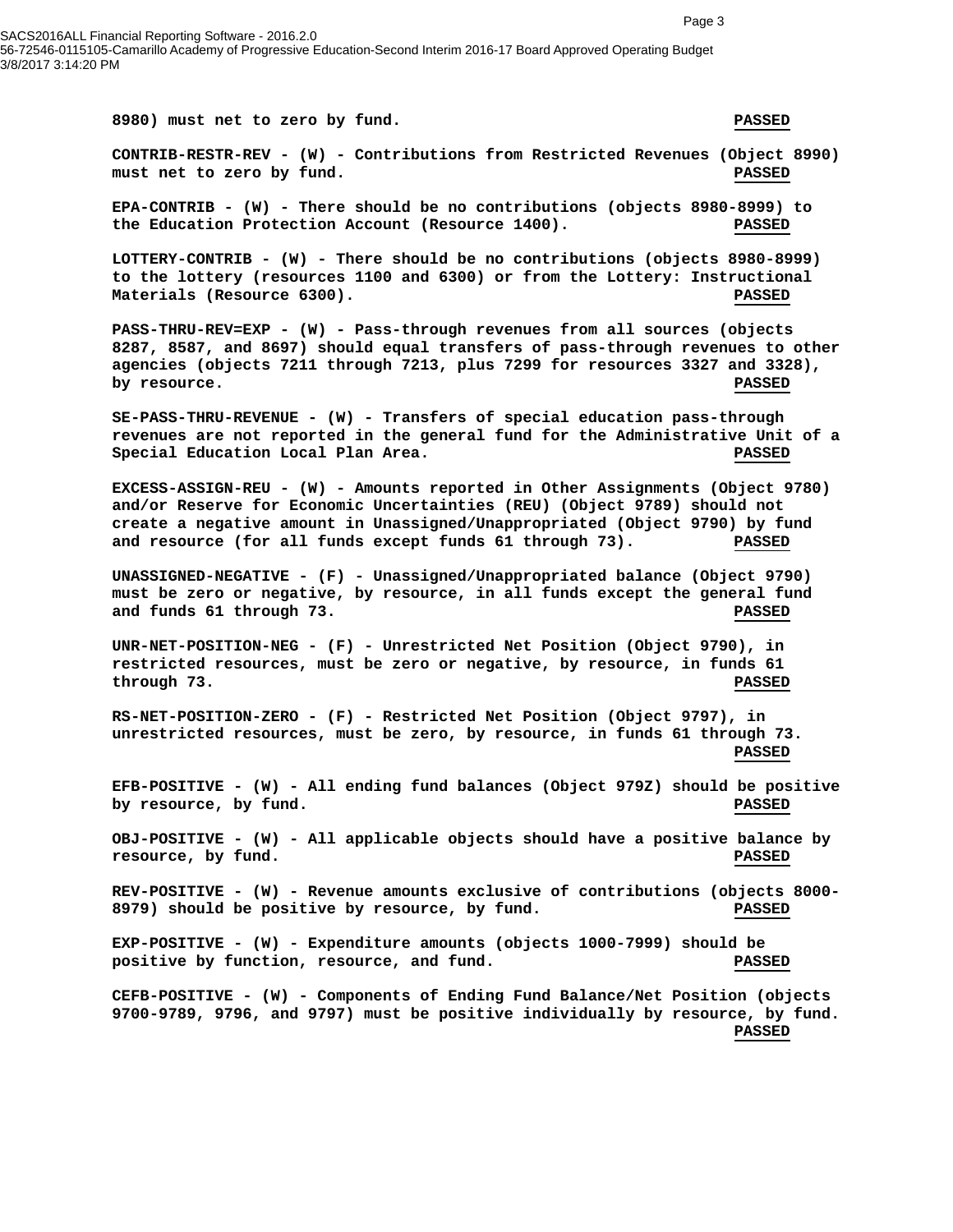### **SUPPLEMENTAL CHECKS**

#### **EXPORT CHECKS**

**CHK-DEPENDENCY - (F) - If data have changed that affect other forms, the**  affected forms must be opened and saved.

Checks Completed.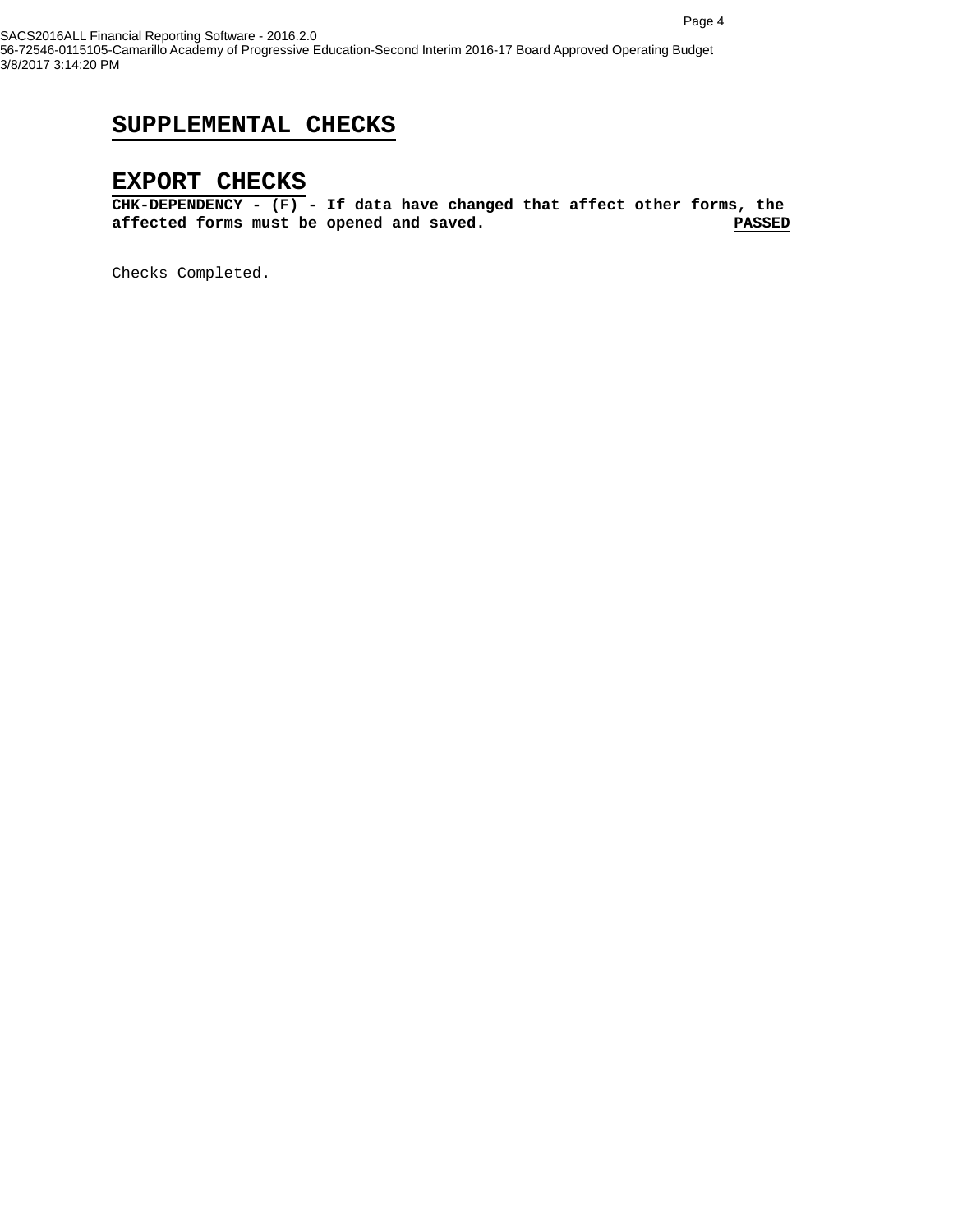**SACS2016ALL Financial Reporting Software - 2016.2.0 3/8/2017 3:14:58 PM 56-72546-0115105**

> **Second Interim 2016-17 Actuals to Date Technical Review Checks**

**Camarillo Academy of Progressive Education Oxnard Union High Ventura County**

Following is a chart of the various types of technical review checks and related requirements:

- F Fatal (Data must be corrected; an explanation is not allowed) W/WC - Warning/Warning with Calculation (If data are not correct, correct the data; if data are correct an explanation is required)
- O Informational (If data are not correct, correct the data; if data are correct an explanation is optional, but encouraged)

#### **IMPORT CHECKS**

**CHECKFUND - (F) - All FUND codes must be valid. PASSED CHK-FUND09-ACTIVITY - (F) - There is no activity in Fund 09. PASSED CHECKRESOURCE - (W) - All RESOURCE codes must be valid. PASSED CHK-RS-LOCAL-DEFINED - (F) - All locally defined resource codes must roll up to a CDE defined resource code. PASSED CHECKGOAL - (F) - All GOAL codes must be valid. PASSED CHECKFUNCTION - (F) - All FUNCTION codes must be valid. PASSED CHECKOBJECT - (F) - All OBJECT codes must be valid. PASSED CHK-FUNDxOBJECT - (F) - All FUND and OBJECT account code combinations must be valid. PASSED CHK-FDxRS7690x8590 - (F) - Funds 19, 57, 63, 66, 67, and 73 with Object 8590, All Other State Revenue, must be used in combination with Resource 7690, STRS-On Behalf Pension Contributions. PASSED CHK-FUNDxRESOURCE - (W) - All FUND and RESOURCE account code combinations should be valid. PASSED CHK-FUNDxGOAL - (W) - All FUND and GOAL account code combinations should be valid. PASSED CHK-FUNDxFUNCTION-A - (W) - All FUND (funds 01 through 12, 19, 57, 62, and 73) and FUNCTION account code combinations should be valid. PASSED CHK-FUNDxFUNCTION-B - (F) - All FUND (all funds except for 01 through 12, 19, 57, 62, and 73) and FUNCTION account code combinations must be valid. PASSED CHK-RESOURCExOBJECTA - (W) - All RESOURCE and OBJECT (objects 8000 through 9999, except for 9791, 9793, and 9795) account code combinations should be**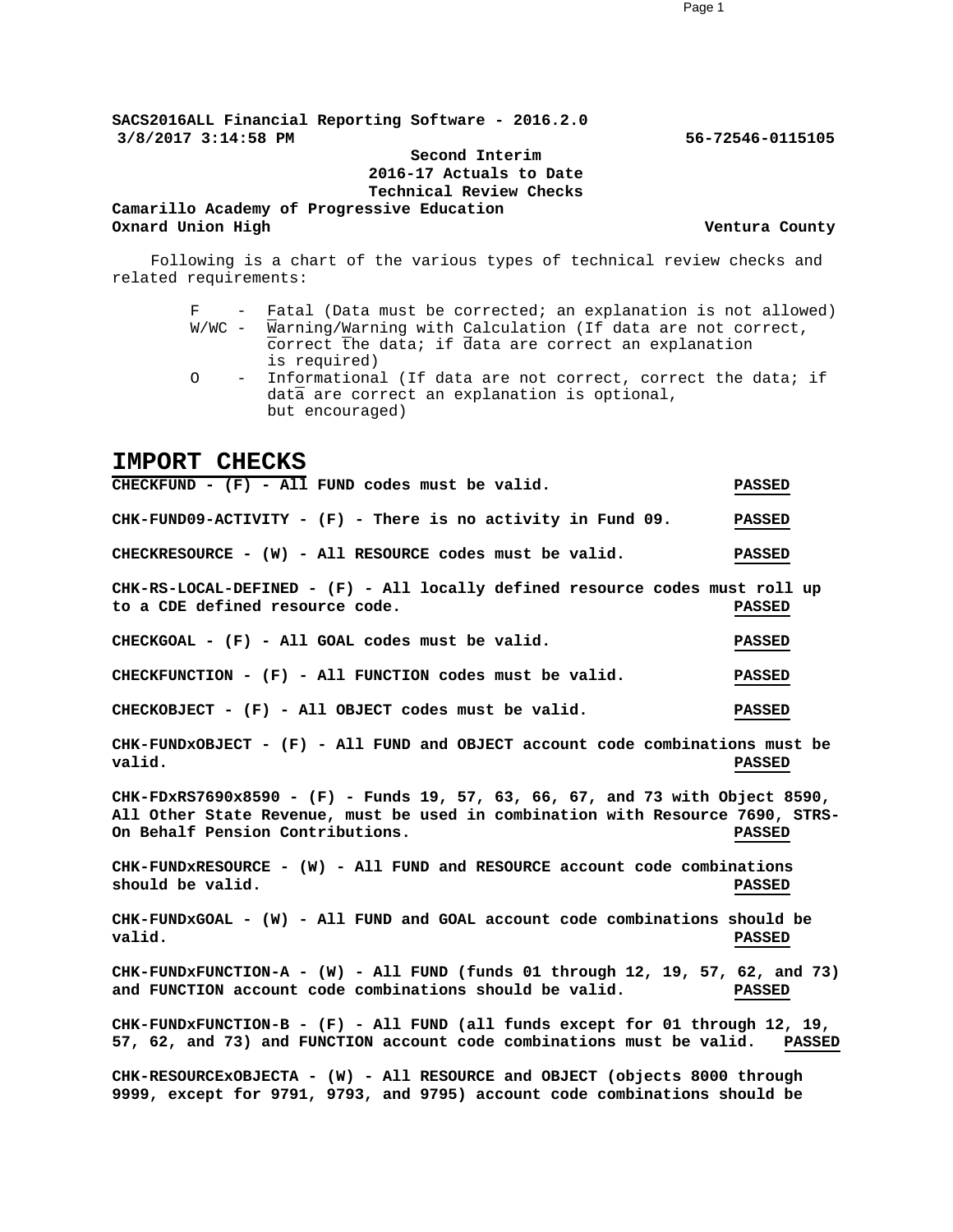SACS2016ALL Financial Reporting Software - 2016.2.0 56-72546-0115105-Camarillo Academy of Progressive Education-Second Interim 2016-17 Actuals to Date 3/8/2017 3:14:58 PM

#### **valid. PASSED**

**CHK-RESOURCExOBJECTB - (O) - All RESOURCE and OBJECT (objects 9791, 9793, and 9795) account code combinations should be valid. PASSED**

**CHK-RES6500xOBJ8091 - (F) - There is no activity in Resource 6500 (Special Education) with Object 8091 (LCFF Transfers-Current Year) or 8099 (LCFF/Revenue Limit Transfers-Prior Years). PASSED**

**CHK-FUNCTIONxOBJECT - (F) - All FUNCTION and OBJECT account code combinations must be valid. PASSED**

**CHK-GOALxFUNCTION-A - (F) - Goal and function account code combinations (all goals with expenditure objects 1000-7999 in functions 1000-1999 and 4000-5999) must be valid. NOTE: Functions not included in the GOALxFUNCTION table (0000, 2000-3999, 6000-6999, 7100-7199, 7210, 8000-8999) are not checked and will pass the TRC. PASSED**

**CHK-GOALxFUNCTION-B - (F) - General administration costs (functions 7200-7999, except 7210) must be direct-charged to an Undistributed, Nonagency, or County Services to Districts goal (Goal 0000, 7100-7199, or 8600-8699). PASSED**

**SPECIAL-ED-GOAL - (F) - Special Education revenue and expenditure transactions (resources 3300-3405, 6500-6540, and 7240, objects 1000-8999) must be coded to a Special Education 5000 goal or to Goal 7110, Nonagency-Educational. This technical review check excludes Early Intervening Services resources 3312, 3318, 3322, 3329, 3332, and 3334. PASSED**

#### **GENERAL LEDGER CHECKS**

**INTERFD-DIR-COST - (W) - Transfers of Direct Costs - Interfund (Object 5750) must net to zero for all funds. PASSED INTERFD-INDIRECT - (W) - Transfers of Indirect Costs - Interfund (Object 7350) must net to zero for all funds. PASSED INTERFD-INDIRECT-FN - (W) - Transfers of Indirect Costs - Interfund (Object 7350) must net to zero by function. PASSED INTERFD-IN-OUT - (W) - Interfund Transfers In (objects 8910-8929) must equal Interfund Transfers Out (objects 7610-7629). PASSED LCFF-TRANSFER - (W) - LCFF Transfers (objects 8091 and 8099) must net to zero, individually. PASSED INTRAFD-DIR-COST - (W) - Transfers of Direct Costs (Object 5710) must net to zero by fund. PASSED INTRAFD-INDIRECT - (W) - Transfers of Indirect Costs (Object 7310) must net to zero by fund. PASSED INTRAFD-INDIRECT-FN - (W) - Transfers of Indirect Costs (Object 7310) must net to zero by function. PASSED CONTRIB-UNREST-REV - (W) - Contributions from Unrestricted Revenues (Object**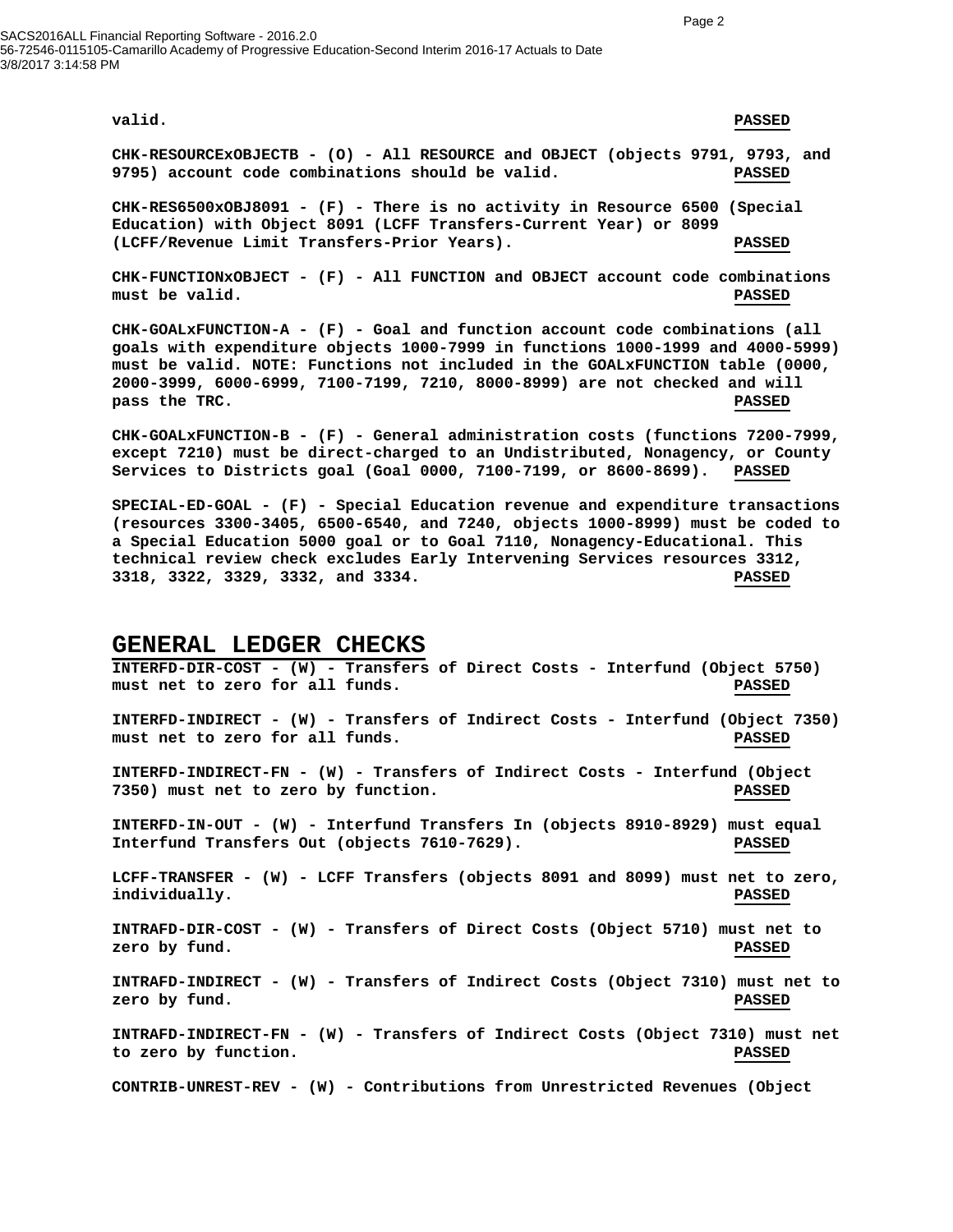**8980) must net to zero by fund. PASSED CONTRIB-RESTR-REV - (W) - Contributions from Restricted Revenues (Object 8990) must net to zero by fund. PASSED**

**EPA-CONTRIB - (W) - There should be no contributions (objects 8980-8999) to the Education Protection Account (Resource 1400). PASSED**

**LOTTERY-CONTRIB - (W) - There should be no contributions (objects 8980-8999) to the lottery (resources 1100 and 6300) or from the Lottery: Instructional Materials (Resource 6300). PASSED**

#### **SUPPLEMENTAL CHECKS**

#### **EXPORT CHECKS**

**CHK-DEPENDENCY - (F) - If data have changed that affect other forms, the affected forms must be opened and saved. PASSED**

Checks Completed.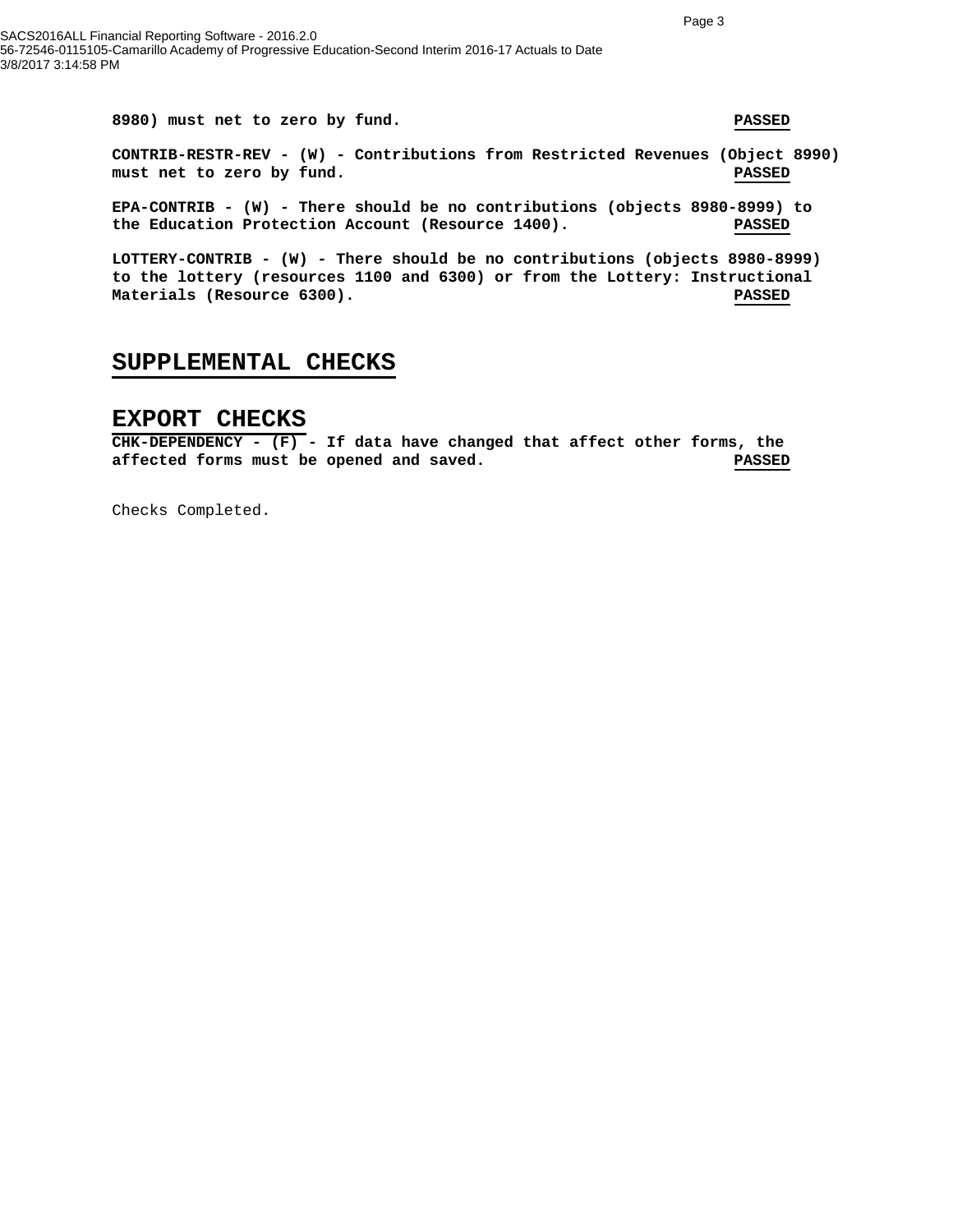**SACS2016ALL Financial Reporting Software - 2016.2.0 3/8/2017 3:15:34 PM 56-72546-0115105**

#### **Second Interim 2016-17 Projected Totals Technical Review Checks**

**Camarillo Academy of Progressive Education Oxnard Union High Ventura County**

Following is a chart of the various types of technical review checks and related requirements:

- F Fatal (Data must be corrected; an explanation is not allowed) W/WC - Warning/Warning with Calculation (If data are not correct, correct the data; if data are correct an explanation is required)
- O Informational (If data are not correct, correct the data; if data are correct an explanation is optional, but encouraged)

#### **IMPORT CHECKS**

**CHECKFUND - (F) - All FUND codes must be valid. PASSED CHK-FUND09-ACTIVITY - (F) - There is no activity in Fund 09. PASSED CHECKRESOURCE - (W) - All RESOURCE codes must be valid. PASSED CHK-RS-LOCAL-DEFINED - (F) - All locally defined resource codes must roll up to a CDE defined resource code. PASSED CHECKGOAL - (F) - All GOAL codes must be valid. PASSED CHECKFUNCTION - (F) - All FUNCTION codes must be valid. PASSED CHECKOBJECT - (F) - All OBJECT codes must be valid. PASSED CHK-FUNDxOBJECT - (F) - All FUND and OBJECT account code combinations must be valid. PASSED CHK-FDxRS7690x8590 - (F) - Funds 19, 57, 63, 66, 67, and 73 with Object 8590, All Other State Revenue, must be used in combination with Resource 7690, STRS-On Behalf Pension Contributions. PASSED CHK-FUNDxRESOURCE - (W) - All FUND and RESOURCE account code combinations should be valid. PASSED CHK-FUNDxGOAL - (W) - All FUND and GOAL account code combinations should be valid. PASSED CHK-FUNDxFUNCTION-A - (W) - All FUND (funds 01 through 12, 19, 57, 62, and 73) and FUNCTION account code combinations should be valid. PASSED CHK-FUNDxFUNCTION-B - (F) - All FUND (all funds except for 01 through 12, 19, 57, 62, and 73) and FUNCTION account code combinations must be valid. PASSED CHK-RESOURCExOBJECTA - (W) - All RESOURCE and OBJECT (objects 8000 through 9999, except for 9791, 9793, and 9795) account code combinations should be**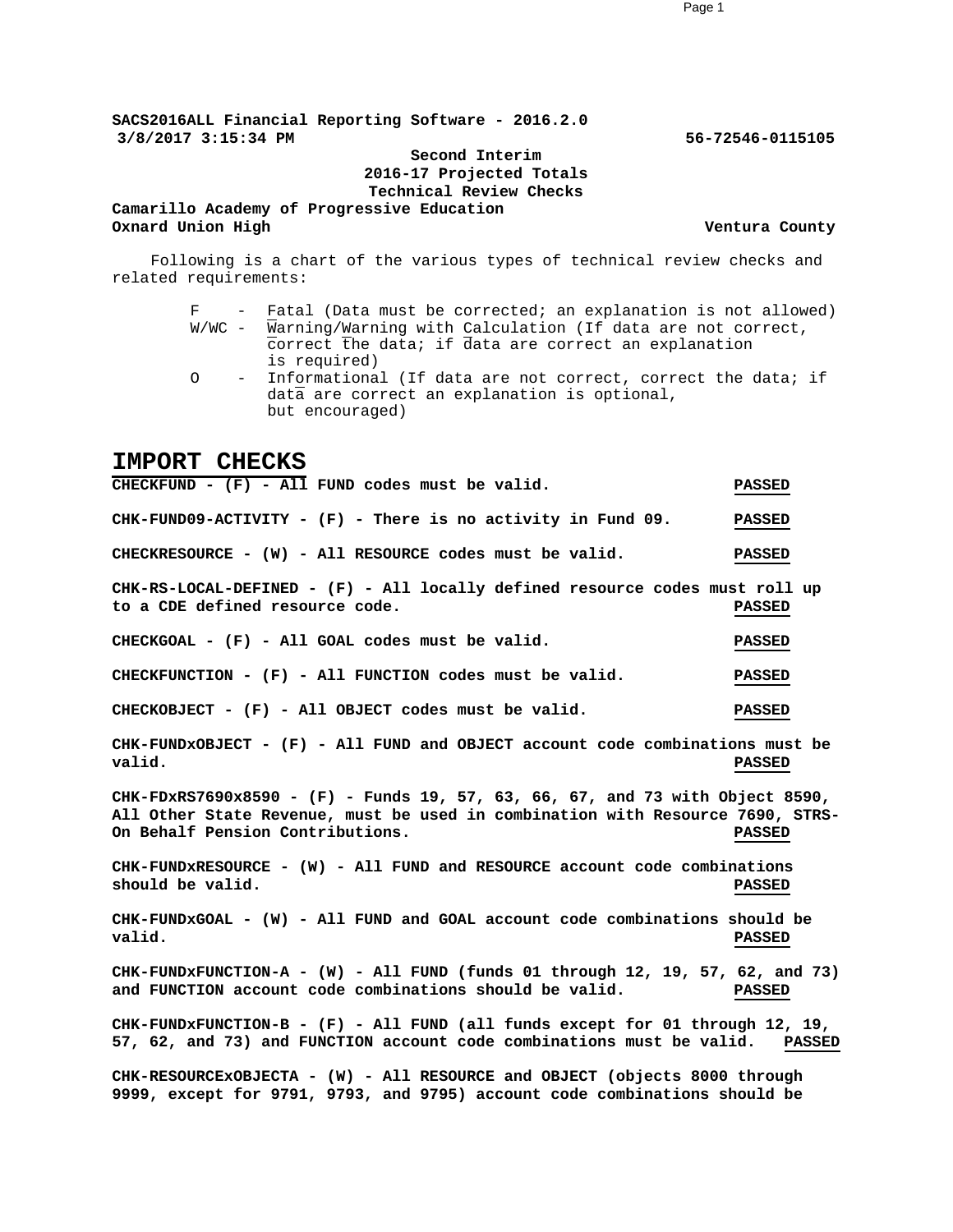SACS2016ALL Financial Reporting Software - 2016.2.0 56-72546-0115105-Camarillo Academy of Progressive Education-Second Interim 2016-17 Projected Totals 3/8/2017 3:15:34 PM

#### **valid. PASSED**

**CHK-RESOURCExOBJECTB - (O) - All RESOURCE and OBJECT (objects 9791, 9793, and 9795) account code combinations should be valid. PASSED**

**CHK-RES6500xOBJ8091 - (F) - There is no activity in Resource 6500 (Special Education) with Object 8091 (LCFF Transfers-Current Year) or 8099 (LCFF/Revenue Limit Transfers-Prior Years). PASSED**

**CHK-FUNCTIONxOBJECT - (F) - All FUNCTION and OBJECT account code combinations must be valid. PASSED**

**CHK-GOALxFUNCTION-A - (F) - Goal and function account code combinations (all goals with expenditure objects 1000-7999 in functions 1000-1999 and 4000-5999) must be valid. NOTE: Functions not included in the GOALxFUNCTION table (0000, 2000-3999, 6000-6999, 7100-7199, 7210, 8000-8999) are not checked and will pass the TRC. PASSED**

**CHK-GOALxFUNCTION-B - (F) - General administration costs (functions 7200-7999, except 7210) must be direct-charged to an Undistributed, Nonagency, or County Services to Districts goal (Goal 0000, 7100-7199, or 8600-8699). PASSED**

**SPECIAL-ED-GOAL - (F) - Special Education revenue and expenditure transactions (resources 3300-3405, 6500-6540, and 7240, objects 1000-8999) must be coded to a Special Education 5000 goal or to Goal 7110, Nonagency-Educational. This technical review check excludes Early Intervening Services resources 3312, 3318, 3322, 3329, 3332, and 3334. PASSED**

#### **GENERAL LEDGER CHECKS**

**INTERFD-DIR-COST - (W) - Transfers of Direct Costs - Interfund (Object 5750) must net to zero for all funds. PASSED INTERFD-INDIRECT - (W) - Transfers of Indirect Costs - Interfund (Object 7350) must net to zero for all funds. PASSED INTERFD-INDIRECT-FN - (W) - Transfers of Indirect Costs - Interfund (Object 7350) must net to zero by function. PASSED INTERFD-IN-OUT - (W) - Interfund Transfers In (objects 8910-8929) must equal Interfund Transfers Out (objects 7610-7629). PASSED LCFF-TRANSFER - (W) - LCFF Transfers (objects 8091 and 8099) must net to zero, individually. PASSED INTRAFD-DIR-COST - (F) - Transfers of Direct Costs (Object 5710) must net to zero by fund. PASSED INTRAFD-INDIRECT - (F) - Transfers of Indirect Costs (Object 7310) must net to zero by fund. PASSED INTRAFD-INDIRECT-FN - (F) - Transfers of Indirect Costs (Object 7310) must net to zero by function. PASSED CONTRIB-UNREST-REV - (F) - Contributions from Unrestricted Revenues (Object**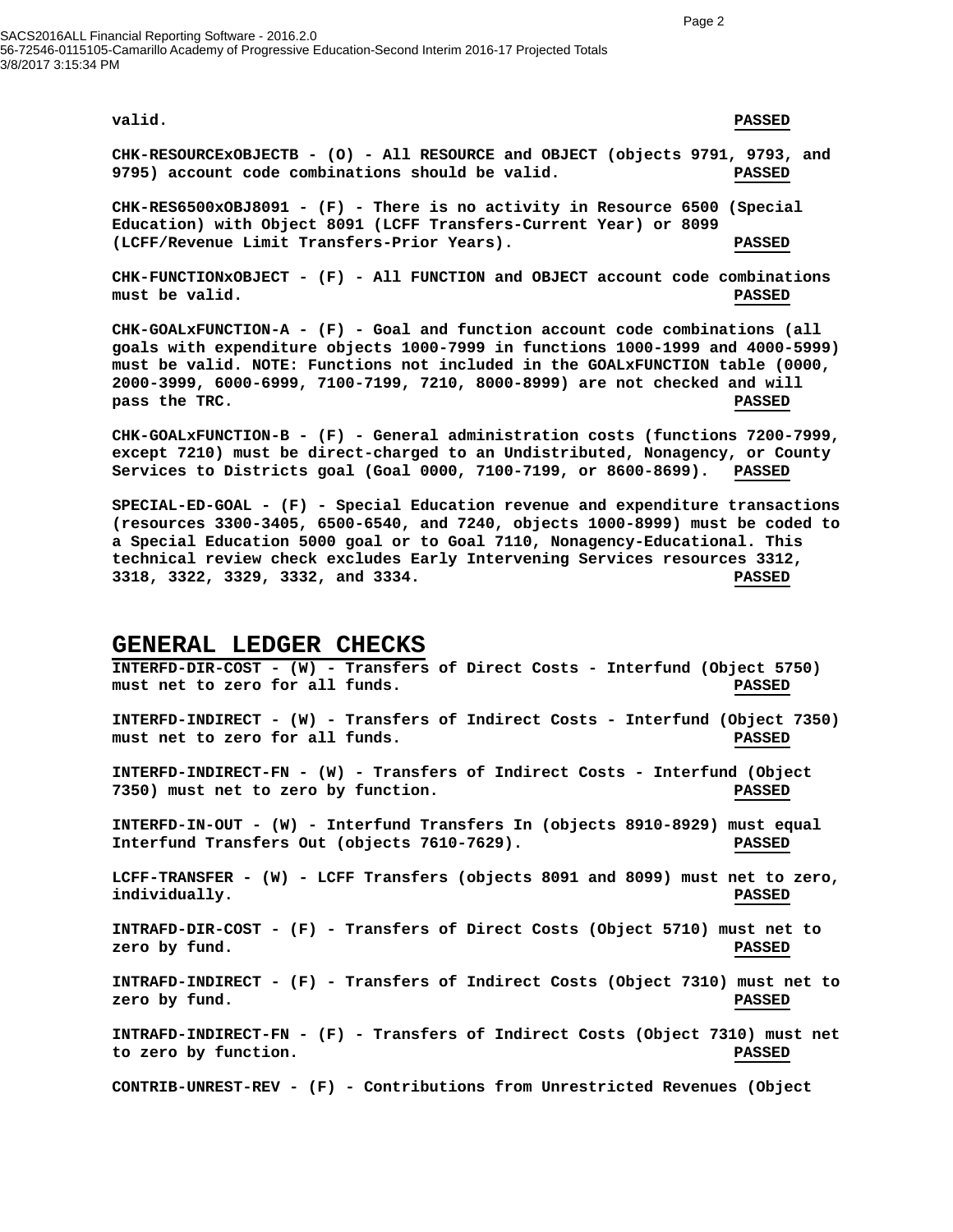**8980) must net to zero by fund. PASSED CONTRIB-RESTR-REV - (F) - Contributions from Restricted Revenues (Object 8990) must net to zero by fund. PASSED EPA-CONTRIB - (F) - There should be no contributions (objects 8980-8999) to the Education Protection Account (Resource 1400). PASSED LOTTERY-CONTRIB - (F) - There should be no contributions (objects 8980-8999) to the lottery (resources 1100 and 6300) or from the Lottery: Instructional Materials (Resource 6300). PASSED PASS-THRU-REV=EXP - (W) - Pass-through revenues from all sources (objects 8287, 8587, and 8697) should equal transfers of pass-through revenues to other agencies (objects 7211 through 7213, plus 7299 for resources 3327 and 3328), by resource.** PASSED **SE-PASS-THRU-REVENUE - (W) - Transfers of special education pass-through revenues are not reported in the general fund for the Administrative Unit of a Special Education Local Plan Area. PASSED EXCESS-ASSIGN-REU - (F) - Amounts reported in Other Assignments (Object 9780) and/or Reserve for Economic Uncertainties (REU) (Object 9789) should not create a negative amount in Unassigned/Unappropriated (Object 9790) by fund and resource (for all funds except funds 61 through 73). PASSED UNASSIGNED-NEGATIVE - (F) - Unassigned/Unappropriated balance (Object 9790) must be zero or negative, by resource, in all funds except the general fund and funds 61 through 73. PASSED UNR-NET-POSITION-NEG - (F) - Unrestricted Net Position (Object 9790), in restricted resources, must be zero or negative, by resource, in funds 61 through 73. PASSED RS-NET-POSITION-ZERO - (F) - Restricted Net Position (Object 9797), in unrestricted resources, must be zero, by resource, in funds 61 through 73. PASSED EFB-POSITIVE - (W) - All ending fund balances (Object 979Z) should be positive by resource, by fund. PASSED OBJ-POSITIVE - (W) - All applicable objects should have a positive balance by resource, by fund. PASSED REV-POSITIVE - (W) - Revenue amounts exclusive of contributions (objects 8000- 8979) should be positive by resource, by fund. PASSED EXP-POSITIVE - (W) - Expenditure amounts (objects 1000-7999) should be positive by function, resource, and fund. PASSED CEFB-POSITIVE - (F) - Components of Ending Fund Balance/Net Position (objects 9700-9789, 9796, and 9797) must be positive individually by resource, by fund. PASSED**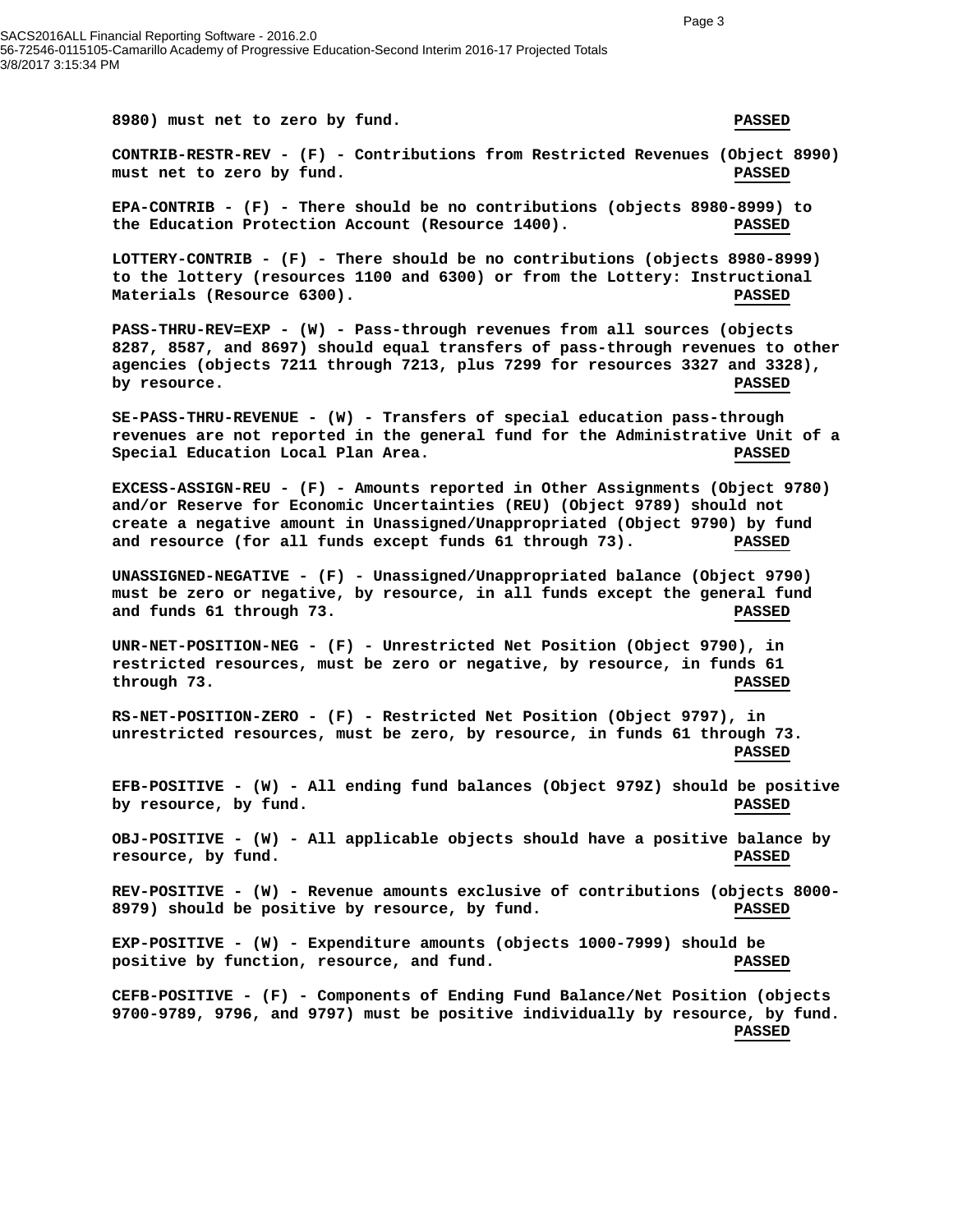#### **SUPPLEMENTAL CHECKS**

#### **EXPORT CHECKS**

**CHK-UNBALANCED-A - (W) - Unbalanced and/or incomplete data in any of the forms should be corrected before an official export is completed. PASSED**

**CHK-UNBALANCED-B - (F) - Unbalanced and/or incomplete data in any of the forms must be corrected before an official export can be completed. PASSED**

**CHK-DEPENDENCY - (F) - If data have changed that affect other forms, the affected forms must be opened and saved. PASSED**

Checks Completed.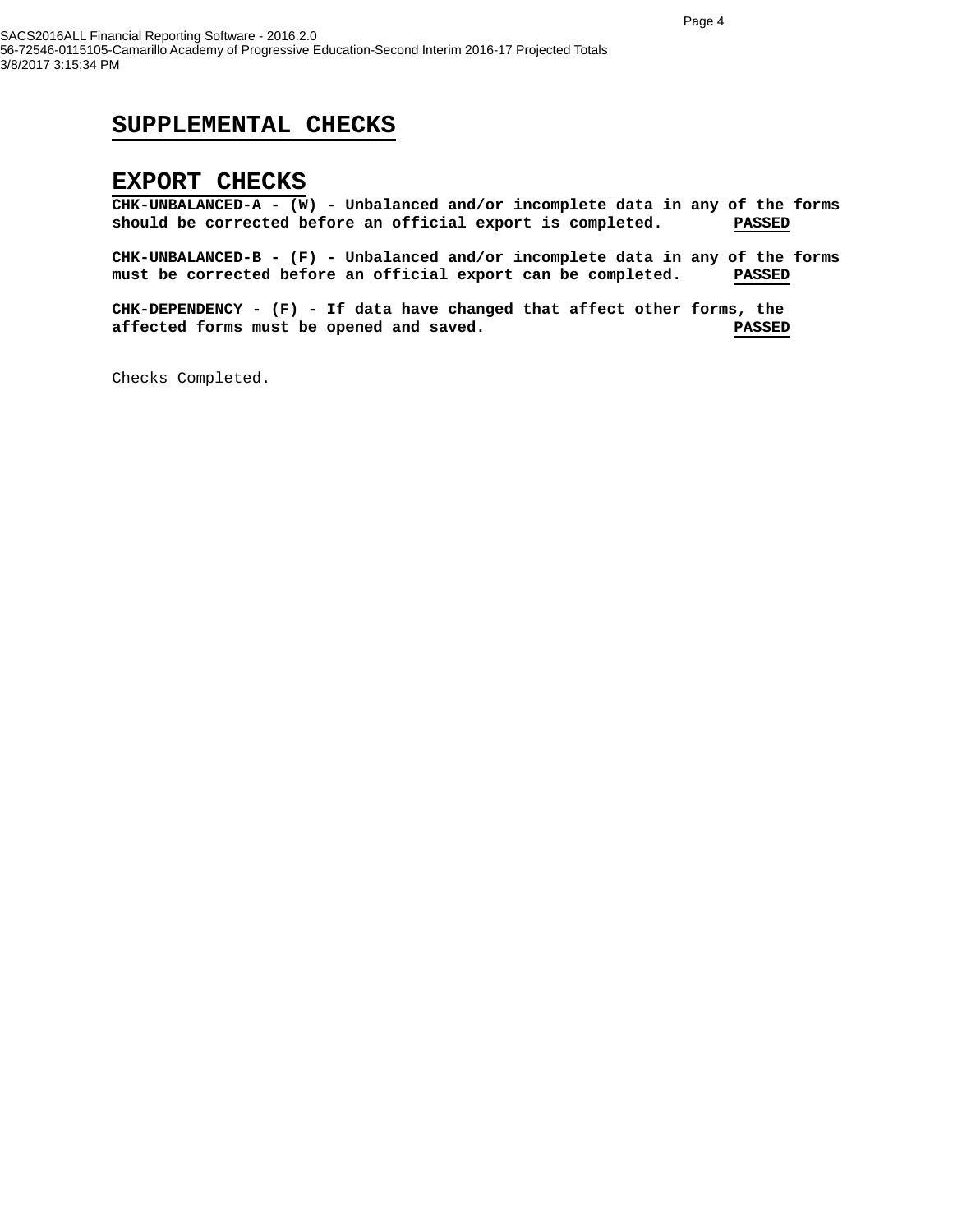**SACS2016ALL Financial Reporting Software - 2016.2.0 3/9/2017 8:31:58 AM 56-72546-0115105**

**Second Interim 2016-17 Original Budget Technical Review Checks**

**Camarillo Academy of Progressive Education Oxnard Union High Ventura County** 

Following is a chart of the various types of technical review checks and related requirements:

- $F$  Fatal (Data must be corrected; an explanation is not allowed)<br>W/WC Warning/Warning with Calculation (If data are not correct,  $\overline{W}$ arning/Warning with Calculation (If data are not correct, correct the data; if data are correct an explanation is required)
- O Informational (If data are not correct, correct the data; if data are correct an explanation is optional, but encouraged)

#### **IMPORT CHECKS**

#### **GENERAL LEDGER CHECKS**

#### **SUPPLEMENTAL CHECKS**

#### **EXPORT CHECKS**

Checks Completed.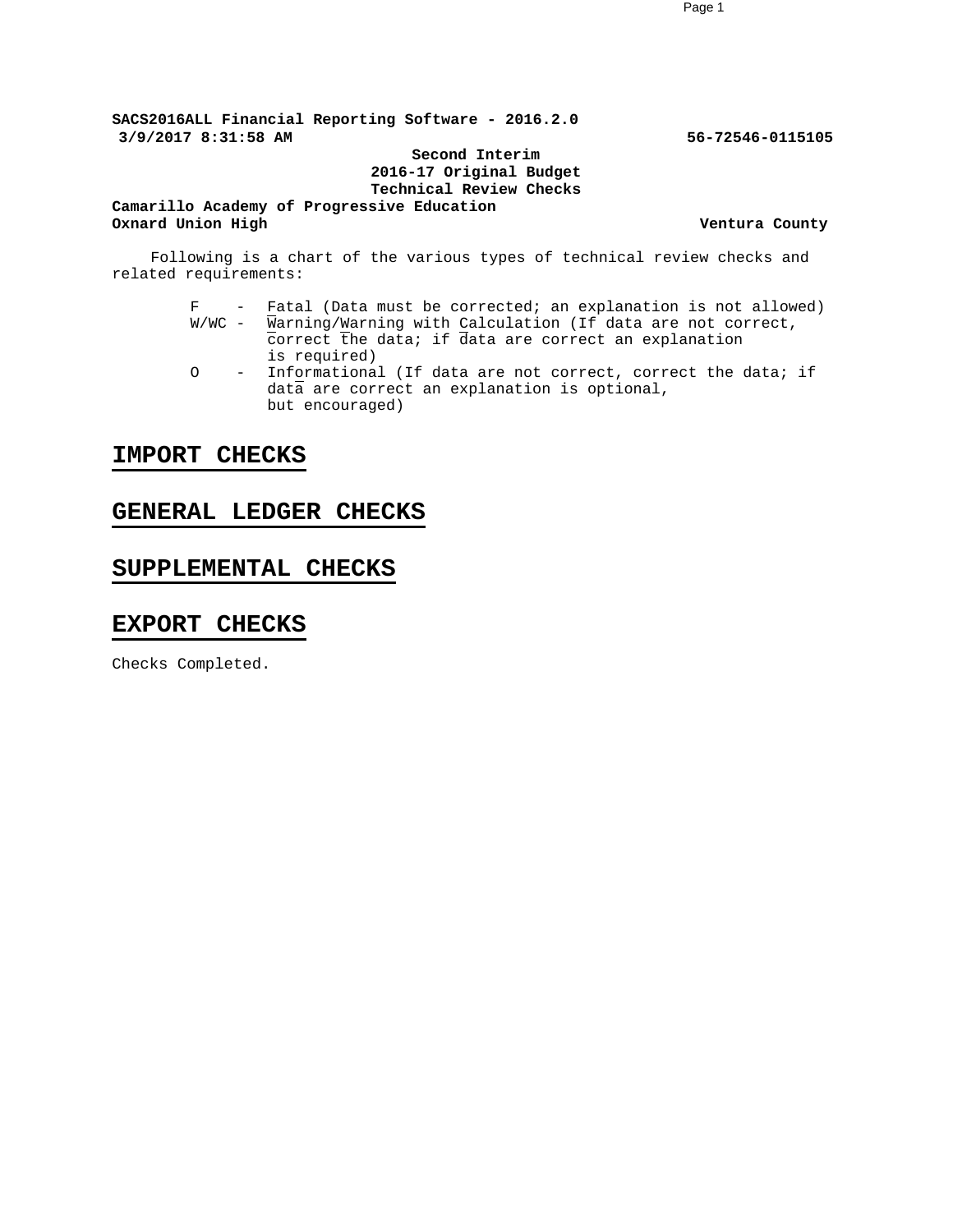**SACS2016ALL Financial Reporting Software - 2016.2.0 3/9/2017 8:32:43 AM 56-72546-0115105**

#### **Second Interim 2016-17 Board Approved Operating Budget Technical Review Checks**

**Camarillo Academy of Progressive Education Oxnard Union High Ventura County Ventura County** 

Following is a chart of the various types of technical review checks and related requirements:

- F Fatal (Data must be corrected; an explanation is not allowed)  $W/WC$  - Warning/Warning with Calculation (If data are not correct, correct the data; if data are correct an explanation is required)
- O Informational (If data are not correct, correct the data; if data are correct an explanation is optional, but encouraged)

#### **IMPORT CHECKS**

#### **GENERAL LEDGER CHECKS**

### **SUPPLEMENTAL CHECKS**

#### **EXPORT CHECKS**

Checks Completed.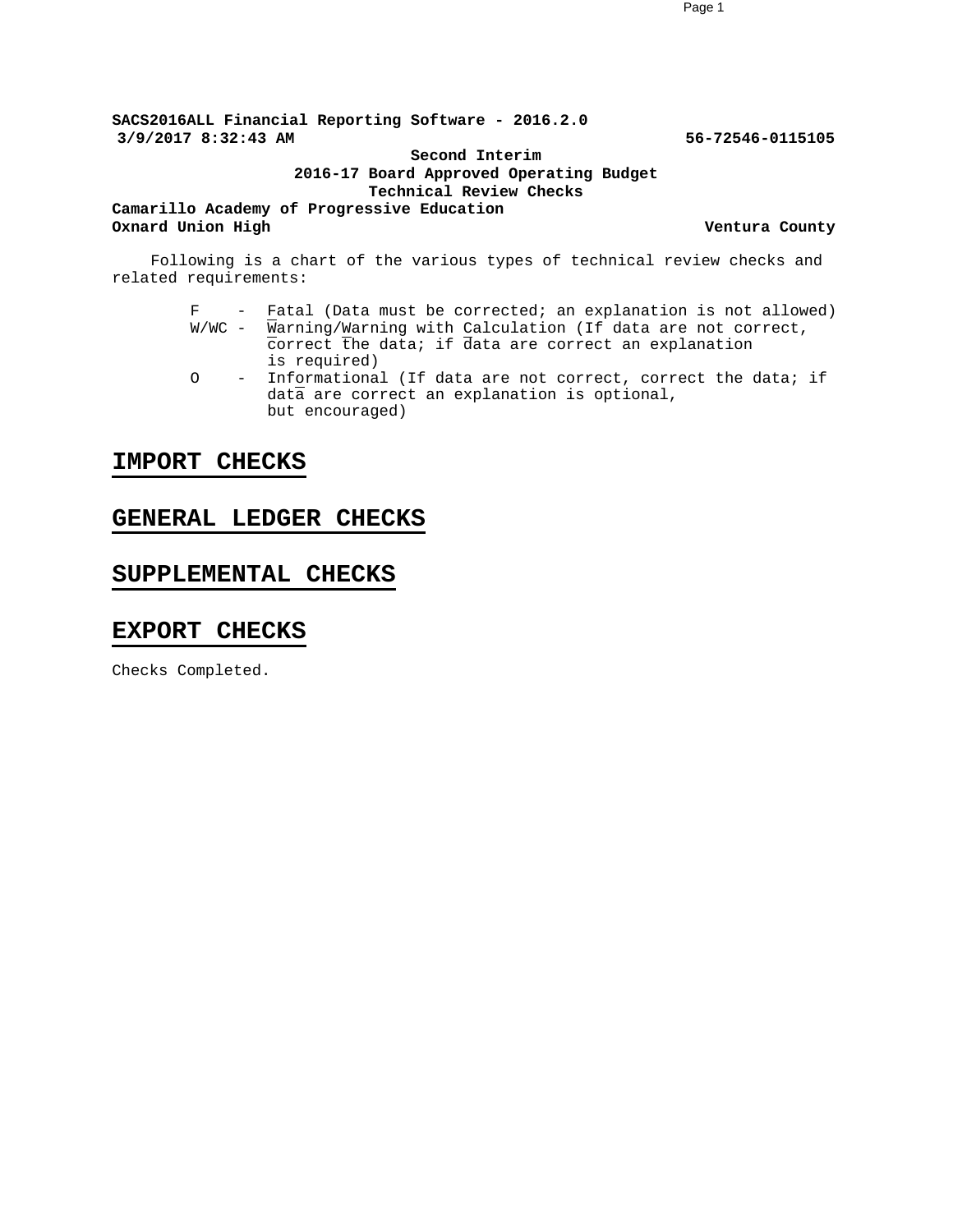**SACS2016ALL Financial Reporting Software - 2016.2.0 3/9/2017 8:33:20 AM 56-72546-0115105**

**Second Interim 2016-17 Actuals to Date Technical Review Checks**

**Camarillo Academy of Progressive Education Oxnard Union High Ventura County Ventura County** 

Following is a chart of the various types of technical review checks and related requirements:

- F Fatal (Data must be corrected; an explanation is not allowed)  $W/WC$  - Warning/Warning with Calculation (If data are not correct, correct the data; if data are correct an explanation is required)
- O Informational (If data are not correct, correct the data; if data are correct an explanation is optional, but encouraged)

#### **IMPORT CHECKS**

#### **GENERAL LEDGER CHECKS**

### **SUPPLEMENTAL CHECKS**

#### **EXPORT CHECKS**

Checks Completed.